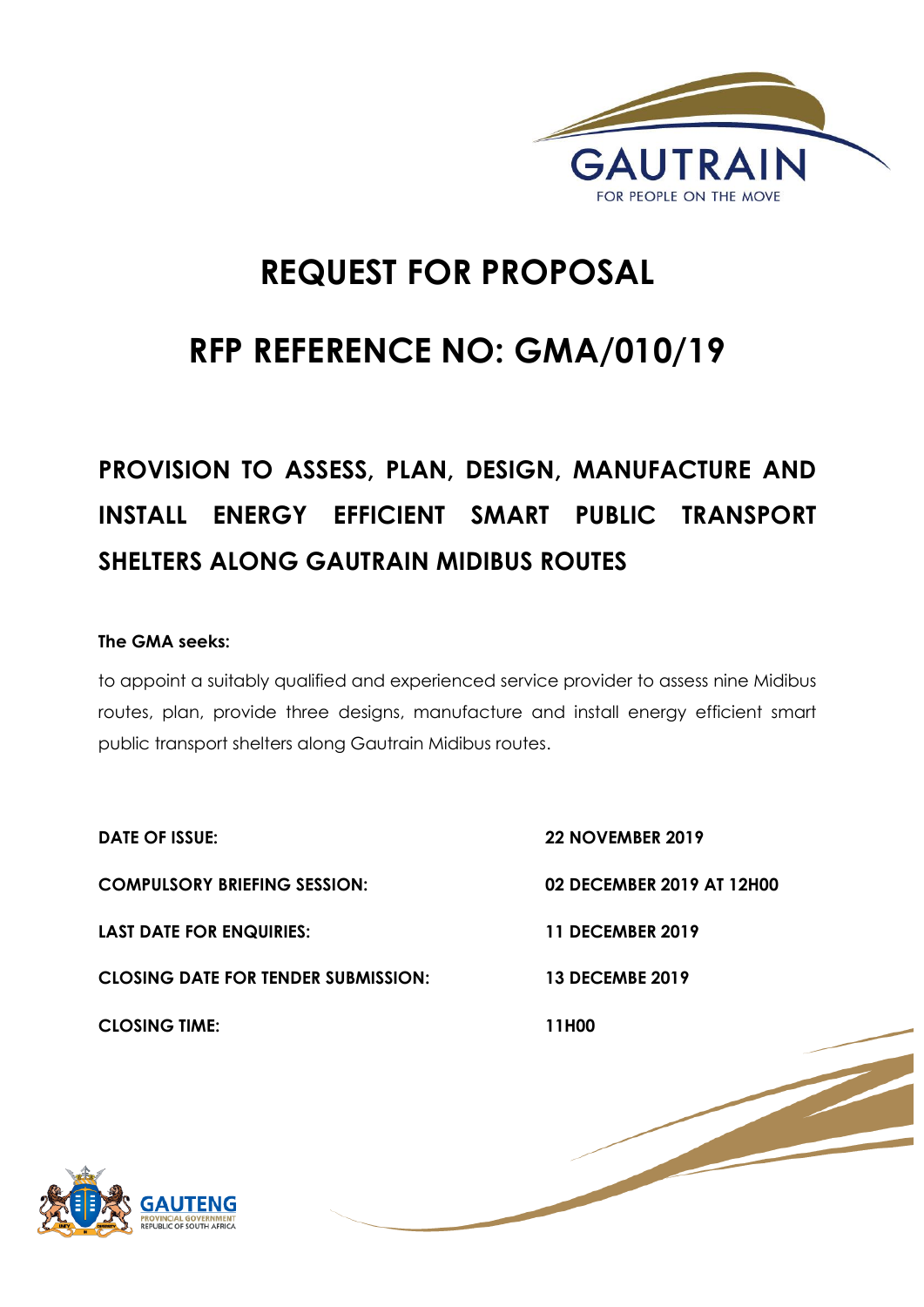## **CONTENTS**

## **GAUTRAIN MANAGEMENT AGENCY – REQUEST FOR PROPOSAL**

|                                                    | Page |
|----------------------------------------------------|------|
|                                                    | 5    |
|                                                    | 6    |
| RFP PART A                                         |      |
|                                                    | 7    |
|                                                    | 8    |
|                                                    | 8    |
|                                                    | 9    |
| Rules governing this RFP and the Tendering Process |      |
|                                                    | 10   |
| <b>REQUEST FOR PROPOSAL</b>                        |      |
|                                                    | 10   |
|                                                    | 11   |
|                                                    | 11   |
|                                                    | 12   |
|                                                    | 12   |
| Communication during the tender process            |      |
| Requests for clarification and further information | 12   |
|                                                    | 13   |
|                                                    | 13   |
|                                                    | 14   |
|                                                    | 15   |
|                                                    | 15   |
|                                                    | 16   |
|                                                    |      |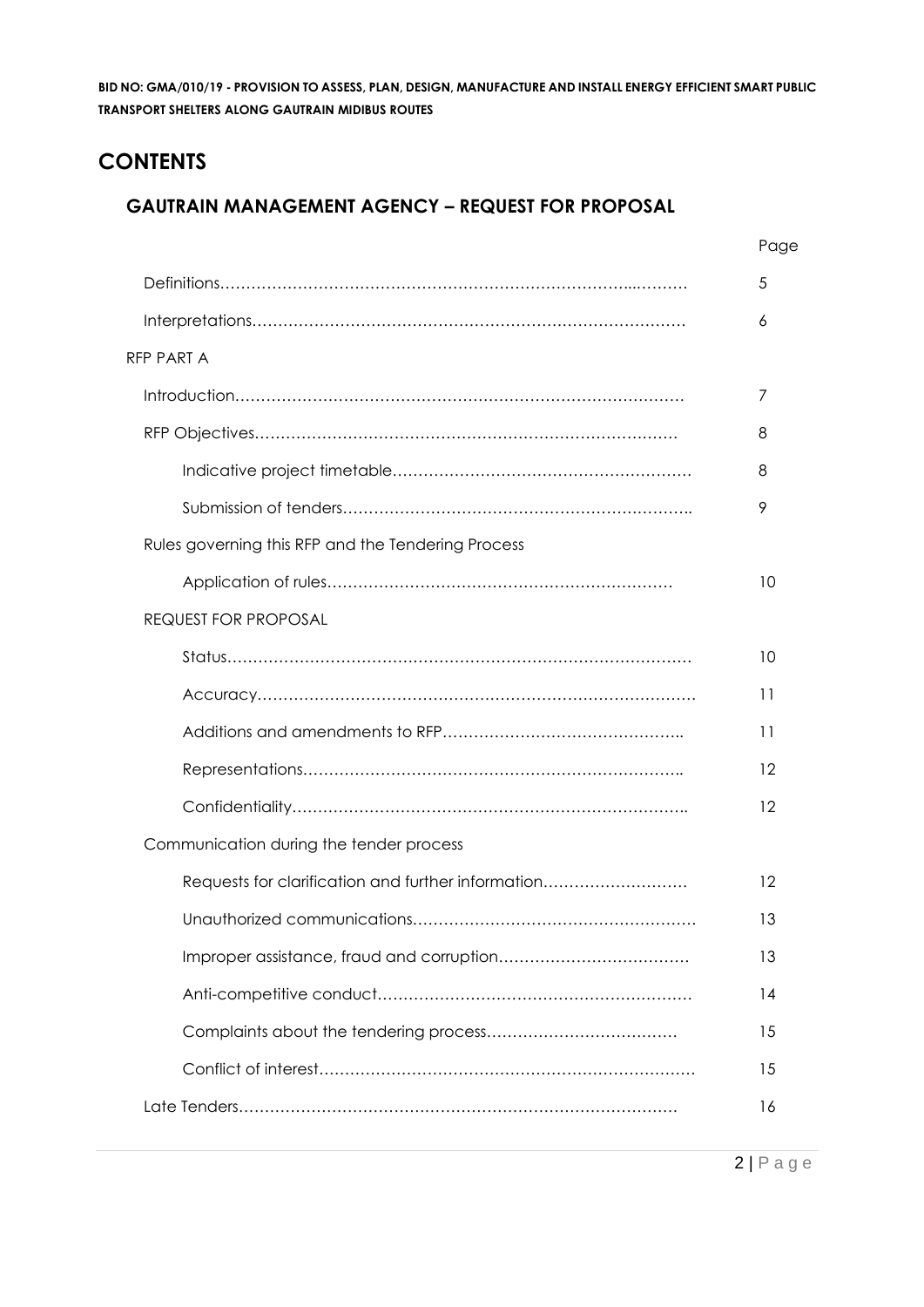Tender documents

|  |                                                      | 16 |
|--|------------------------------------------------------|----|
|  |                                                      | 17 |
|  |                                                      | 17 |
|  |                                                      | 18 |
|  |                                                      | 18 |
|  | Disclosure of tender contents and tender information | 18 |
|  |                                                      | 19 |
|  |                                                      | 19 |
|  |                                                      | 19 |
|  | <b>Tender Response</b>                               |    |
|  |                                                      | 20 |
|  |                                                      | 21 |
|  |                                                      | 22 |
|  |                                                      | 22 |
|  | <b>Contract Disclosure Requirements</b>              |    |
|  |                                                      | 23 |
|  |                                                      | 23 |
|  |                                                      | 23 |
|  | Evaluation of tenders                                | 24 |
|  |                                                      | 24 |
|  |                                                      | 24 |
|  |                                                      | 25 |
|  |                                                      | 26 |
|  |                                                      | 26 |
|  |                                                      | 27 |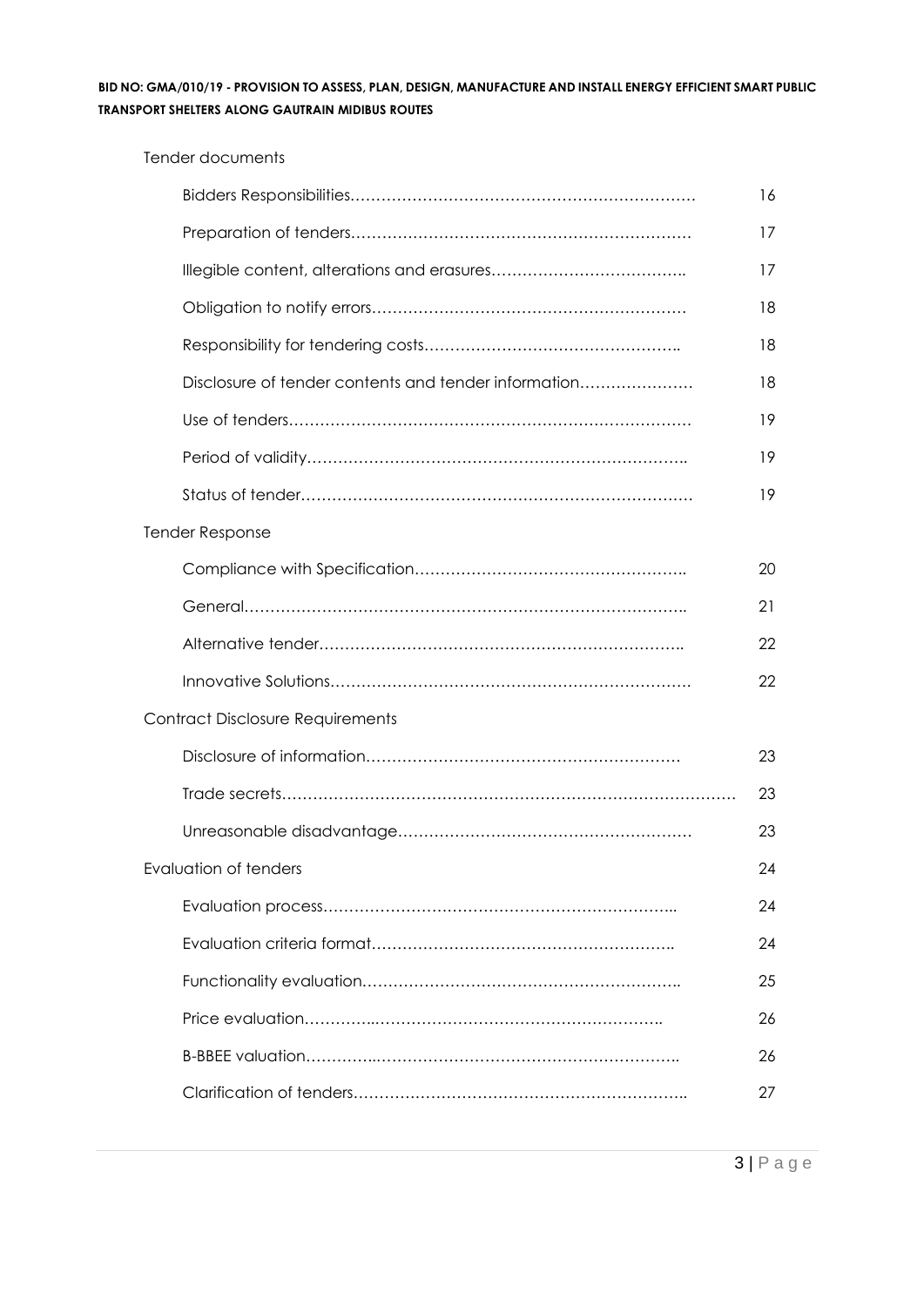|                           |                                               | 27 |
|---------------------------|-----------------------------------------------|----|
|                           |                                               | 28 |
| <b>Successful Tenders</b> |                                               |    |
|                           |                                               | 29 |
|                           |                                               | 29 |
|                           |                                               | 29 |
|                           |                                               | 29 |
|                           |                                               | 30 |
|                           |                                               | 30 |
|                           |                                               | 31 |
|                           |                                               | 31 |
|                           |                                               | 33 |
|                           | RFP PART C - BIDDERS DECLARATION AND RESPONSE | 45 |
| <b>CSD</b>                |                                               | 48 |
| SBD1                      |                                               | 49 |
| SBD 3.1                   |                                               | 51 |
| SBD 3.2                   |                                               | 52 |
| SBD 4                     |                                               | 54 |
| SBD 6.1                   |                                               | 60 |
| SBD <sub>8</sub>          | Declaration of Bidders Past SCM practices     | 67 |
| SBD 9                     | Certificate of Independent Bid Determination  | 70 |
| <b>SHE</b>                |                                               | 74 |
| RFP PART - D              | SUPPLIER CODE OF CONDUCT                      | 76 |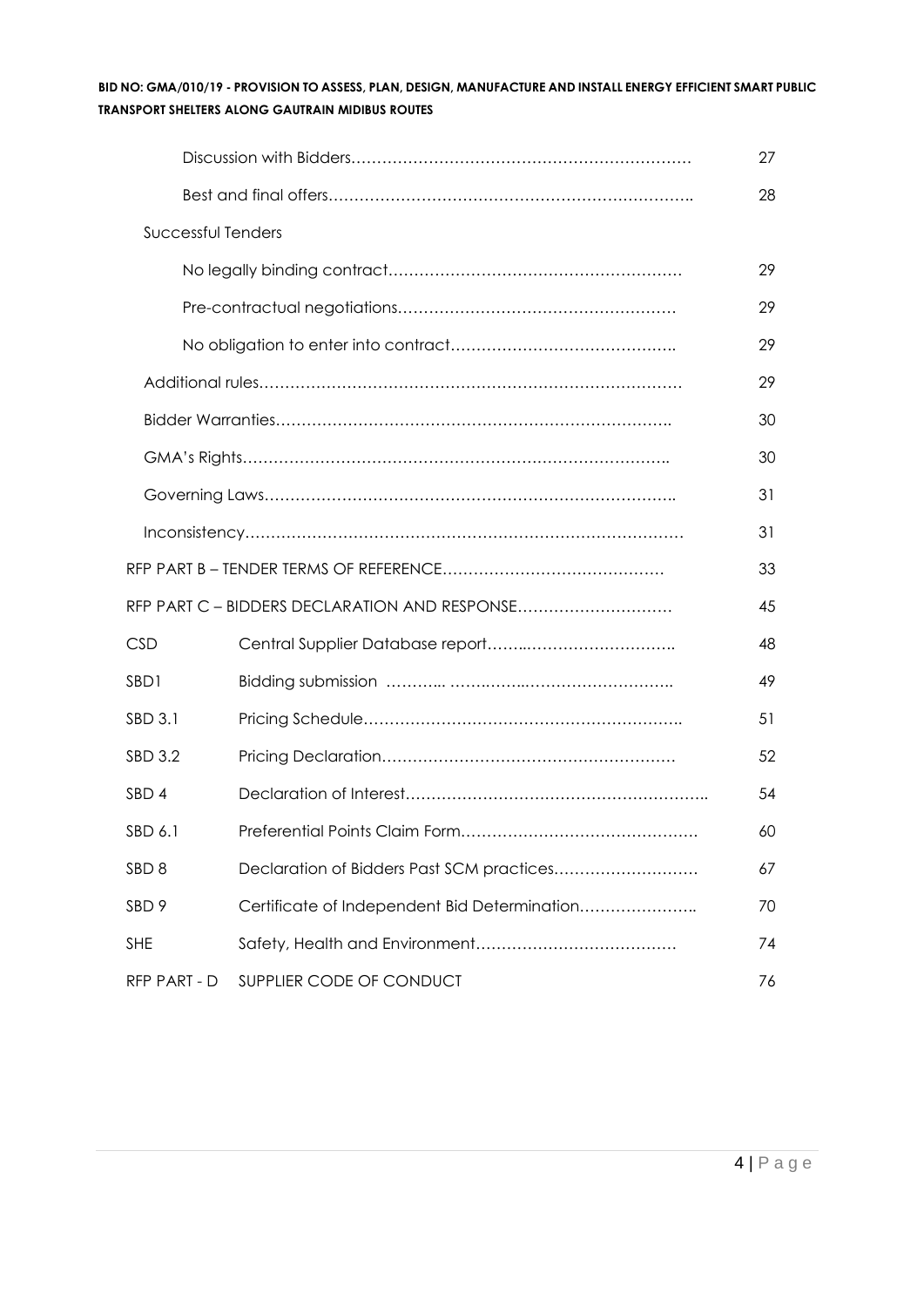## **DEFINITIONS**

In this Request for Proposal, unless a contrary intention is apparent:

**Business Day** means a day which is not a Saturday, Sunday or public holiday.

**Bid** means a written offer in a prescribed or stipulated form lodged by a Bidder in response to an invitation in this Request for Proposal, containing an offer to provide goods, works or services in accordance with the Specification as provided in RFP Part B.

**Closing Time** means the time, specified as such under the clause "Indicative Timetable" of this RFP Part A, by which Tenders must be received.

**Evaluation Criteria** means the criteria set out under the clause "Evaluation Criteria Format" of this RFP Part A.

**GMA** means the Gautrain Management Agency; a PFMA Schedule 3(C) listed Provincial Public Entity, established in terms of the GMA Act No. 5 of 2006.

**Intellectual Property Rights** includes copyright and neighbouring rights, and all proprietary rights in relation to inventions (including patents) registered and unregistered trademarks (including service marks), registered designs, confidential information (including trade secrets and know how) and circuit layouts, and all other proprietary rights resulting from intellectual activity in the industrial, scientific, literary or artistic fields.

**Member** means an employee of the GMA.

**Proposed Contract** means the agreement including any other terms and conditions contained in or referred to in this RFP that may be executed between the GMA and the successful Bidder.

**Request for Proposal** or **RFP** means this document (comprising each of the parts identified under RFP Part A, Part B, Part C and Part D) including all annexure and any other documents so designated by the GMA.

**Services** means the services required by the GMA, as specified in this RFP Part B.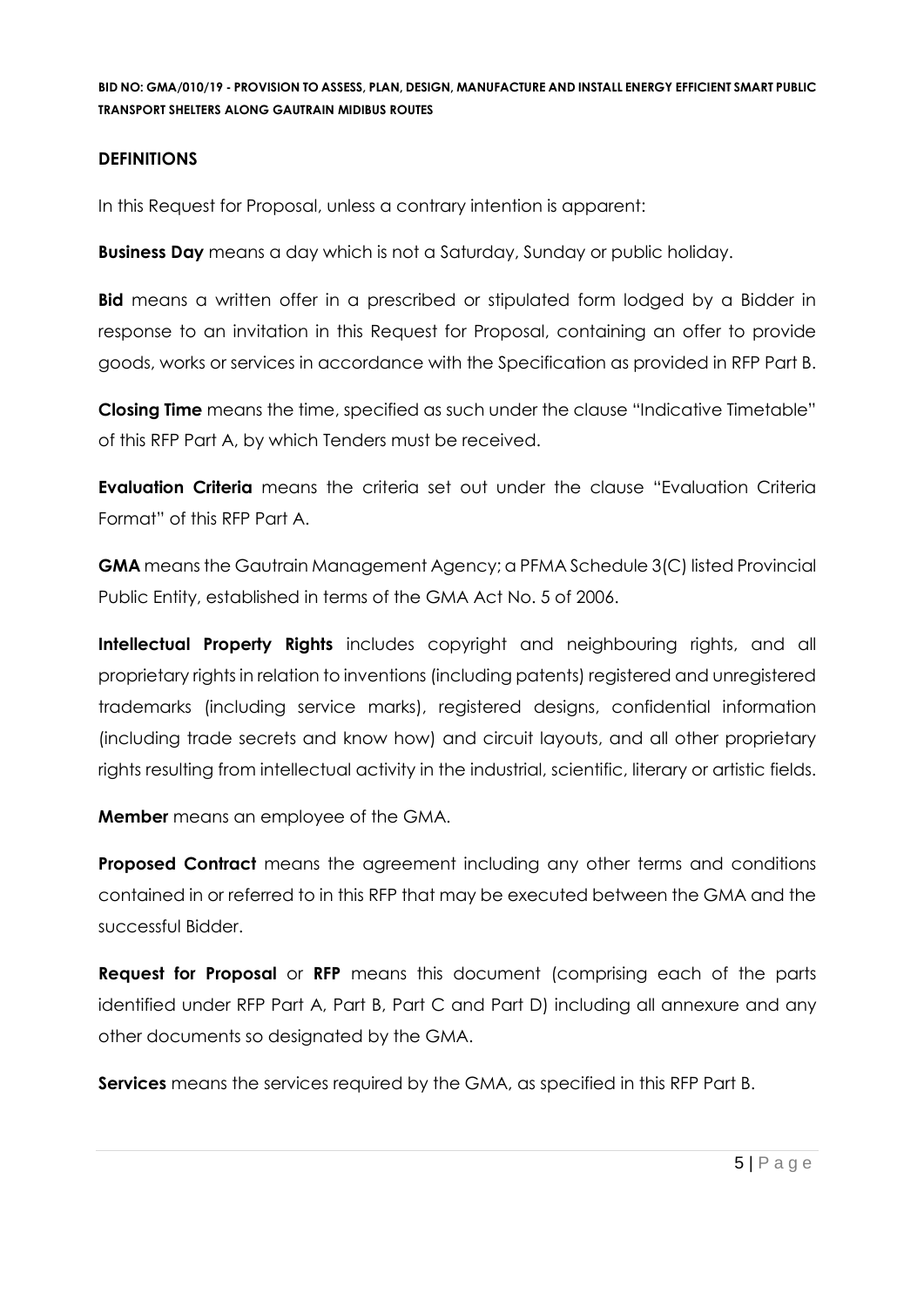**Specification** means any specification or description of the GMA's requirements contained in this RFP Part B.

**State** means the Republic of South Africa.

**Statement of Compliance** means the statement forming part of a Tender indicating the Bidders compliance with the Specification.

**Bidder** means a person or organisation that submits a Bid.

**Tendering Process** means the process commenced by the issuing of this Request for Proposal and concluding upon formal announcement by the GMA of the selection of a successful Bidder(s) or upon the earlier termination of the process.

**Website** means the website administered by GMA located at [http://gma.gautrain.co.za](http://gma.gautrain.co.za/)

## **INTERPRETATIONS**

In this RFP, unless expressly provided otherwise:

A reference to:

- (a) "includes" or "including" means includes or including without limitation; and
- (b) "R" or "Rands" is a reference to the lawful currency of the Republic of South Africa.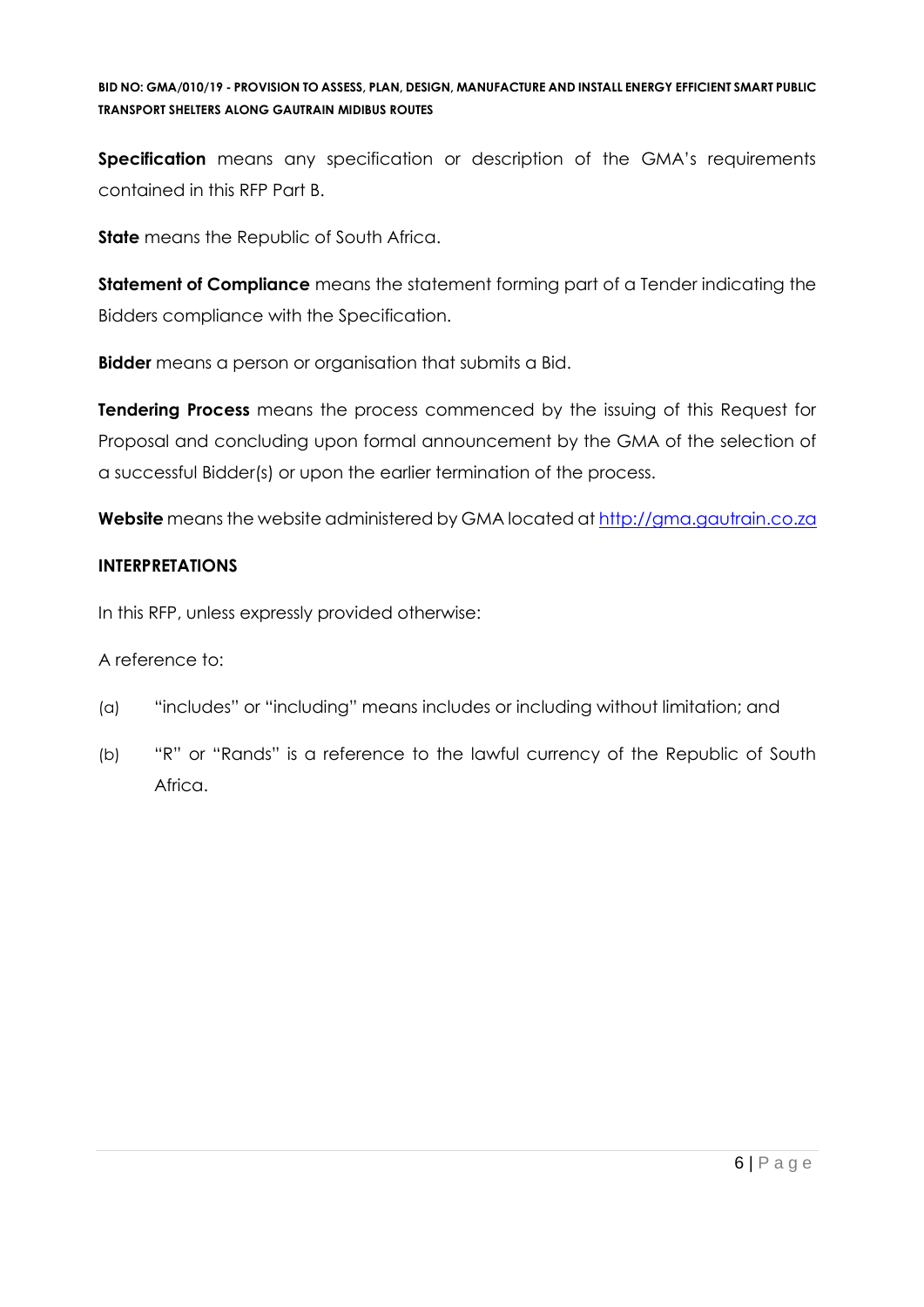## **RFP - PART A**

## **INTRODUCTION**

- 1. The Gautrain Management Agency (GMA) is a PFMA Schedule 3(C) listed provincial public entity which has been established in terms of the GMA Act No. 5 of 2006. The GMA is substantially funded from the Provincial Revenue Fund in order to carry out the following strategic objectives:
	- Assist the Gauteng Provincial Government (GPG) in implementing Gautrain and achieving the Project's objectives.
	- Act on behalf of GPG in managing the relationship between Province and the Concessionaire in terms of the Concession Agreement and ensure that the interests of Province are protected.
	- Enhance the integration of Gautrain with other transport services and Public Transport Plans.
	- Promote and maximise the Socio-Economic Development and B-BBEE objectives of the GPG in relation to Gautrain.
	- Liaise with and promote co-operation between government structures in all three spheres of Government in relation to Gautrain.
	- Liaise with persons having an interest in the project.
	- Manage assets relating to Gautrain and promote their preservation and maintenance.
	- Manage the finances of the Gautrain Project and the financial securities provided by the Concessionaire.
	- Monitor the policy and legislative environment of the Gautrain Project
- 2. The Bombela Concession Company (RF) (Pty) Ltd (BCC or the Concessionaire) entered into a Concession Agreement with the Gauteng Province (Province) for the design, partial finance, construction, operation, and maintenance of the Gautrain Rapid Rail Link until 27 March 2026. The Operations Commencement Date (OCD) 1 started on 08 June 2010 for the section between Sandton station and ORTIA station. Extended Phase (EP) 1 services commenced on 02 August 2011 between Hatfield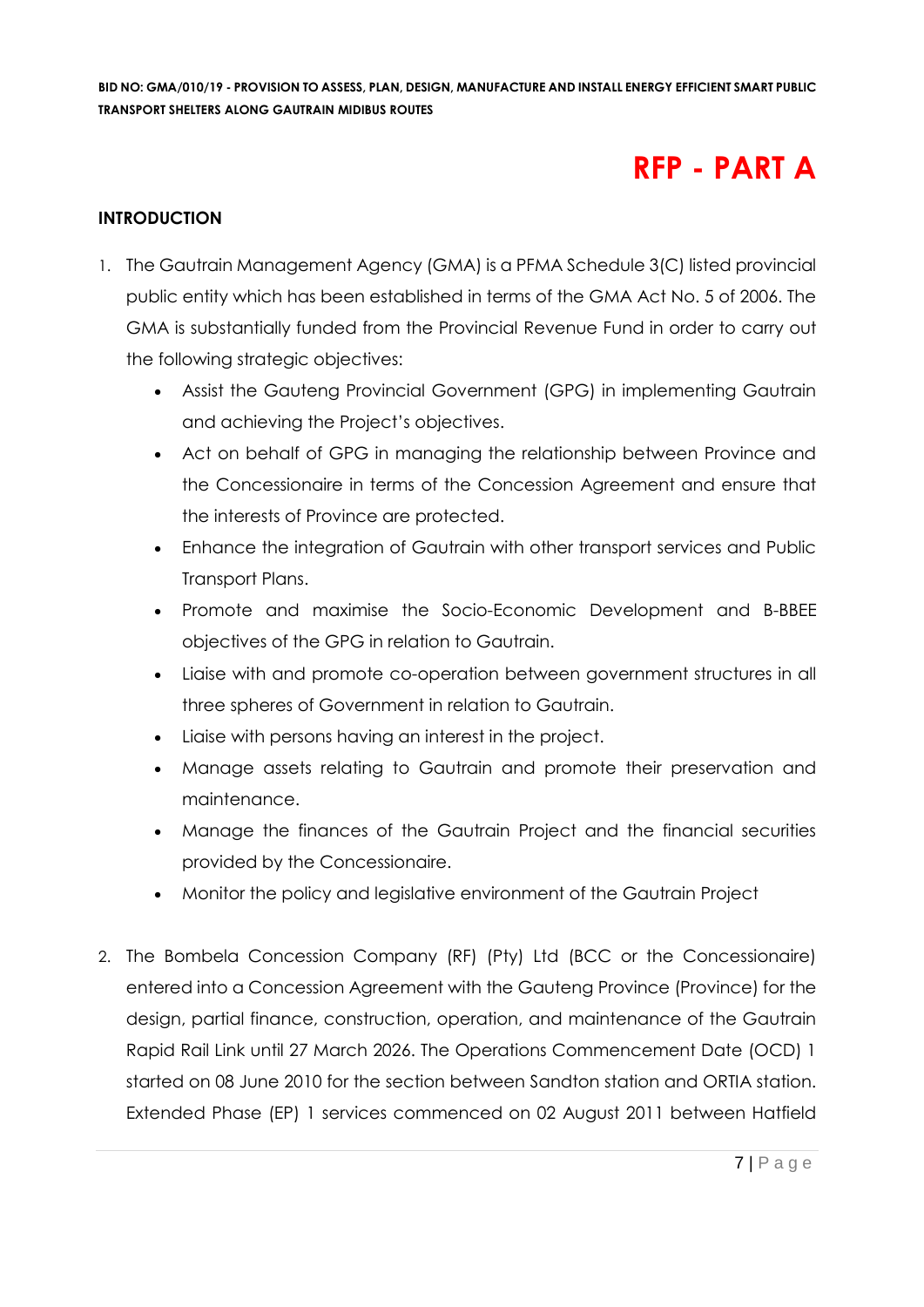and Rosebank stations. The Operations Commencement Date 2 services commenced on 07 June 2012 between Rosebank and Park stations, in so doing providing a complete service between Park and Hatfield stations. At the end of the concession period, the Concessionaire shall transfer the Gautrain System to the GMA.

- 3. The GMA is inviting responses to this Request for Proposal (reference number GMA/010/19) to provide a turnkey service provider to assess nine Midibus routes, plan, provide three designs, manufacture and install energy efficient smart public transport shelters along Gautrain Midibus routes as specified in this RFP PART B – Specification.
- 4. The appointment of a successful service provider is subject to conclusion of a service level agreement between the GMA and the service provider.

## **RFP OBJECTIVES**

5. The objective of the tender is to find suitably qualified and experienced service provider to assess nine Midibus routes, plan, provide three designs, manufacture and install energy efficient smart public transport shelters along Gautrain Midibus routes.

| <b>ACTIVITY</b>                                    | <b>DATE</b>               |
|----------------------------------------------------|---------------------------|
| Issue of RFP                                       | 22 November 2019          |
| Compulsory briefing session                        | 02 December 2019 at 12H00 |
| <b>Venue: 44 Grand Central Boulevard, Grand</b>    |                           |
| Central Midrand (Off R101 Old Johannesburg         |                           |
| Road)                                              |                           |
| <b>Closing Date and Time</b>                       | 13 December 2019 at 11H00 |
| Intended completion of evaluation of tenders       | 03 February 2020          |
| Intended formal notification of successful Bidders | 14 February 2020          |

## **INDICATIVE PROJECT TIMETABLE**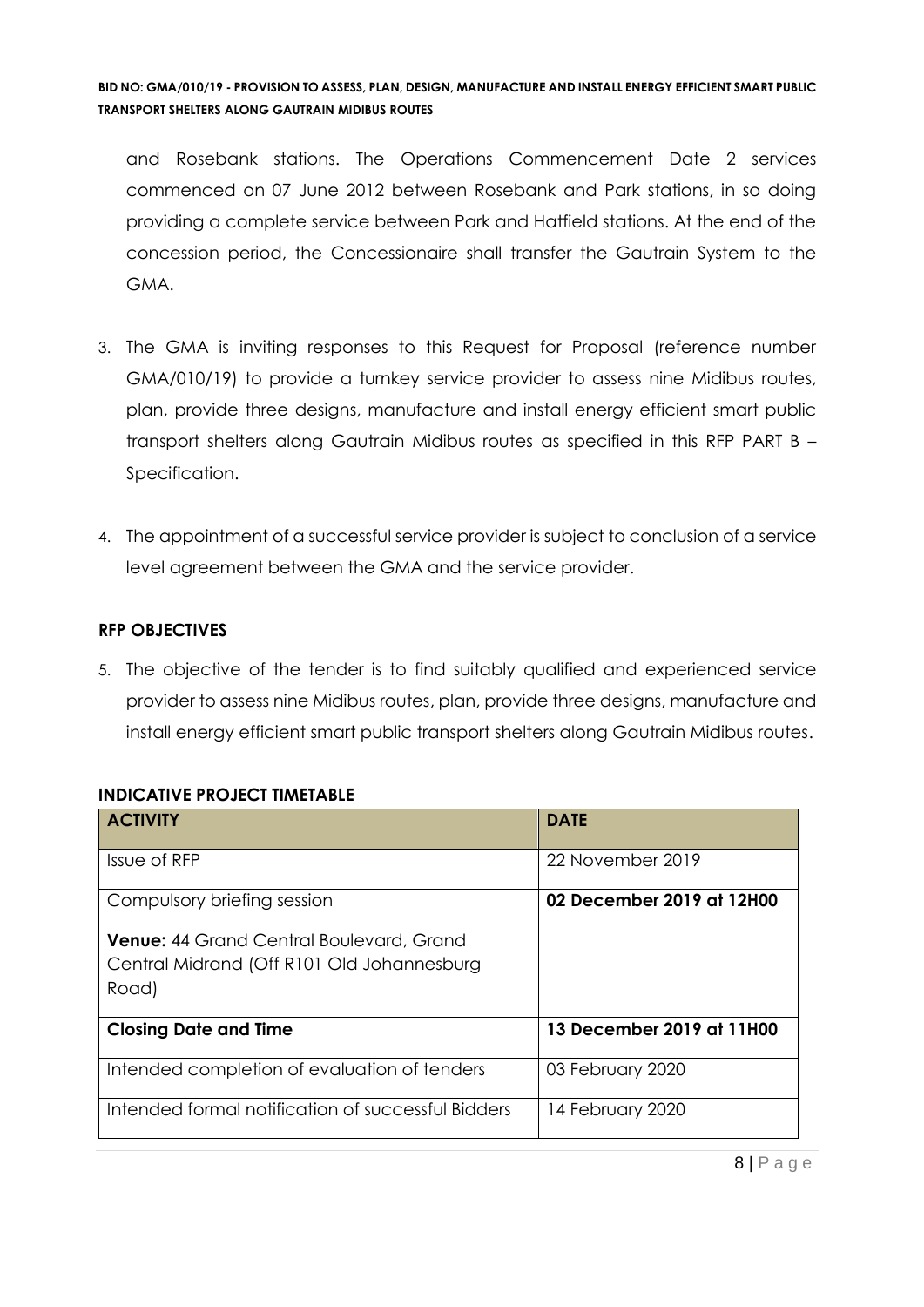| l Effective date of contract | 21 February 2020 |
|------------------------------|------------------|
|                              |                  |

*\*This timetable is provided as an indication of the timing of the tender process. It is indicative only and subject to change by the GMA. Bidders are to provide proposals that will allow achievement of the intended commencement date.*

## **SUBMISSION OF TENDERS**

## **Hardcopy Submission (Compulsory)**

| Proposal Submission                                      | Bid documents must be secured together<br>preferably bound or contained in a lever arch<br>file  |
|----------------------------------------------------------|--------------------------------------------------------------------------------------------------|
| Physical Address of Tender Box                           | 44 Grand Central Boulevard, Grand Central<br>Midrand (Off R101 Old Johannesburg Road)            |
| Hours of access to Tender Box                            | Between 07:00 and 17:00 (Weekdays only)                                                          |
| Information to be marked on<br>package containing Tender | Gautrain Management Agency<br>Attention: Supply Chain Management Unit<br>RFP Ref. No. GMA/010/19 |
|                                                          | Name of Bidder:                                                                                  |

- 6. Bidders are to provide one (1) original and three (3) hard copies of the Bidders Response (Bid).
- 7. Bidders must also include an electronic copy of the Bidders Response for each proposal in PDF or Microsoft Office 2007 format in the hardcopy submission. All responses must be submitted in a sealed envelope in accordance with the conditions of Tendering and on the official forms included in this document.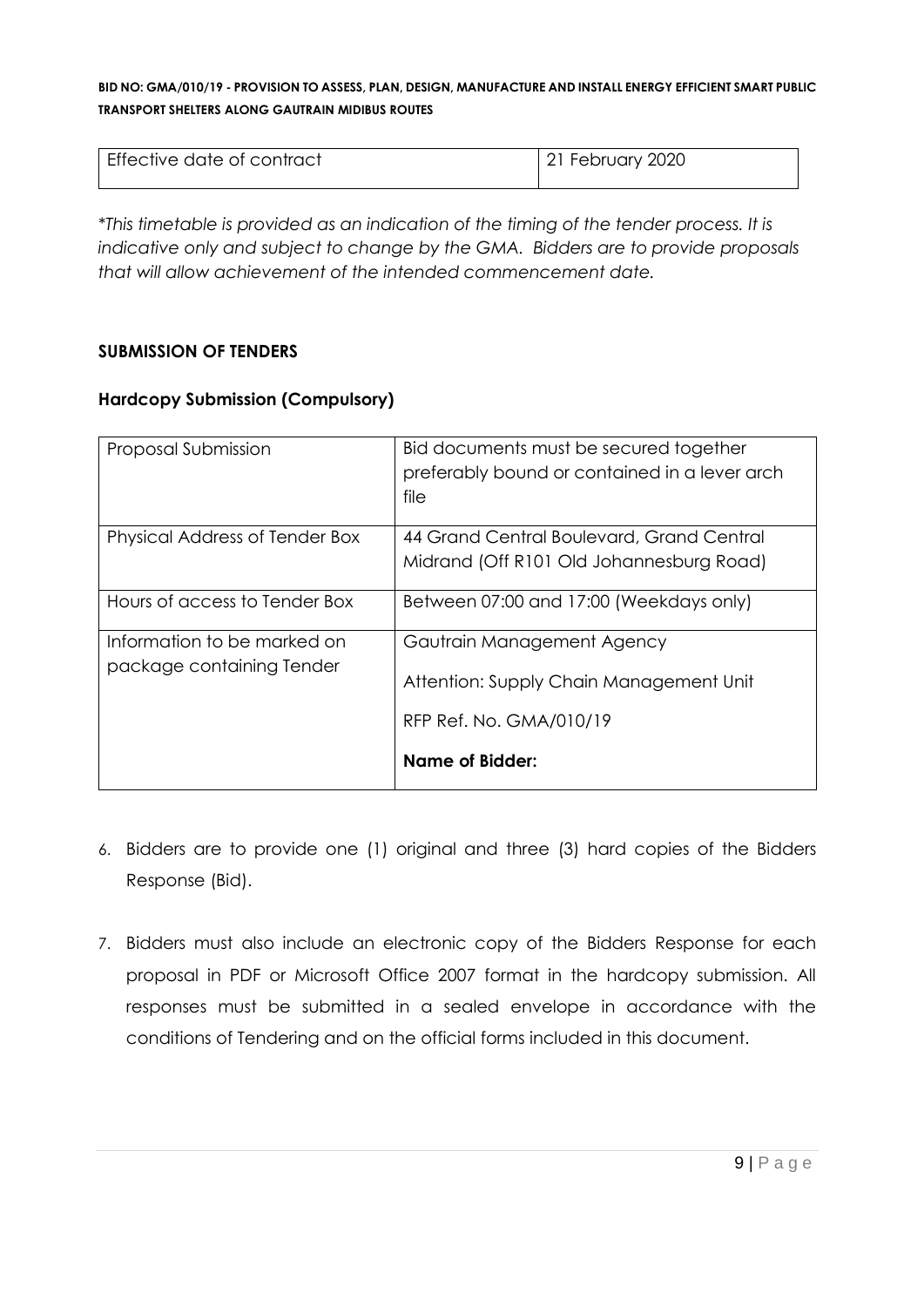- 8. All documents must be virus checked by the Bidder before lodgement. In this case of inconsistency between the electronic and hardcopy submissions, the hardcopy submission will prevail.
- 9. All enquiries related to this RFP must be sent to **[tenderenquiries@Gautrain.co.za](mailto:tenderenquiries@Gautrain.co.za)**.

## **RULES GOVERNING THIS RFP AND THE TENDERING PROCESS**

## **APPLICATION OF RULES**

- 10. Participation in the tender process is subject to compliance with the rules contained in this RFP Part A.
- 11. All persons (whether or not a Participant in this tender process) having obtained or received this RFP may only use it, and the information contained therein, in compliance with the rules contained in this RFP Part A.
- 12. All Bidders are deemed to accept the rules contained in this RFP Part A.
- 13. The rules contained in this RFP Part A apply to:
	- a. The RFP and any other information given, received or made available in connection with this RFP, and any revisions or annexure;
	- b. the Tendering Process; and
	- c. any communications (including any briefings, presentations, meetings and negotiations) relating to the RFP or the Tendering Process.

## **REQUEST FOR PROPOSAL**

#### **STATUS OF REQUEST FOR PROPOSAL**

14. This RFP is an invitation for service provider/s to submit a proposal(s) for the provision of the services as set out in the Specification contained in this RFP Part B. Accordingly,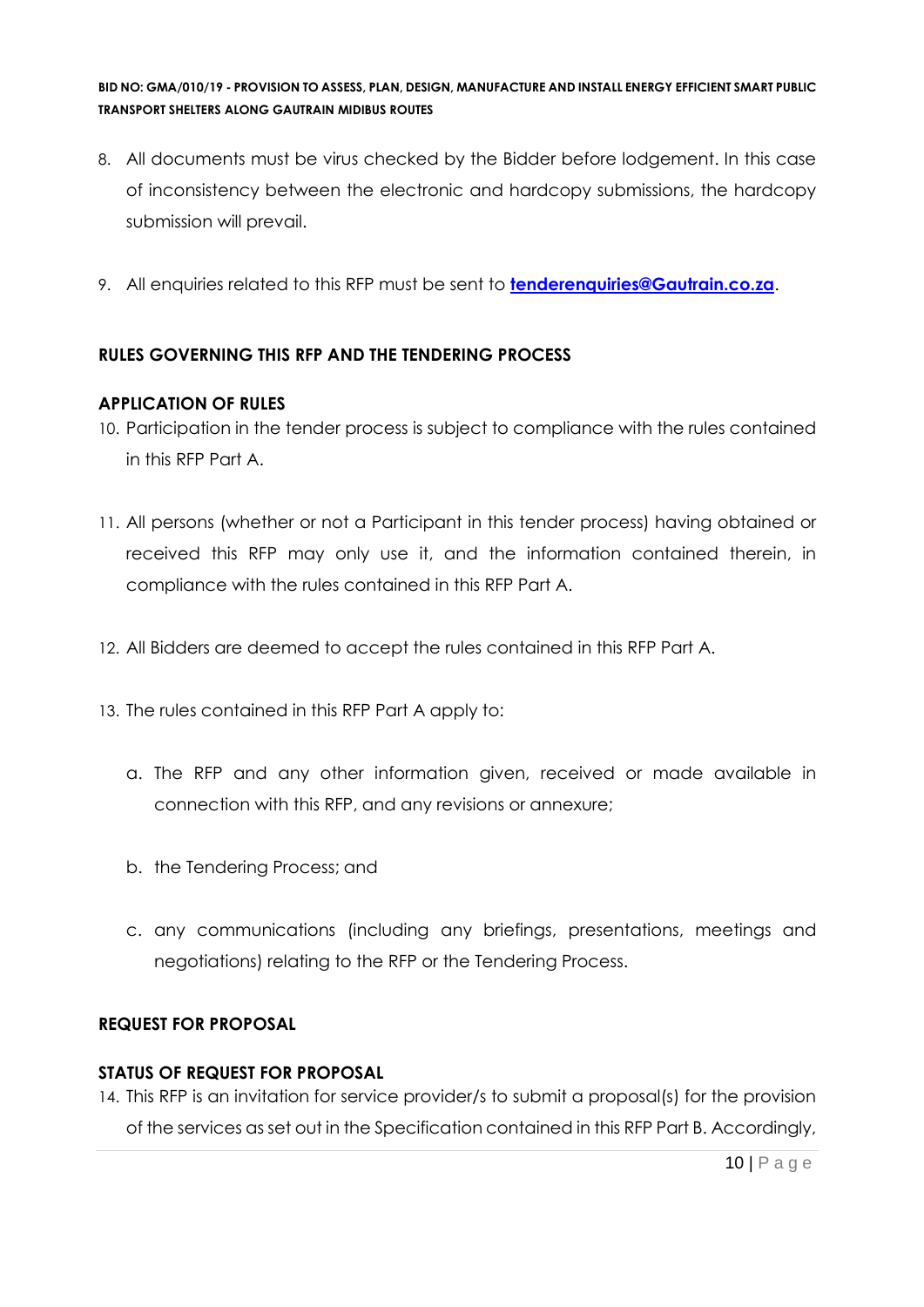this RFP must not be construed, interpreted, or relied upon, whether expressly or implied, as an offer capable of acceptance by any person(s), or as creating any form of contractual, promissory or other rights.

15. No binding contract or other understanding for the supply of the Services will exist between the GMA and any Bidder unless and until the Agency has executed a formal written contract with the successful Bidder.

## **ACCURACY OF REQUEST FOR PROPOSAL**

- 16. Whilst all due care has been taken in connection with the preparation of this RFP, the GMA makes no representations or warranties that the content in this RFP or any information communicated to or provided to Bidders during the Tendering Process is, or will be, accurate, current or complete. The GMA, and its officers, employees and advisors will not be liable with respect to any information communicated which is not accurate, current or complete.
- 17. If a Bidder finds or reasonably believes it has found any discrepancy, ambiguity, error or inconsistency in this RFP or any other information provided by the GMA (other than minor clerical matters), the Bidder must promptly notify the Agency in writing (by email to the address (**[tenderenquiries@Gautrain.co.za](mailto:tenderenquiries@Gautrain.co.za)**) of such discrepancy, ambiguity, error or inconsistency in order to afford the GMA an opportunity to consider what corrective action is necessary (if any).
- 18. Any actual discrepancy, ambiguity, error or inconsistency in this RFP or any other information provided by the GMA will, if possible, be corrected and provided to all Bidders without attribution to the Bidder who provided the written notice.

## **ADDITIONS AND AMENDMENTS TO THE RFP**

19. The GMA reserves the right to change any information in, or to issue any addendum to this RFP before the Closing Time. The GMA and its officers, employees and advisors will not be liable in connection with either the exercise of, or failure to exercise this right.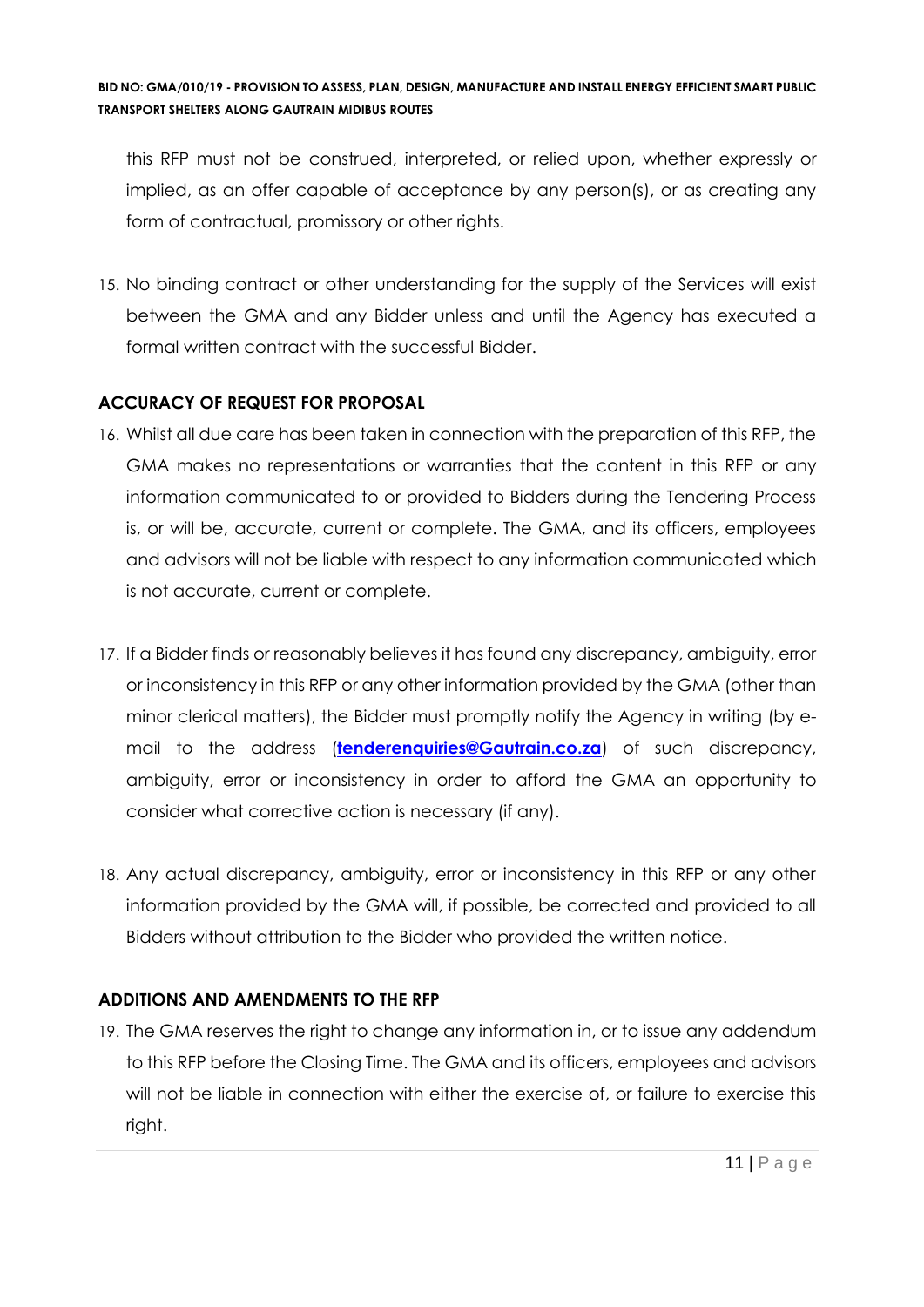20. If the GMA exercises its right to change information in terms of clause 22, it may seek amended Tenders from all Bidders.

### **REPRESENTATIONS**

21. No representations made by or on behalf of the GMA in relation to this RFP will be binding on the GMA unless that representation is expressly incorporated into the contract ultimately entered into between the GMA and the successful Bidder.

### **CONFIDENTIALITY**

22. All persons (including all Bidders) obtaining or receiving this RFP and any other information in connection with this RFP or the Tendering Process must keep the contents of the RFP and other such information confidential, and not disclose or use the information except as required for the purpose of developing a proposal in response to this RFP.

## **COMMUNICATIONS DURING THE TENDERING PROCESS**

## **REQUESTS FOR CLARIFICATION OR FURTHER INFORMATION**

- 23. All communication and attempts to solicit information of any kind relative to this tender should be in writing and channelled to the Supply Chain Management Unit via email to: **[tenderenquiries@Gautrain.co.za](mailto:tenderenquiries@gautrainpo.co.za)**.
- 24. Any communication by a Bidder to the GMA will be effective upon receipt by the SCM Unit (provided such communication is in the required format).
- 25. The GMA has restricted the period during which it will accept questions or requests for further information or clarification and reserves the right not to respond to any enquiry or request, irrespective of when such enquiry or request is received.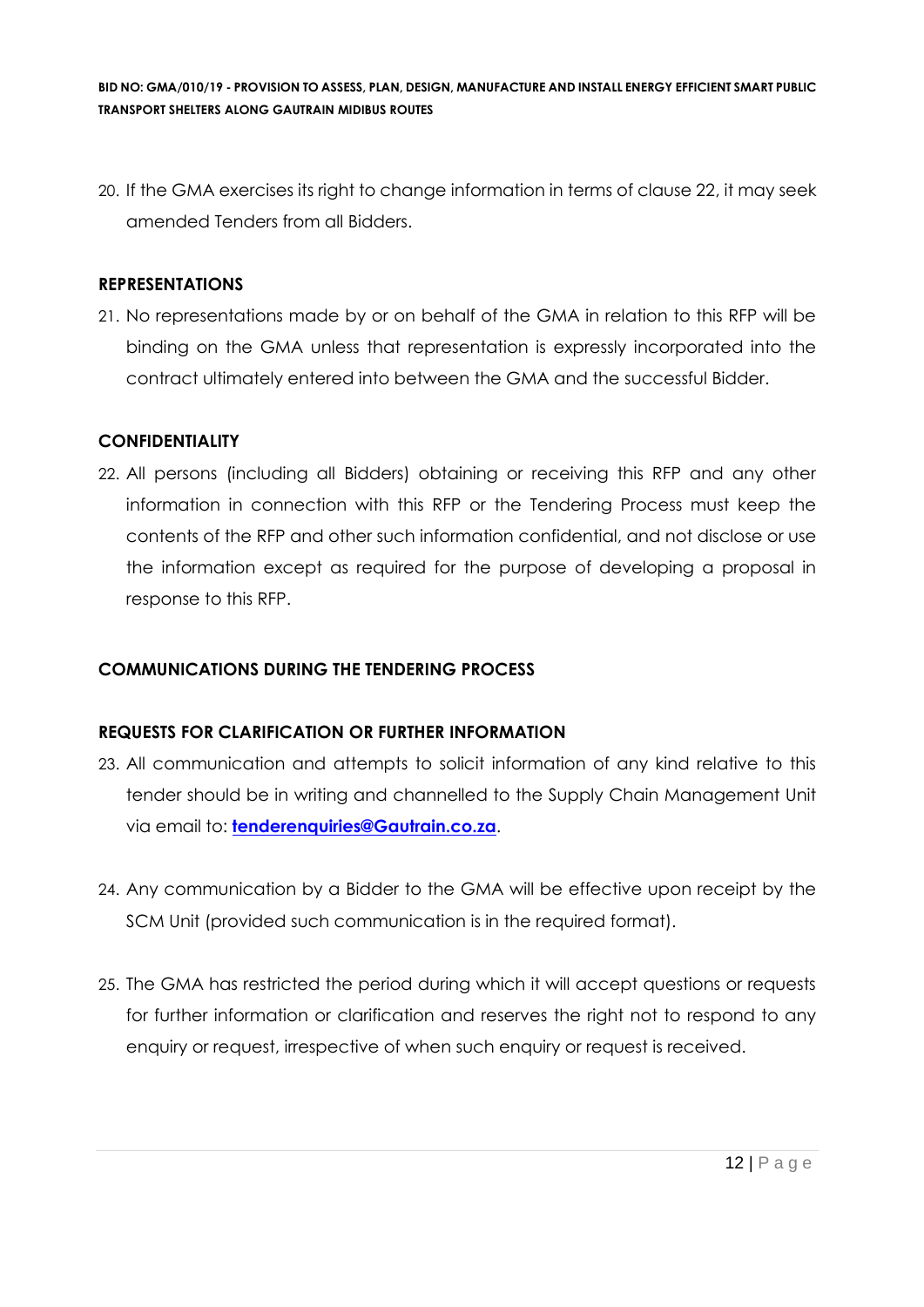- 26. Except where the GMA is of the opinion that issues raised apply only to an individual Bidder, questions submitted and answers provided will be made available to all Bidders by e-mail, as well as on the GMA's website without identifying the person or organisation which submitted the question.
- 27. In all other instances, the GMA may directly provide any written notification or response to a Bidder by email to the address of the Bidder (as notified by the Bidder to the SCM Unit).
- 28. A Bidder may, by notifying the SCM Unit in writing, withdraw a question submitted in accordance with clause 30, in circumstances where the Bidder does not wish the GMA to publish its response to the question to all Bidders.

### **UNAUTHORISED COMMUNICATIONS**

- 29. Bidders may not contact (including promotional or advertising activities) any GMA staff or Advisors of GMA except through the channel in clause 21 above on any matter pertaining to the bid from the time when the bid is advertised to the time the bid is awarded. Communicating with any GMA staff or Advisors of GMA except through the channel in clause 21 above will be perceived as an effort by a bidder to influence bid evaluation, bid comparisons or bid award decisions in any manner, and will result in rejection of the bid concerned. Nothing in this clause is intended to prevent communications with staff of, or advisors of the GMA to the extent that such communications do not relate to this RFP or the Tendering Process.
- 30. Bidders must not otherwise engage in any activities that may be perceived as, or that may have the effect of, influencing the outcomes of the Tendering Process in any way.

#### **IMPROPER ASSISTANCE, FRAUD AND CORRUPTION**

31. Bidders may not seek or obtain the assistance of employees, contractors or advisors of the GMA in the preparation of their tender responses, except where contractors or advisors are participating in the tender in which case the Bidder must disclose such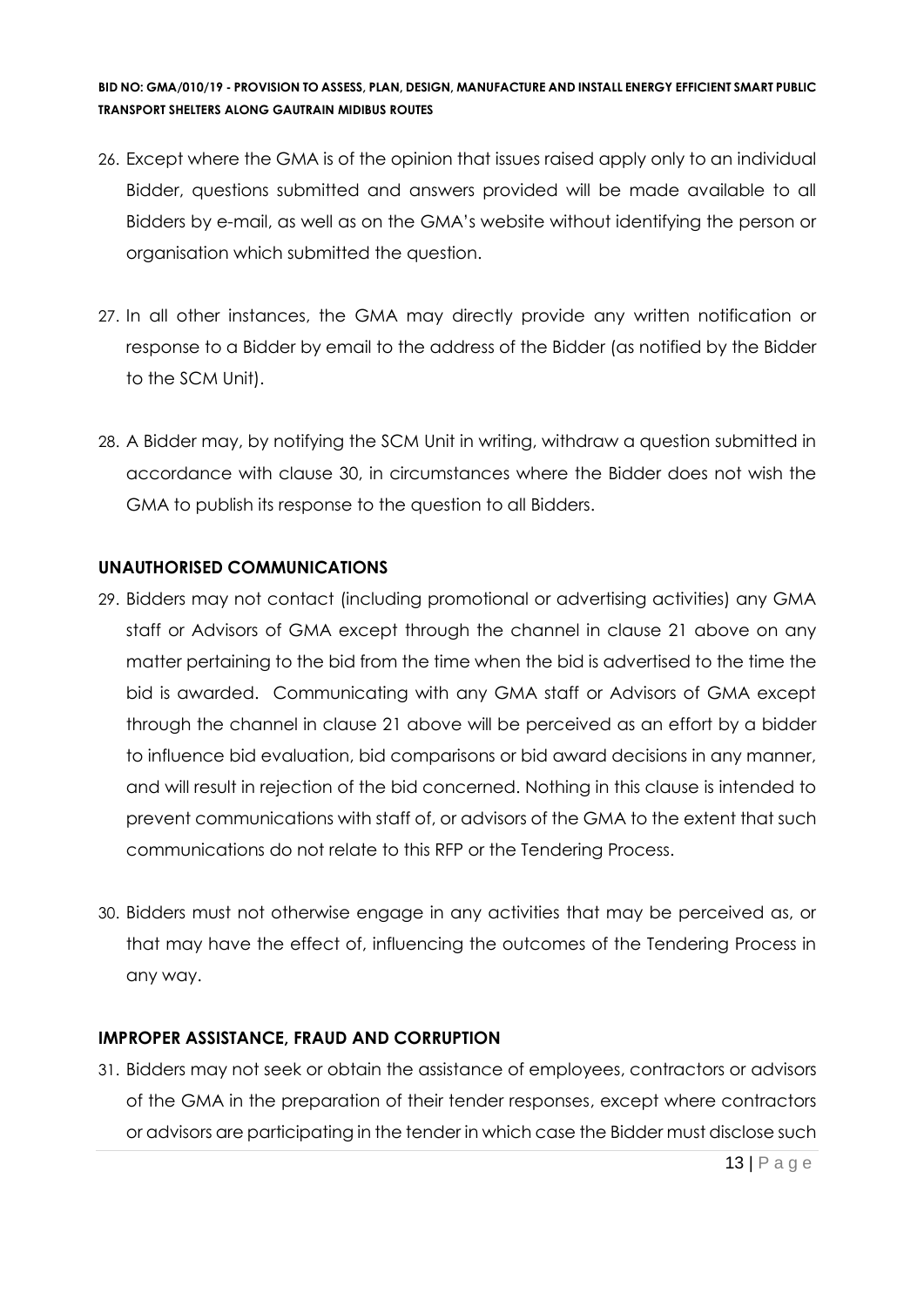participation in its tender by declaring their possible interest or conflict in the relevant SBD 4 form.

- 32. The GMA may in its absolute discretion, immediately disqualify a Bidder that it believes has sought or obtained such improper assistance.
- 33. Bidders are to be familiar with the implications of contravening the Prevention and Combating of Corrupt Activities Act, No. 12 of 2005 and any other relevant legislation.
- 34. Bidders are encouraged to stop crime at the GMA in its tracks and report it anonymously to the following number: 0800 6 FRAUD/0800 637 283.

## **ANTI-COMPETITIVE CONDUCT**

- 35. Bidders and their respective officers, employees, agents and advisors must not engage in any collusion, anti-competitive conduct or any other similar conduct in respect of this Tendering Process with any other Bidder or any other person(s) in relation to:
	- a. The preparation or lodgement of their Tender
	- b. the evaluation and clarification of their Tender; and
	- c. the conduct of negotiations with the GMA.
- 36. For the purposes of clause 38, collusion, anti-competitive conduct or any other similar conduct may include disclosure, exchange and clarification of information whether or not such information is confidential to the GMA or any other Bidder or any other person or organisation.
- 37. In addition to any other remedies available to it under law or contract, the GMA may, in its absolute discretion, immediately disqualify a Bidder that it believes has engaged in any collusive, anti-competitive conduct or any other similar conduct during the entire Tendering Process.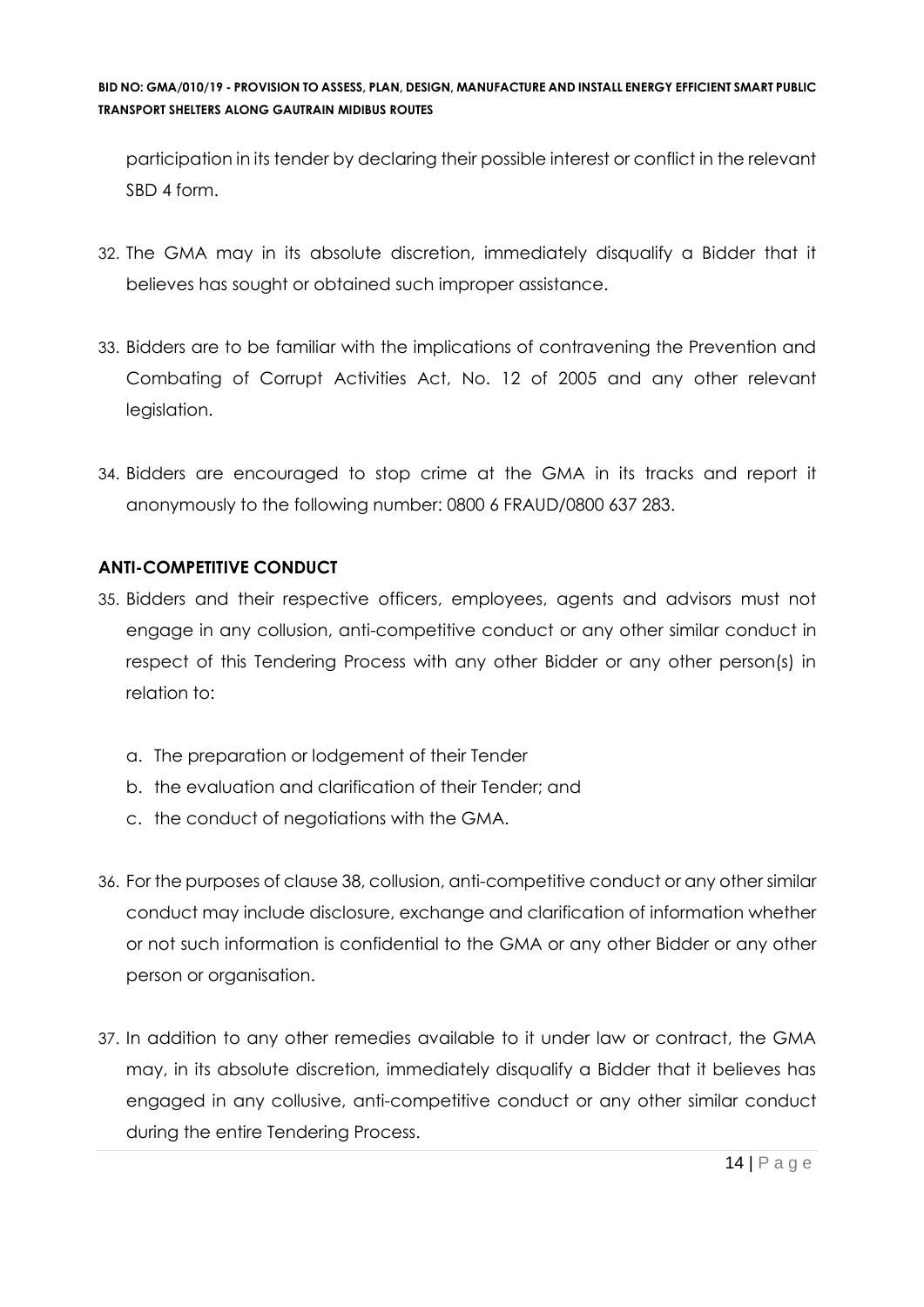## **COMPLAINTS ABOUT THE TENDERING PROCESS**

- 38. Any complaint about the RFP or the Tendering Process must be submitted to the SCM Unit in writing, (preferably by email), immediately upon the cause of the complaint arising or becoming known to the Bidder.
- 39. The written complaint must set out:
	- a. The basis for the complaint, specifying the issues involved;
	- b. how the subject of the complaint affects the organisation or person making the complaint;
	- c. any relevant background information; and
	- d. the outcome desired by the person or organisation making the complaint.
- 40. If the matter relates to the conduct of an official, employee or advisor of the GMA, the complaint should be addressed in writing marked for the attention of the Chief Executive Officer of the GMA, and delivered to the physical address of the GMA, as notified.

## **CONFLICT OF INTEREST**

- 41. A Bidder must not, and must ensure that its officers, employees, agents and advisors do not place themselves in a position that may give rise to actual, potential or perceived conflict of interest between the interests of the GMA and/or the Gauteng Provincial Government and the Bidders interests during the Tender Process.
- 42. The Bidders Response in this RFP Part C requires the Bidder to provide details of any interests, relationships or clients which may or do give rise to a conflict of interest in relation to the supply of the services under any contract that may result from this RFP.
- 43. If the Bidder submits its Tender and a subsequent conflict of interest arises, or is likely to arise, which was not disclosed in the Tender, the Bidder must notify the GMA immediately in writing of that conflict.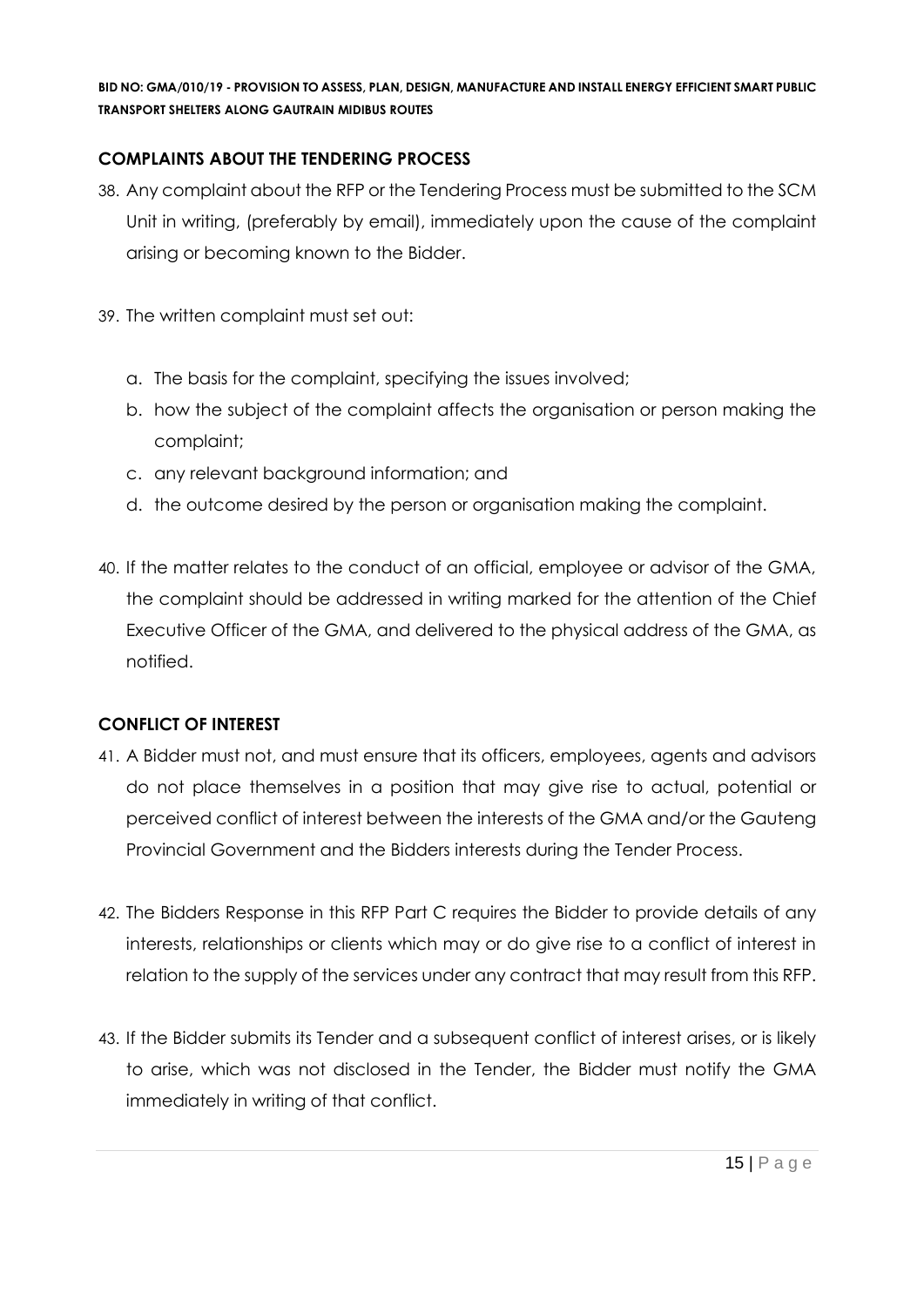44. The GMA may immediately disqualify a Bidder from the Tendering Process if the Bidder fails to notify the GMA of the conflict as required.

## **LATE TENDERS**

- 45. Tenders must be lodged by the Closing Date and Time. Where a tender document is not in the tender box at the time of the bid closing, such a bid document will be regarded as a late bid. Late bids will not be accepted or considered.
- 46. Tenders lodged after the Closing Time or lodged at a location or in a manner that is contrary to that specified in this RFP will be disqualified from the Tendering Process and will be ineligible for consideration.
- 47. The determination of the GMA as to the actual time that a Tender is lodged is final. Subject to clause 49, all Tenders lodged in the Tender Box after the Closing Time will be recorded by the GMA and will only be opened for the purposes of identifying a business name and address of the Bidder. The GMA will inform a Bidder whose Tender was lodged after the Closing Time of its ineligibility for consideration. The general operating practice is for the late tender to be returned within 5 (Five) working days of receipt or within 5 (Five) working days after determination not to accept a late tender.

## **TENDER DOCUMENTS**

## **BIDDERS RESPONSIBILITIES**

- 51. Bidders are responsible for:
	- a. Examining this RFP and any documents referenced or attached to this RFP and any other information made or to be made available by the GMA to Bidders in connection with this RFP;
	- b. fully informing themselves in relation to all matters arising from this RFP, including all matters regarding the GMA's requirements for the provision of the Services;
	- c. ensuring that their Tenders are accurate and complete;
	- d. making their own enquiries and assessing all risks regarding this RFP, and fully considering and incorporating the impact of any known and unknown risks into their Tender;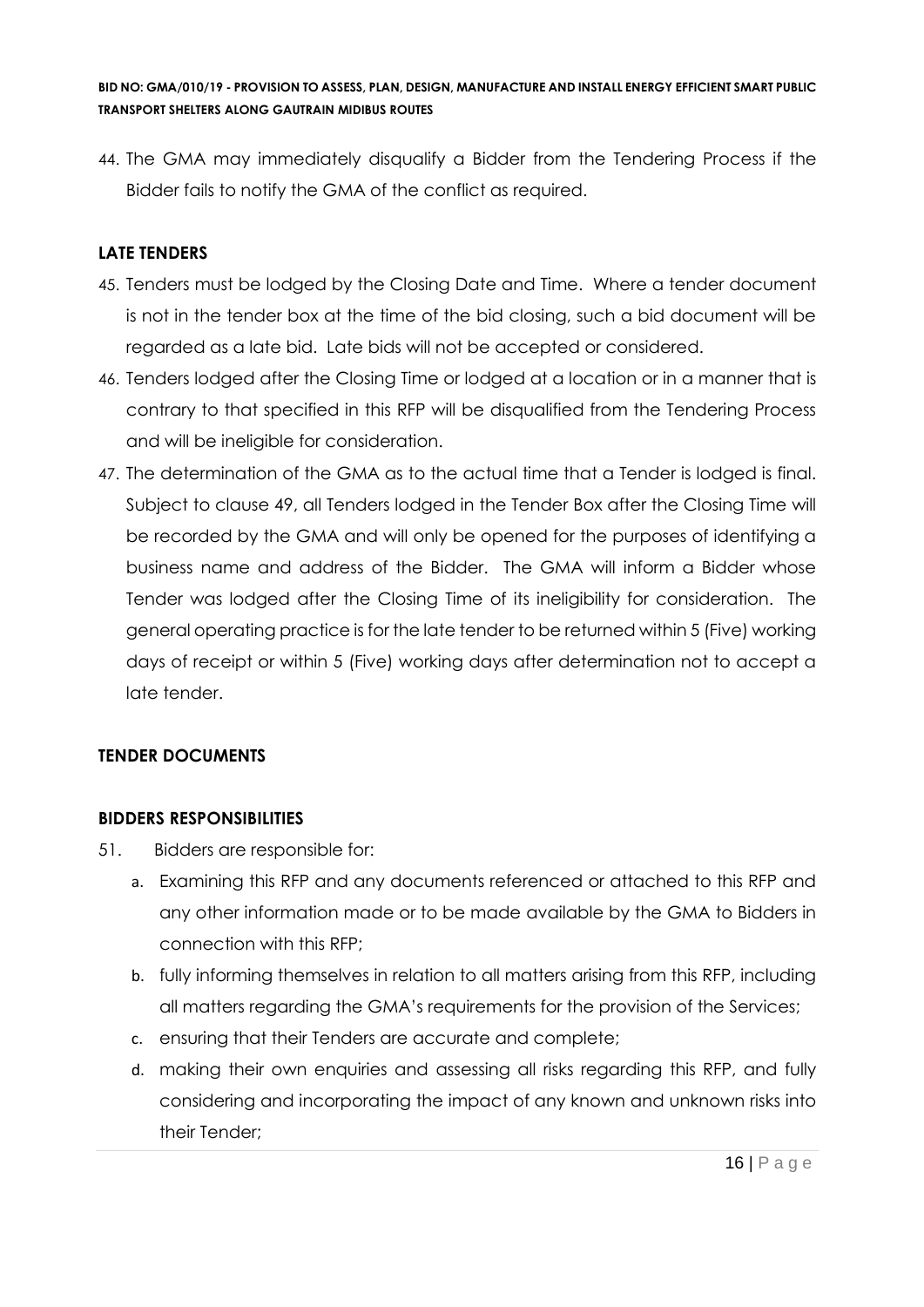- e. ensuring that they comply with all applicable laws in regards to the Tendering Process particularly as specified by National Treasury Regulations, Guidelines, Instruction Notes and Practice Notes and other relevant legislation as published from time to time in the Government Gazette;
- f. submitting an Original Valid Tax Clearance Certificate and all other returnable documents as listed on the Checklist; and
- g. Failure to provide the required information could result in disqualification of the bidder.

## **PREPARATION OF TENDERS**

- 52. Bidders must ensure that:
	- a. Their Tender is submitted in the required format as stipulated in this RFP Part A; and

b. all the required information fields in RFP Part C are completed in full and contain the information requested by the GMA.

*Note to Bidders: The GMA may in its absolute discretion reject a Tender that does not include the information requested.*

53. Unnecessarily elaborate responses or other presentations beyond that which is sufficient to present a complete and effective tender proposal are not desired or required. Elaborate and expensive visual and other presentation aids are not necessary.

## **ILLEGIBLE CONTENT, ALTERATION AND ERASURES**

- 54. Incomplete Tenders may be disqualified or evaluated solely on information contained in the Tender.
- 55. The GMA may disregard any content in a Tender that is illegible and will be under no obligation whatsoever to seek clarification from the Bidder.
- 56. The GMA is entitled to amend any bid conditions, validity period, specifications, or extend the closing date of bids before the closing date. All bidders, to whom the bid documents have been issued, will be advised in writing of such amendments in good time.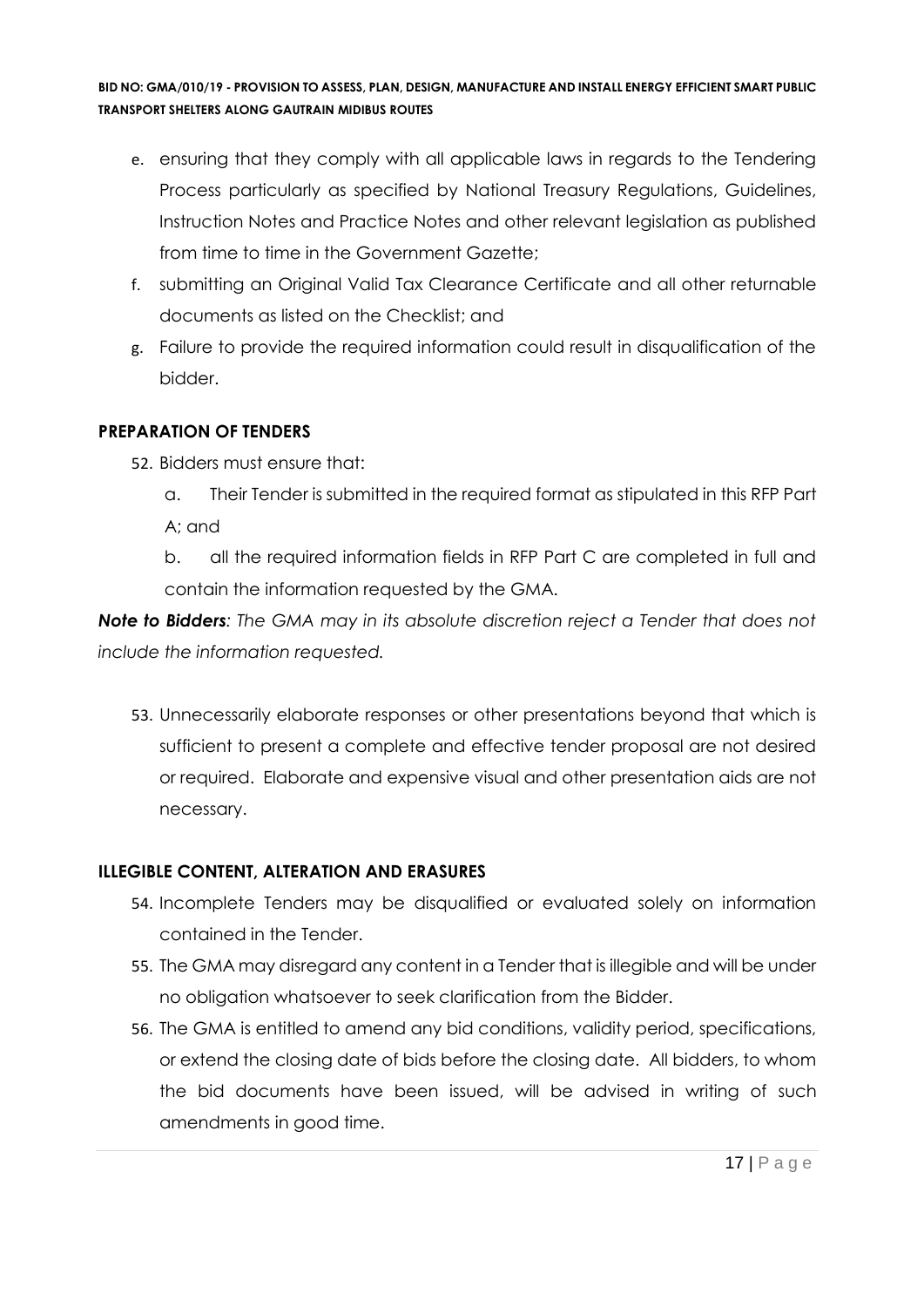## **OBLIGATION TO NOTIFY ERRORS**

57. Amended bids may be sent, together with the original bid, in an envelope marked "Amendment to bid" and should be placed in the bid box before the closing date and time. An amendment bids without original bid document will not be considered.

## **RESPONSIBILITY FOR TENDERING COSTS**

- 58. The Bidders participation or involvement in any stage of the Tendering Process is at the Bidders sole risk, cost and expense. The GMA will not be held responsible for, or pay for, any expense or loss that may be incurred by Bidders in relation to the preparation or lodgement of their Tender.
- 59. The GMA is not liable to the Bidder for any costs on the basis of any contractual, or promissory or restitutionary grounds whatsoever as a consequence of any matter relating to the Bidders participation in the Tendering Process, including without limitation, instances where:
- a. The Bidder is not engaged to perform under any contract; or
- b. the GMA exercises any right under this RFP or at law.

## **DISCLOSURE OF TENDER CONTENTS AND TENDER INFORMATION**

- 60. All Tenders received by the GMA will be treated as confidential. The GMA will not disclose any Tender contents and Tender information, except:
- a. As required by law;
- b. for the purpose of investigations by other government authorities having relevant jurisdiction;
- c. to external consultants and advisors of the GMA engaged to assist with the Tendering Process; or
- d. for the general information of Bidders required to be disclosed as per National Treasury Regulations, Guidelines, Instruction Notes or Practice Notes.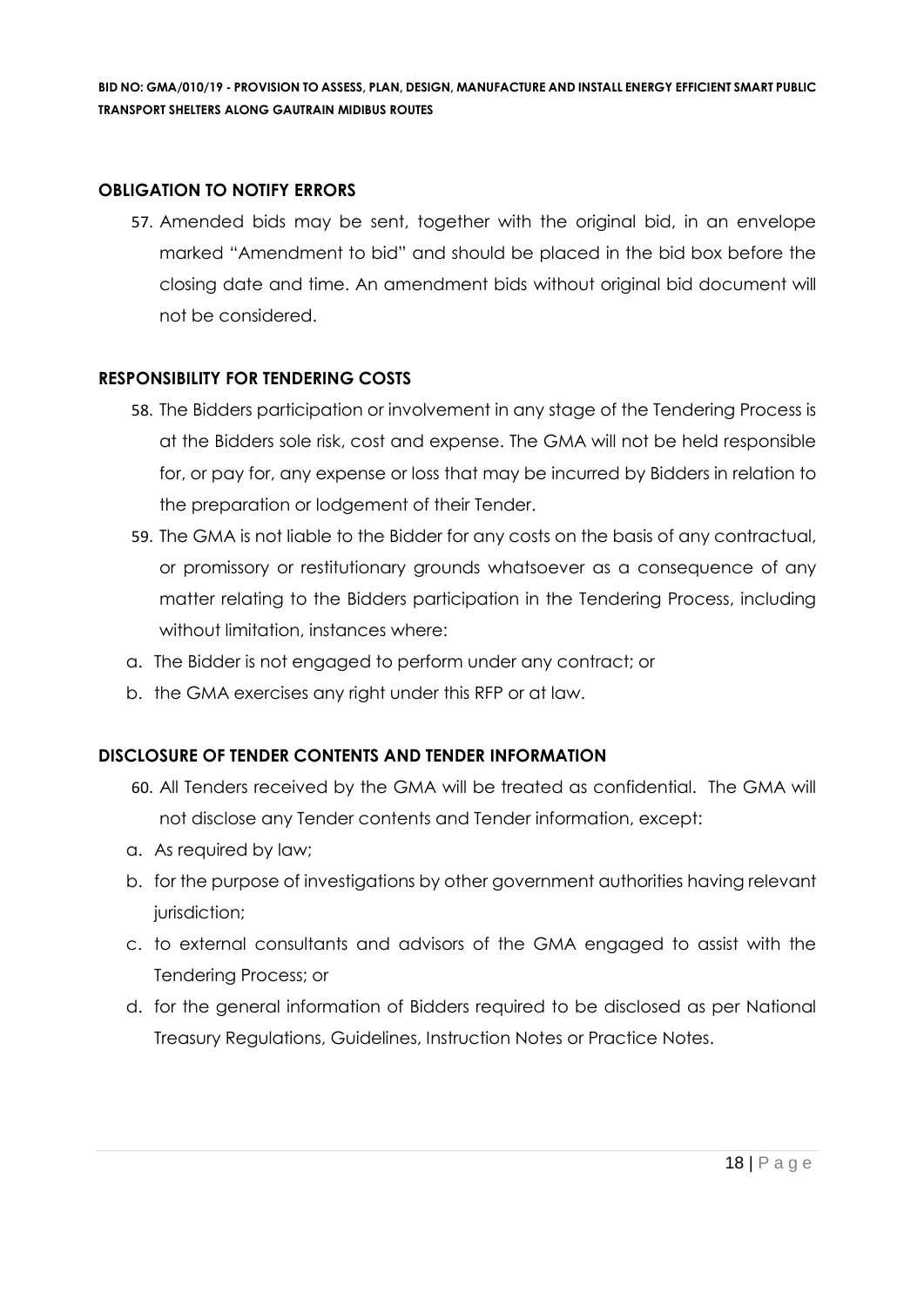## **USE OF TENDERS**

- 61. Upon submission in accordance with the requirements of submission of Tenders, all Tenders submitted become the property of the GMA. Ownership rights in any intellectual property contained in the Tender shall remain the sole and exclusive to the GMA as indicated in Section 7 of the Tender.
- 62. Each Bidder, by submission of their Tender, is deemed to have licensed the GMA to reproduce the whole, or any portion, of their Tender for the purposes of enabling the GMA to evaluate the Tender.
- 63. Further, in submitting a Tender, the Bidder accepts that the GMA shall, in accordance with the requirements of Treasury Regulation No. 16A.6.3(d) and the National Treasury Instruction Note on *Enhancing Compliance Monitoring and Improving Transparency and Accountability in Supply Chain Management,*  publish (on the internet or otherwise):

a. The names of all Bidders that submitted bids in relation to this RFP within 10 (Ten) working days after the closing date of this RFP, if the bid is above the threshold value of R500 000; and

b. on award of the bid, the name of the successful Bidder, the contract price, B-BBEE level of contribution status, the contract number and description of the contract awarded.

## **PERIOD OF VALIDITY**

64. All Tenders received must remain valid and open for acceptance for a minimum of 120 (hundred and twenty) days from the Closing Time. This period may be extended by written mutual agreement between the GMA and the Bidder.

#### **STATUS OF TENDER**

- 65. Each Tender constitutes an irrevocable offer by the Bidder to the GMA to provide the Services required and otherwise to satisfy the requirements of the Specification as set out in this RFP Part B.
- 66. A Tender must not be conditional on: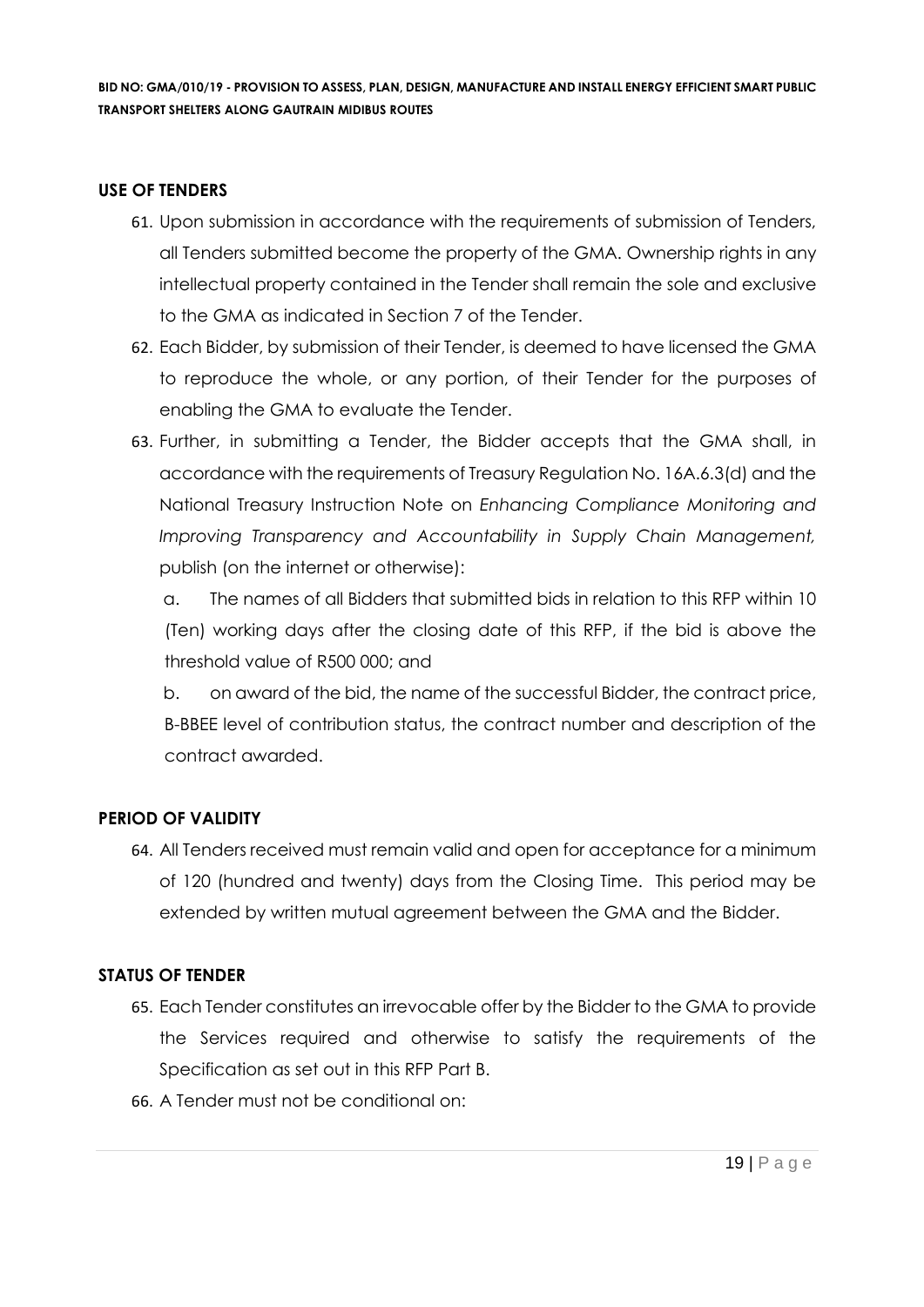- a. The Board approval of the Bidder or any related governing body of the Bidder being obtained;
- b. the Bidder conducting due diligence or any other form of enquiry or investigation;
- c. the Bidder (or any other party) obtaining any regulatory approval or consent;
- d. the Bidder obtaining the consent or approval of any third party; or
- e. the Bidder stating that it wishes to discuss or negotiate any commercial terms of the contract.
- 67. The GMA may, in its absolute discretion, disregard any tender that is, or is stated to be, subject to any one or more of the conditions detailed above (or any other relevant conditions).
- 68. The GMA reserves the right to accept a Tender in part or in whole or to negotiate with a Bidder in accordance with the clause 88 (Unreasonable disadvantage) of this RFP Part A.

## **TENDER RESPONSE**

## **COMPLIANCE WITH SPECIFICATION**

- 69. Under Part C of this RFP, a Bidder must submit a tabulated statement showing its level of compliance to the Specification contained in this RFP Part B.
- 70. In particular, Bidders must state if they will not comply with the Specification or will only comply with the Specification subject to conditions. Full details of the non-compliance (including the nature and extent of the non-compliance and any reasons for such non-compliance) must be stated in the space provided in the tabulated statement.
- 71. No response is required in respect of a particular section of the Specification where Bidders will comply with the Specification. Only sections that Bidders have not complied with, or will only comply with subject to conditions, should be noted in the tabulated statement.
- 72. The GMA is prepared to contemplate minor variations or departures from the Specification proposed by Bidders.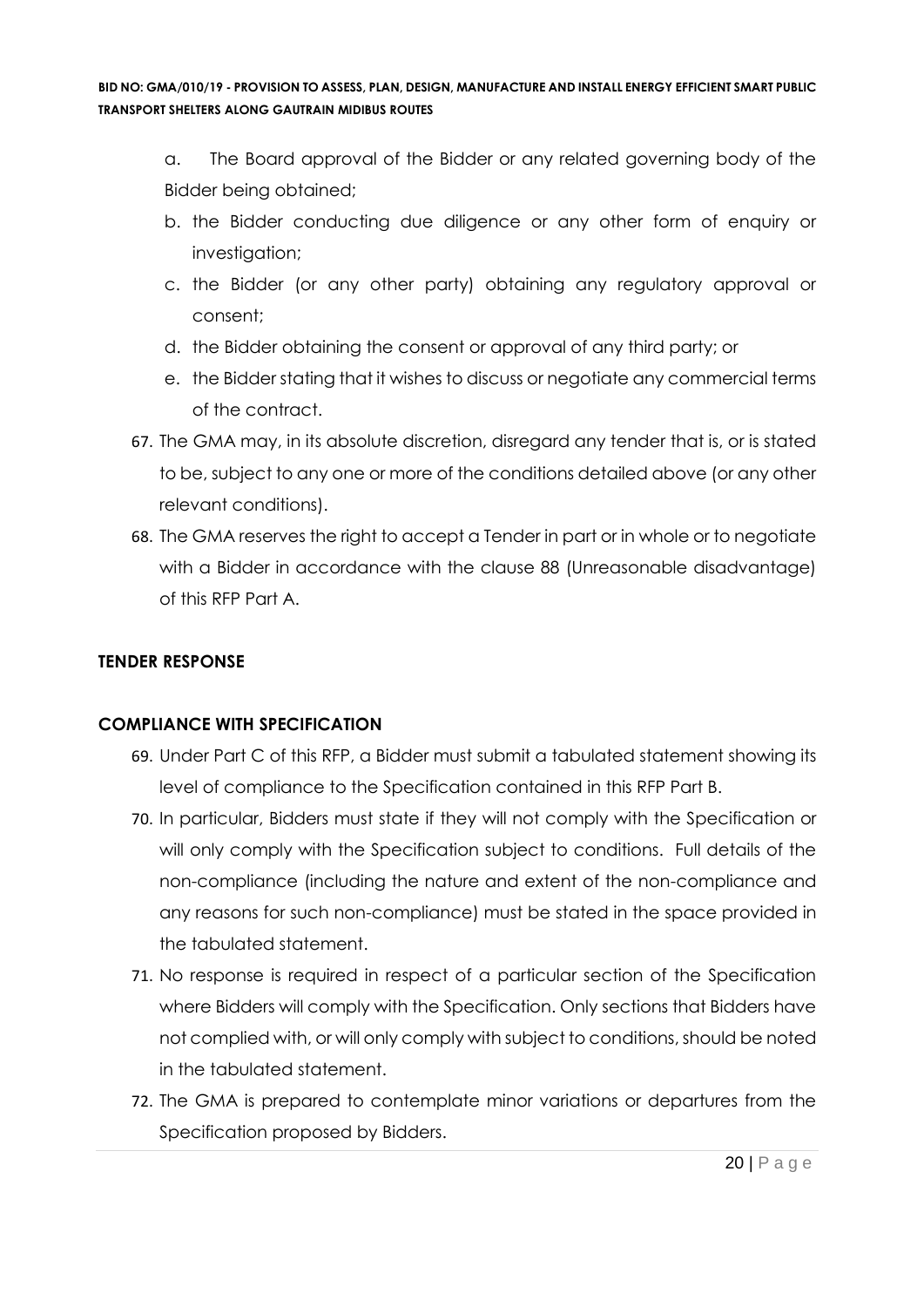73. However, Bidders should note that significant or substantive variations or departures from the Specifications will not be viewed favourably unless the Bidder is able to clearly demonstrate to the satisfaction of the GMA the necessity for such variations or departures.

*Note to Bidders: The GMA will assume that a Bidders Response complies in all relevant respects with the Specification unless the Bidder states otherwise. Failure to notify the GMA of any non-compliance may result in a Bidders Response being disregarded.*

74. For the purposes of clauses 70,71 and 72:

- **Yes/Complies** means that in all respects the Bidders Response meets or otherwise satisfies all specified outputs, characteristics or performance standards.
- **Will comply subject to conditions** means that the specified outputs, characteristics or performance standards can only be met by the Bidder subject to certain conditions.
- **No/Will not comply** means that the specified outputs, characteristics or performance standards is not met by the Bidders Response.

## **GENERAL**

- 75. Indefinite responses such as "noted", "to be discussed" or "to be negotiated" are not acceptable.
- 76. Where the Bidder is unwilling to accept a specified condition, the nonacceptance must be clearly and expressly stated. Prominence must be given to the statement detailing the non-acceptance. It is not sufficient that the statement appears only as part of an attachment to the Tender or be included in a general statement of the Bidders usual operating conditions.
- 77. An incomplete Tender may be disqualified or assessed solely on the information completed or received with the Tender.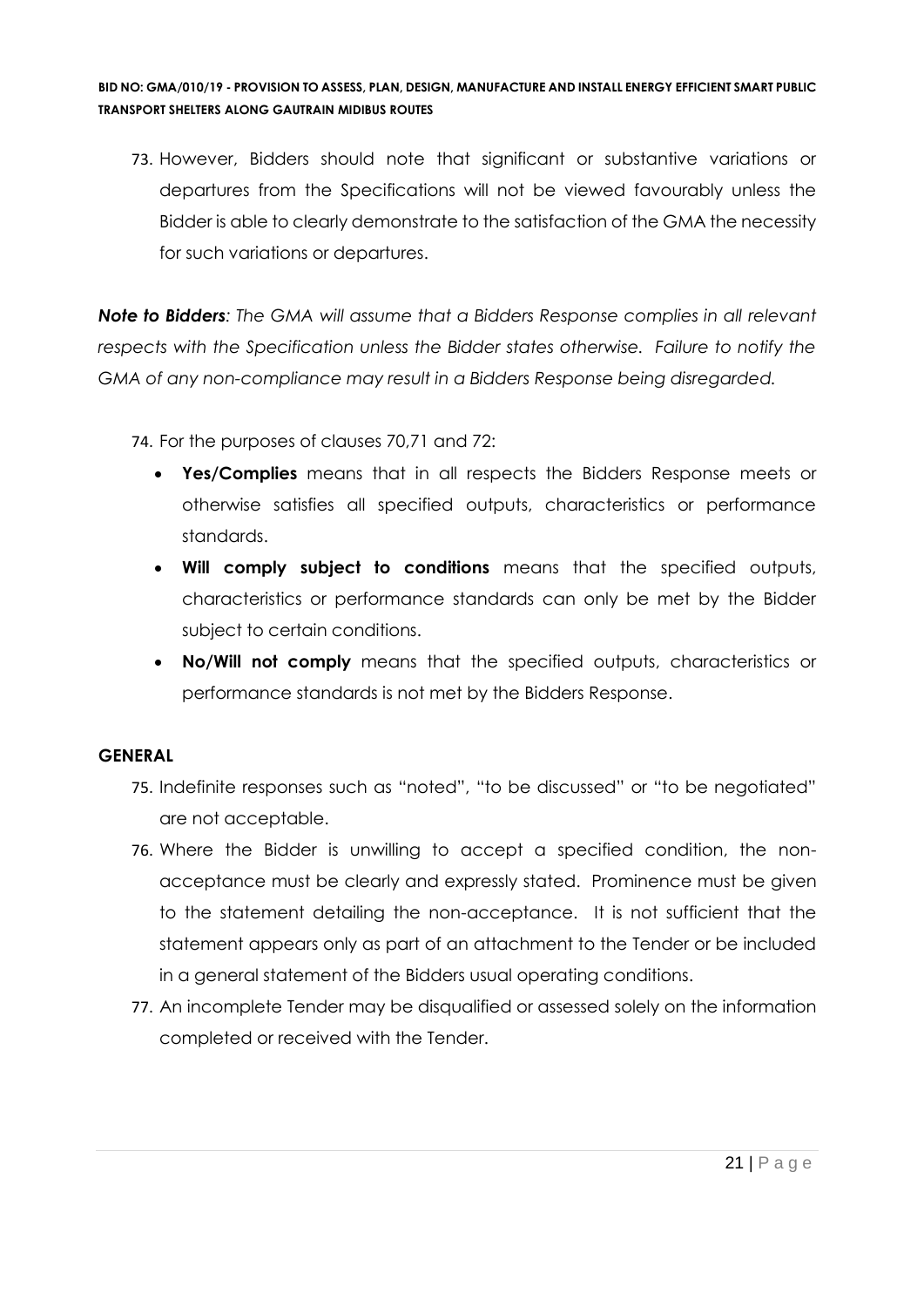## **ALTERNATIVE TENDER**

- 78. A Bidder may submit an alternative proposal. An alternative proposal will only be accepted if:
- a. The Bidder also provides a conforming Bidders Response; and
- b. The alternative proposal is clearly identified as an "Alternative Tender".
- 79. An Alternative Tender may:
- a. Not comply with the Specifications for the relevant Services due to inherent design or capability in the operation of the Services; or
- b. Provide the Services in a manner different to that specified in this RFP Part B.

## **INNOVATIVE SOLUTIONS**

- 80. Bidders are encouraged to offer options or solutions which may, in an innovative way, contribute to the GMA's ability to carry out its operations in a more costeffective manner.
- 81. These options or solutions may be related to:
- a. The outputs, functional, performance and technical aspects of the requirement; or
- b. Opportunities for more advantageous commercial arrangements.
- 82. Any such options or solutions will be considered by the GMA on a "commercial in confidence" basis if so, requested by the Bidder.
- 83. Where a Bidder submits an offer which meets the requirements of this RFP in an alternative and practical manner, the Tender must also include any supplementary material (including such pricing and costing details as may be necessary to enable the GMA to fully assess the financial impact of the alternative proposal), which demonstrates in detail that such an alternative will fully achieve and/or exceed all the specified requirements, together with references as to why the additional features may be advantageous.
- 84. The GMA reserves the right to consider such offers on their merits or not to consider them at all.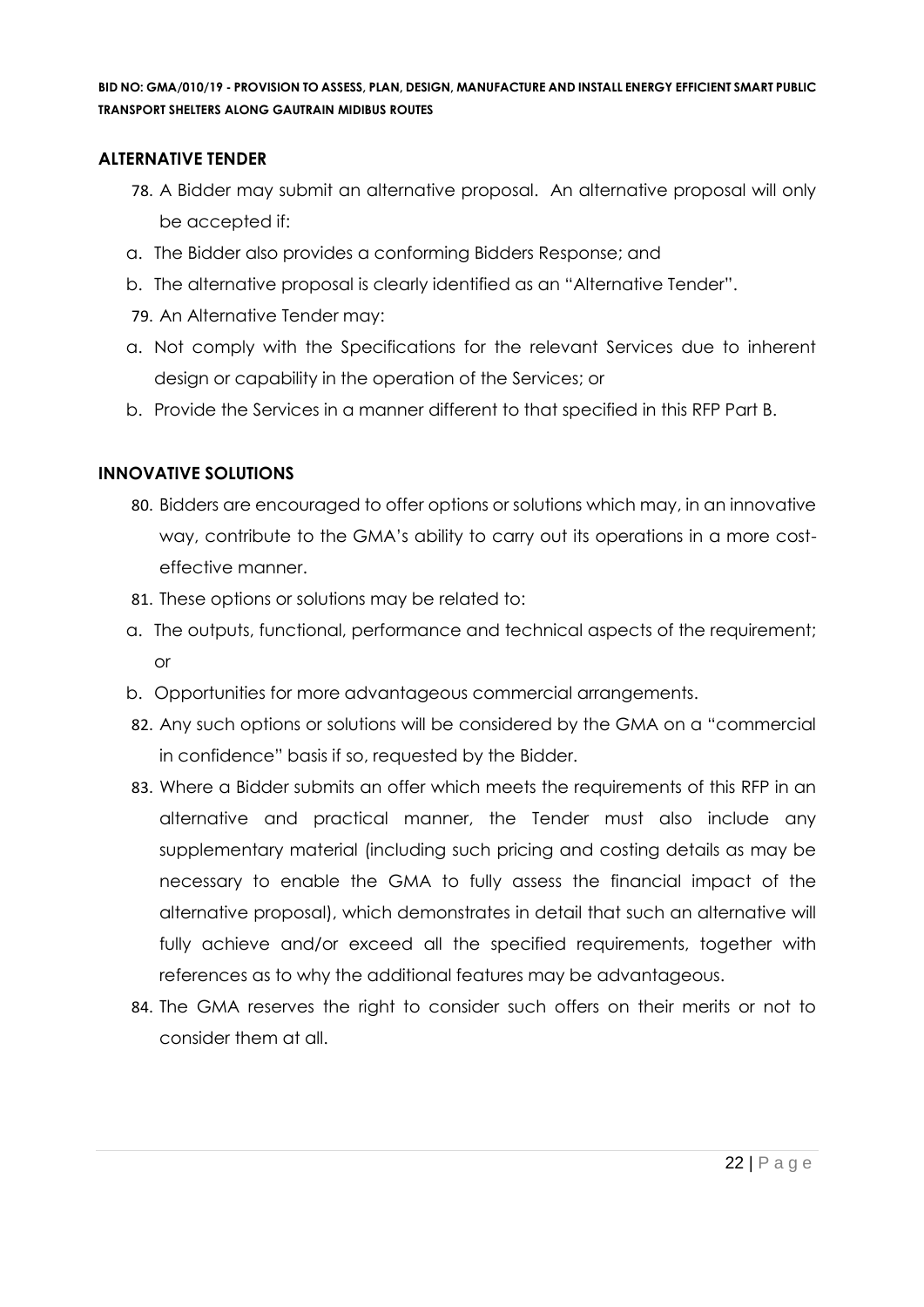## **CONTRACT DISCLOSURE REQUIREMENTS**

#### **DISCLOSURE OF INFORMATION**

- 85. The Conditions of Tendering include a provision for the disclosure of contract information (refer to this RFP Part A dealing with "Use of Tenders").
- 86. If a Bidder wishes to withhold the disclosure of specific contract information, the Bidder must clearly outline how the release of this information will expose trade secrets, business strategy or unique methodologies that may expose the business unreasonably to disadvantage.

#### **TRADE SECRETS**

- 87. In considering whether specific information should be categorised as a trade secret, Bidders' should assess:
- a. The extent to which it is known outside of the Bidders business;
- b. the extent to which it is known by the persons engaged in the Bidders business;
- c. any measures taken to guard its secrecy;
- d. its value to the Bidders business and to any competitors;
- e. the amount of money and effort invested in developing the information; and
- f. the ease or difficulty with which others may acquire or develop this information.

#### **UNREASONABLE DISADVANTAGE**

- 88. In determining whether disclosure of specific information will expose a Bidders business unreasonably to disadvantage, the following should be considered:
- a. Whether the information is generally available to competitors; and
- b. Whether it could be disclosed without causing substantial harm to the competitive position of the business.

The GMA will consider these applications in the Tender evaluation and negotiations (if any) with Bidders.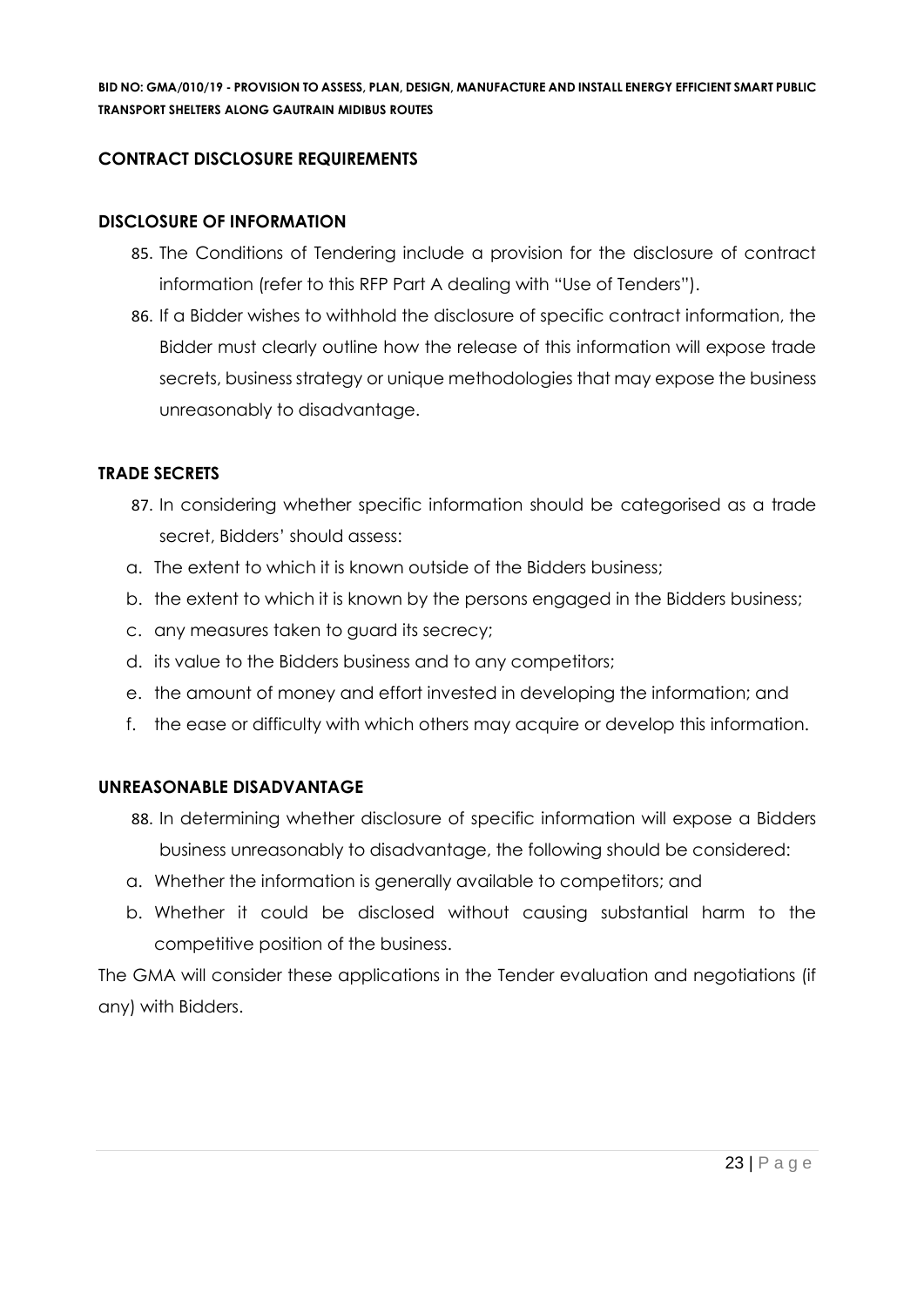## **EVALUATION OF TENDERS**

### **EVALUATION PROCESS**

- 89. Following the Closing Time, the GMA intends to evaluate the Tenders received.
- 90. Tenders will be evaluated against the Evaluation Criteria specified under the section "Evaluation Criteria Format".
- 91. Without limiting the GMA's rights in the RFP, the GMA may at any time during the Tendering Process choose to:
- a. Shortlist one or more Bidders; and
- b. accept one or more of the Tenders.
- 92. Unless the Evaluation Criteria explicitly require, the GMA may, but is not in any way bound to, shortlist, to select as successful, or to accept the Tender offering the lowest price.
- 93. Should the GMA choose to include a short-listing stage in its evaluation process, the GMA is not, at any time, required to notify Bidders or any other person or organisation interested in submitting a Tender.
- 94. A Bidders Response will not be deemed to be unsuccessful until such time as the Bidder is formally notified of that fact by the GMA. The commencement of negotiations by the GMA with one or more other Bidders is not to be taken as an indication that any particular Bidders Response has not been successful.

#### **EVALUATION CRITERIA FORMAT**

- 95. The evaluation criteria is weighted to reflect the importance of project requirements noted in the Specifications:
- 96. In evaluating Bidders Responses, the GMA will have regard to:
- a. Specific evaluation criteria identified in the list below;
- b. the overall value for money proposition presented in the Bidders Response; and
- c. particular weighting assigned to any or all of the evaluation criteria specified below.
- 97. For the purposes of this RFP clause 98, 'value for money' is a measurement of financial and non-financial factors, including:
- a. Quality levels; and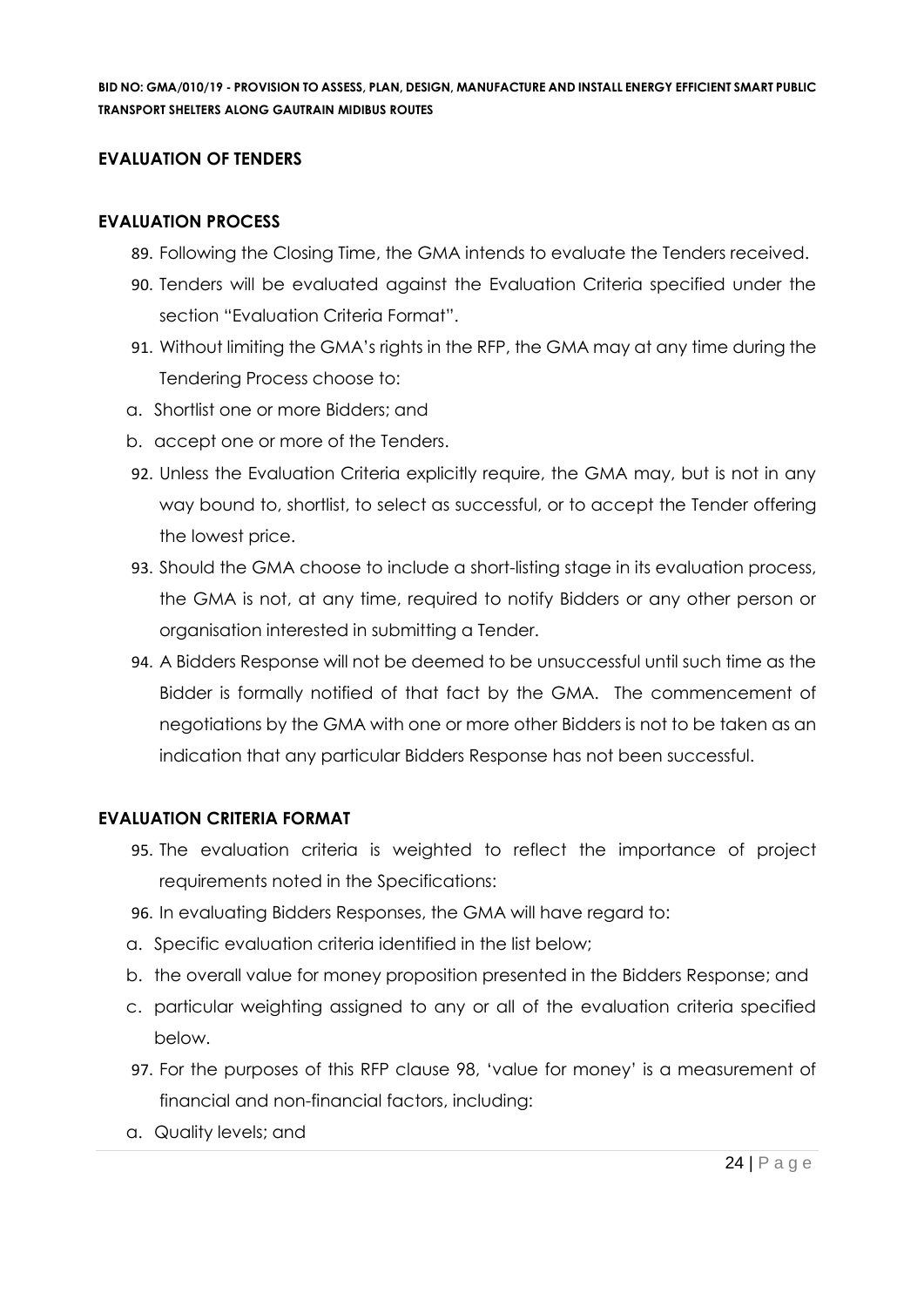- b. performance standards.
- 98. Value for money will be assessed on a 'whole of life' basis (including the transitioning-in, the contract term and the transitioning-out phases of the relationship between the GMA and a Bidder), with a view to long-term sustainability of the value for money proposition and with a focus on ensuring that value for money outcomes are promoted and protected following the conclusion of any contract that may result from this RFP.
- 99. Administrative compliance will be determined in accordance with the conditions listed in this RFP.
- 100. The evaluation criteria will be in line with the PPPFA, 2000 (Act No. 5 of 2000) and Preferential Procurement Regulations 2017.
- 101. Evaluation will be based on a point system and three-stage evaluation process. As a pre-requisite, a bid must comply with the requirements of the bid solicitation and meet the pre-qualification requirements before being evaluated further to next stage. The minimum threshold of the functionality evaluation criteria must also be met in order for the bid to be declared responsive and qualify to the next evaluation stage.
- 102. The value of this bid is estimated to be below R 50,000,000 and therefore the 80/20 preference point system shall apply. The following is the weighting awarded for each element, and the threshold score.

| <b>Evaluation element</b> | Weighting | <b>Threshold score</b> |
|---------------------------|-----------|------------------------|
| <b>Technical proposal</b> | 100       | 70 Points              |
| <b>B-BBEE</b> proposal    | 20        | N/A                    |
| Price proposal            | 80        | N/A                    |
| Total                     | 100       |                        |

## **FUNCTIONALITY EVALUATION**

103. The evaluation criteria for measuring functionality, and the weighting attached to each criterion is detailed in **Part B of the RFP document, Paragraph 5 of Terms of Reference**. Failure to provide adequate information for evaluation of the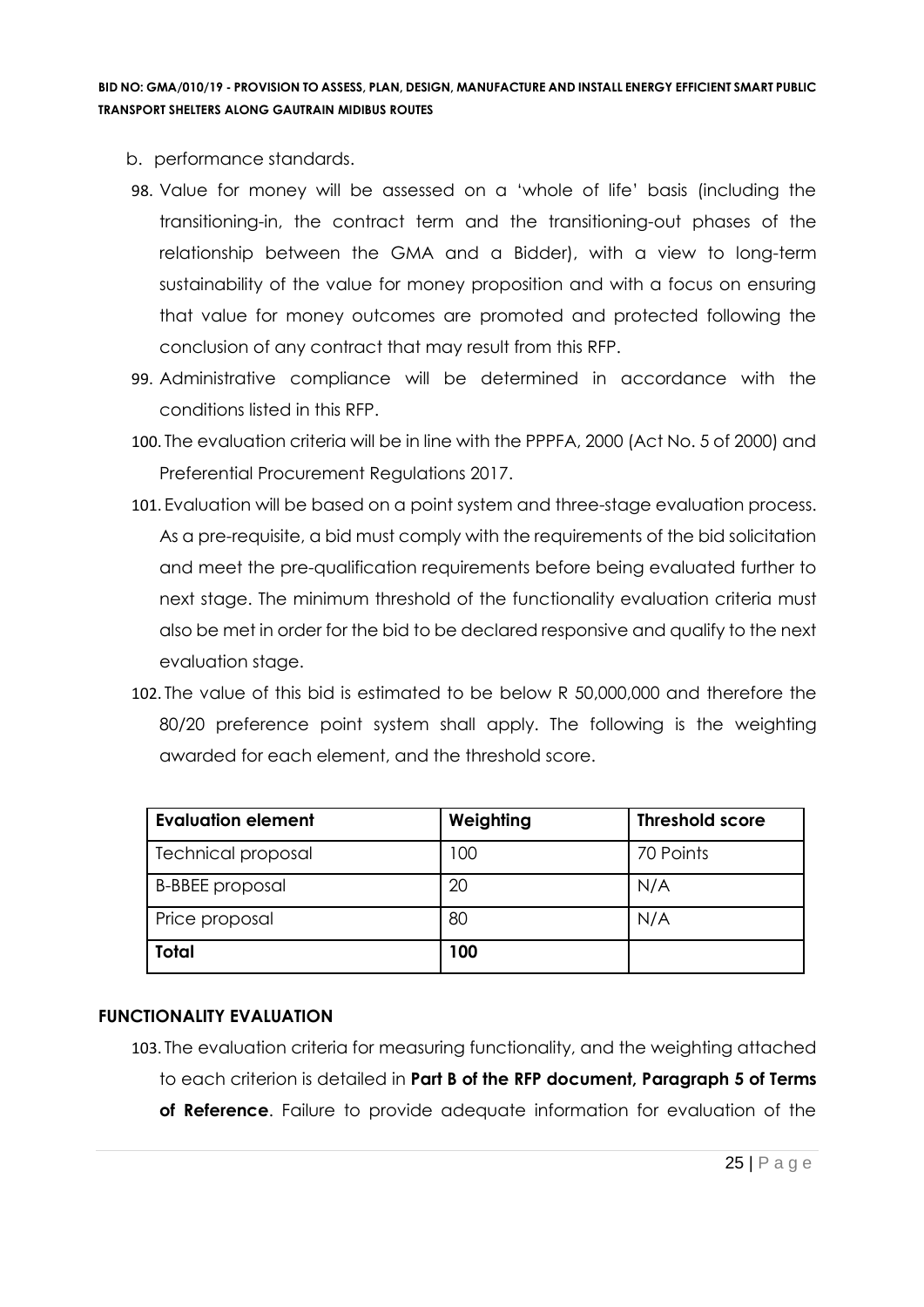criteria listed below will at least result in minimal subjective consideration and may result in loss of points.

- 104. A minimum threshold for functionality is based on meeting the suppliers' reseller or partner status. Bids that do not meet this threshold in each section will automatically be disqualified from further evaluation.
- 105. Thereafter, only the qualifying bids will be evaluated in terms of the 80/20 preference point system, where a maximum of 80 points are allocated for price and a maximum of 20 points are allocated in respect of the level of B-BBEE contribution of the bidder.

## **PRICE EVALUATION**

106. Price points will be calculated on the total price proposed solution as per terms of reference.

## **B-BBEE EVALUATION**

- 107. Twenty (20) points are allocated. B-BBEE rating certificates and affidavits signed under oath are applicable and points allocated in terms of the B-BBEE Codes of Good Practice guideline as indicated in the following table.
- 108. Bidders must submit valid B-BBEE Certificates and affidavits signed under oath which will be verified.

| <b>B-BBEE Status Level of Contributor   Number of points</b> |    |
|--------------------------------------------------------------|----|
|                                                              |    |
|                                                              | 20 |
| $\overline{2}$                                               | 18 |
| 3                                                            | 14 |
| 4                                                            | 12 |
| 5                                                            | 8  |
| 6                                                            | 6  |
|                                                              | 4  |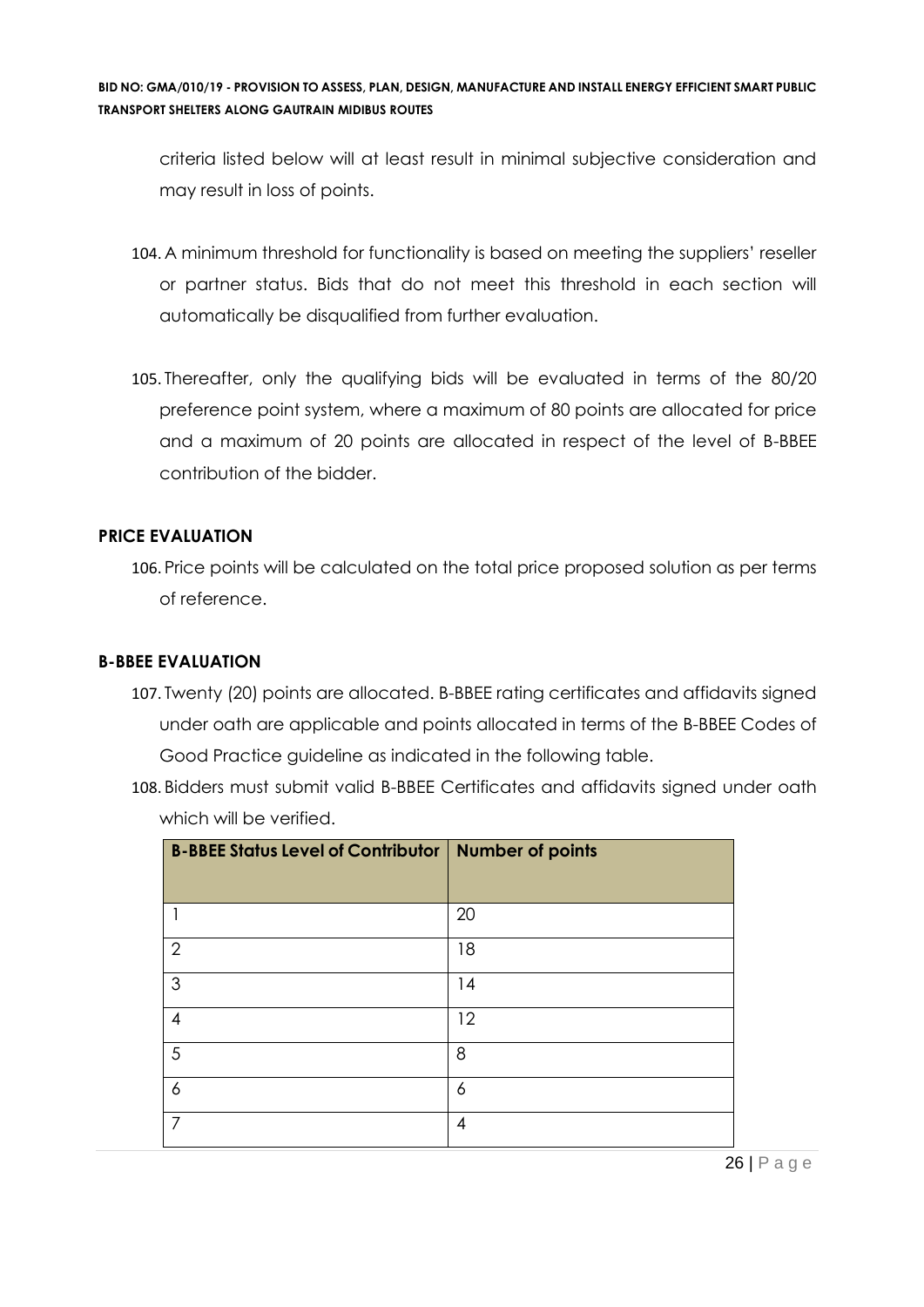| Non-compliant contributor |  |
|---------------------------|--|

## **POINTS AWARDED FOR B-BBEE STATUS LEVEL OF CONTRIBUTION**

109. The preference points claimed by each bidder for attaining the B-BBEE Status Level of Contributor will be allocated to each qualifying bid when determining the total bid score under the preference points system. The points scored by a bidder in respect of the level of B-BBEE contribution contemplated in the table above will be added to the points scored for price.

## **CLARIFICATION OF TENDERS**

- 110. The GMA may seek clarification from and enter into discussions with any or all of the Bidders in relation to their Tender. The GMA may use such information in interpreting the Tender and evaluating the cost and risk in accepting the Tender. Failure to supply clarification to the satisfaction of the GMA may render the Tender liable to disqualification.
- 111. The GMA is under no obligation to seek clarification of anything in a Tender and reserves the right to disregard any clarification that the GMA considers to be unsolicited or otherwise impermissible in accordance with the rules set out in this RFP.

## **DISCUSSION WITH BIDDERS**

- 112. The GMA may elect to engage in detailed discussions with any one or more Bidders, with a view to maximising the benefits of this RFP as measured against the evaluation criteria and in fully understanding a Bidders offer.
- 113. In its absolute discretion, the GMA may invite some or all Bidders to give a presentation to the GMA in relation to their submissions, that may include a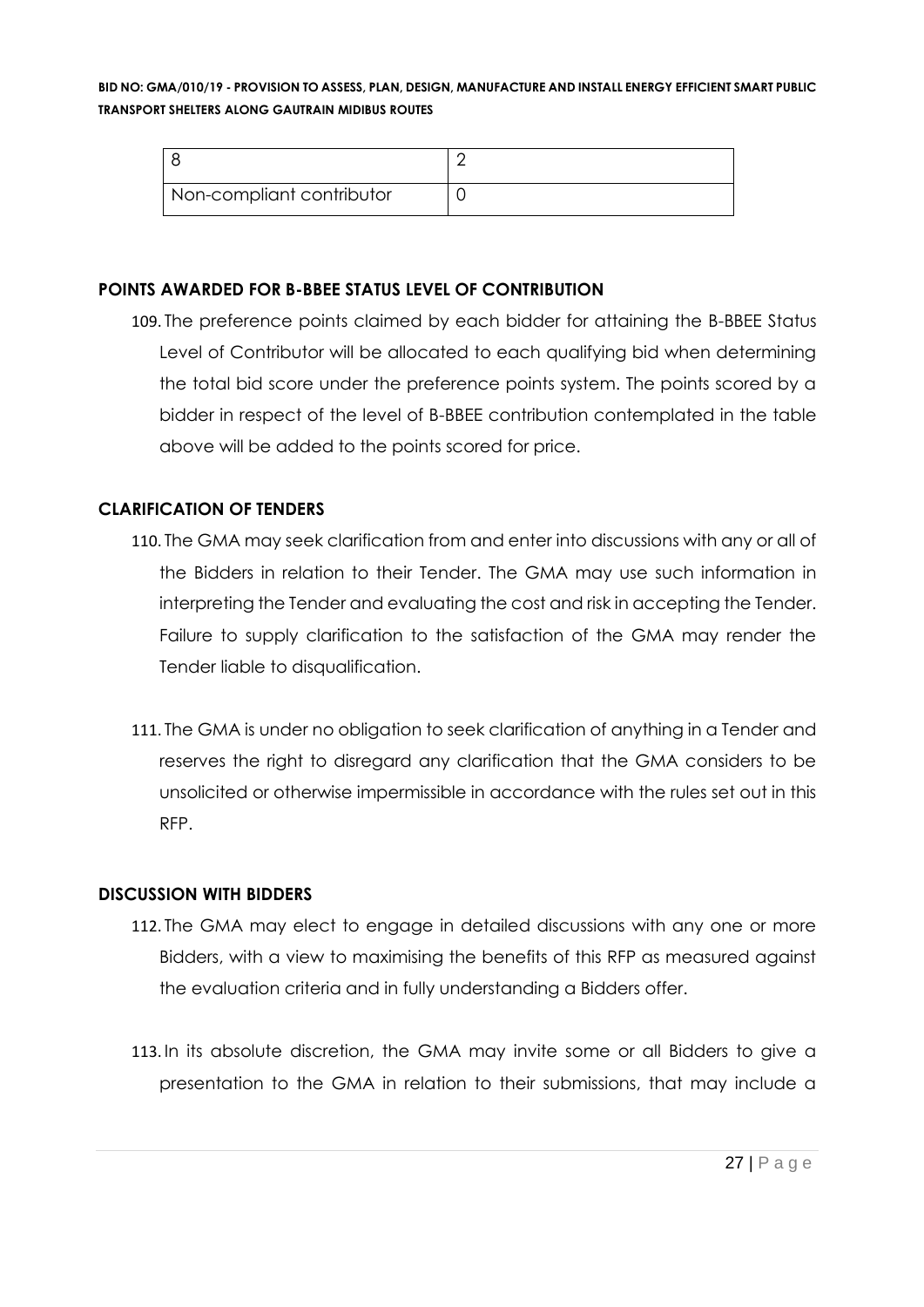demonstration of software, programs or unique methodologies proposed, if applicable.

- 114. The GMA is under no obligation to undertake discussions with, or to invite any presentations from Bidders.
- 115. In addition to presentations and discussions, the GMA may request some or all Bidders to:
- a. Conduct a site visit, if applicable;
- b. provide references or additional information; and/or
- c. make themselves available for panel interviews.

## **BEST AND FINAL OFFERS**

- 116. Bidders or where the Tendering Process involves a short-listing process, shortlisted Bidders may be invited by the GMA to submit a best and final offer in relation to all or certain aspects of their respective Tenders.
- 117. The GMA is under no obligation to give Bidders the opportunity to submit a best and final offer. If the GMA chooses to give Bidders the opportunity to submit a best and final offer, it is under no obligation to give notification before the Closing Time that such opportunity will be given.
- 118. Notwithstanding the possibility that the GMA may give Bidders the opportunity to submit a best and final offer, Bidders should be aware that the GMA will, in conducting its evaluation of Tenders, rely on all information (including all representations) contained in such Tenders. Bidders are therefore encouraged to submit their best and final offers in the first instance.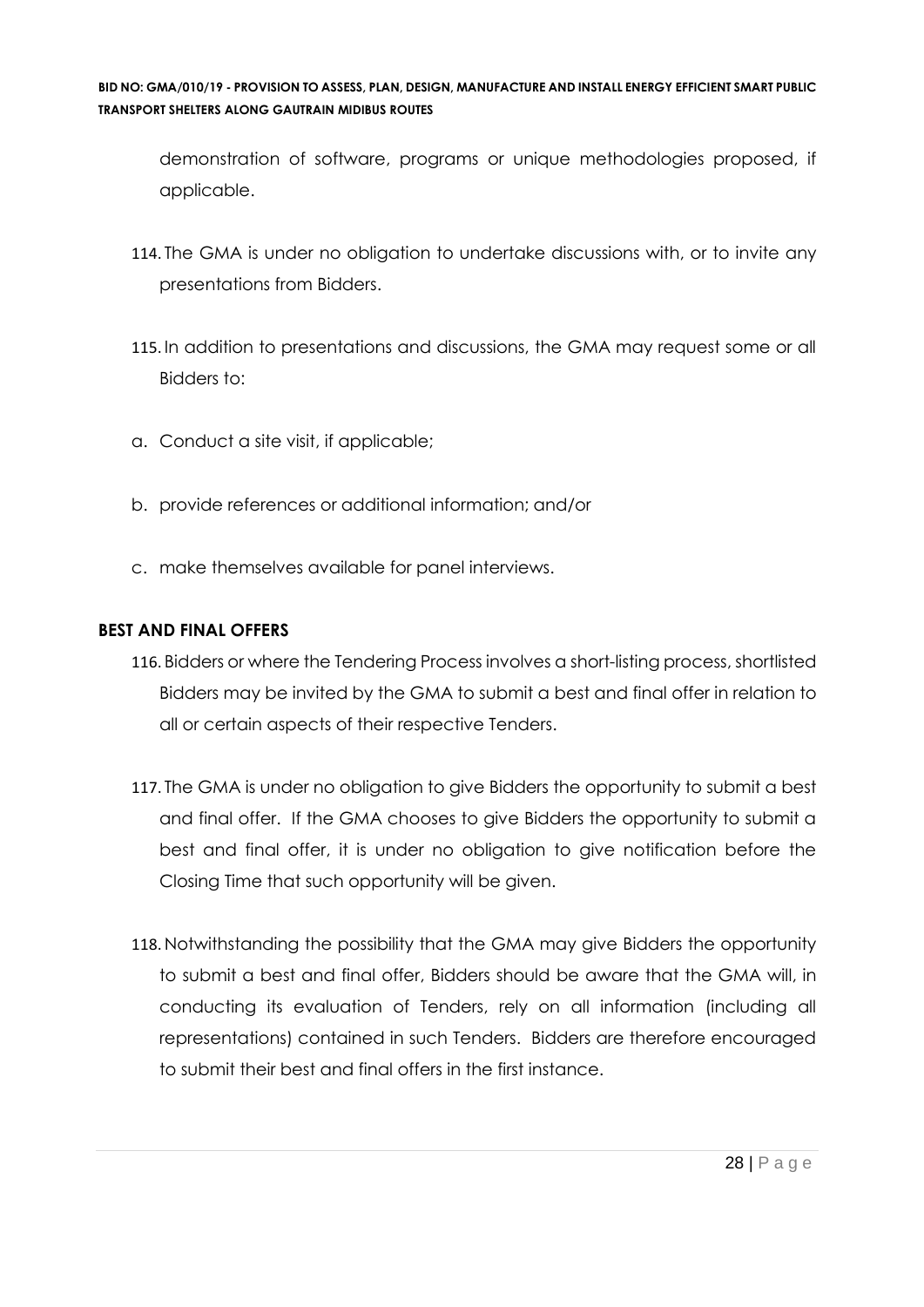#### **SUCCESSFUL TENDERS**

## **NO LEGALLY BINDING CONTRACT**

119. Selection as a successful Bidder does not give rise to a contract (express or implied) between the successful Bidder and the GMA for the supply of the Services. No legal relationship will exist between the GMA and a successful Bidder for the supply of the Services until such time as a binding contract is executed by them.

### **PRE-CONTRACTUAL NEGOTIATIONS**

- 120. The GMA may, in its absolute discretion, decide not to enter into pre-contractual negotiations with a successful Bidder.
- 121. A Bidder is bound by its Tender and all other documents forming part of the Bidders Response and, if selected as a successful Bidder, must enter into a contract on the basis of the Tender without negotiation.

## **NO OBLIGATION TO ENTER INTO CONTRACT**

- 122. The GMA is under no obligation to appoint a successful Bidder or Bidders (as the case may be), or to enter into a contract with a successful Bidder or any other person, if it is unable to identify a Tender that complies in all relevant respects with the requirements of the GMA, or if due to changed circumstances, there is no longer a need for the Services requested, or if funds are no longer available to cover the total envisaged expenditure. For the avoidance of any doubt, in these circumstances the GMA will be free to proceed via any alternative process.
- 123. The GMA may conduct a debriefing session for all Bidders (successful and unsuccessful). Attendance at such debriefing session is optional.

#### **ADDITIONAL RULES**

124. It is a condition of the tendering process that Bidders will be required to complete all the forms annexed to this RFP Part C.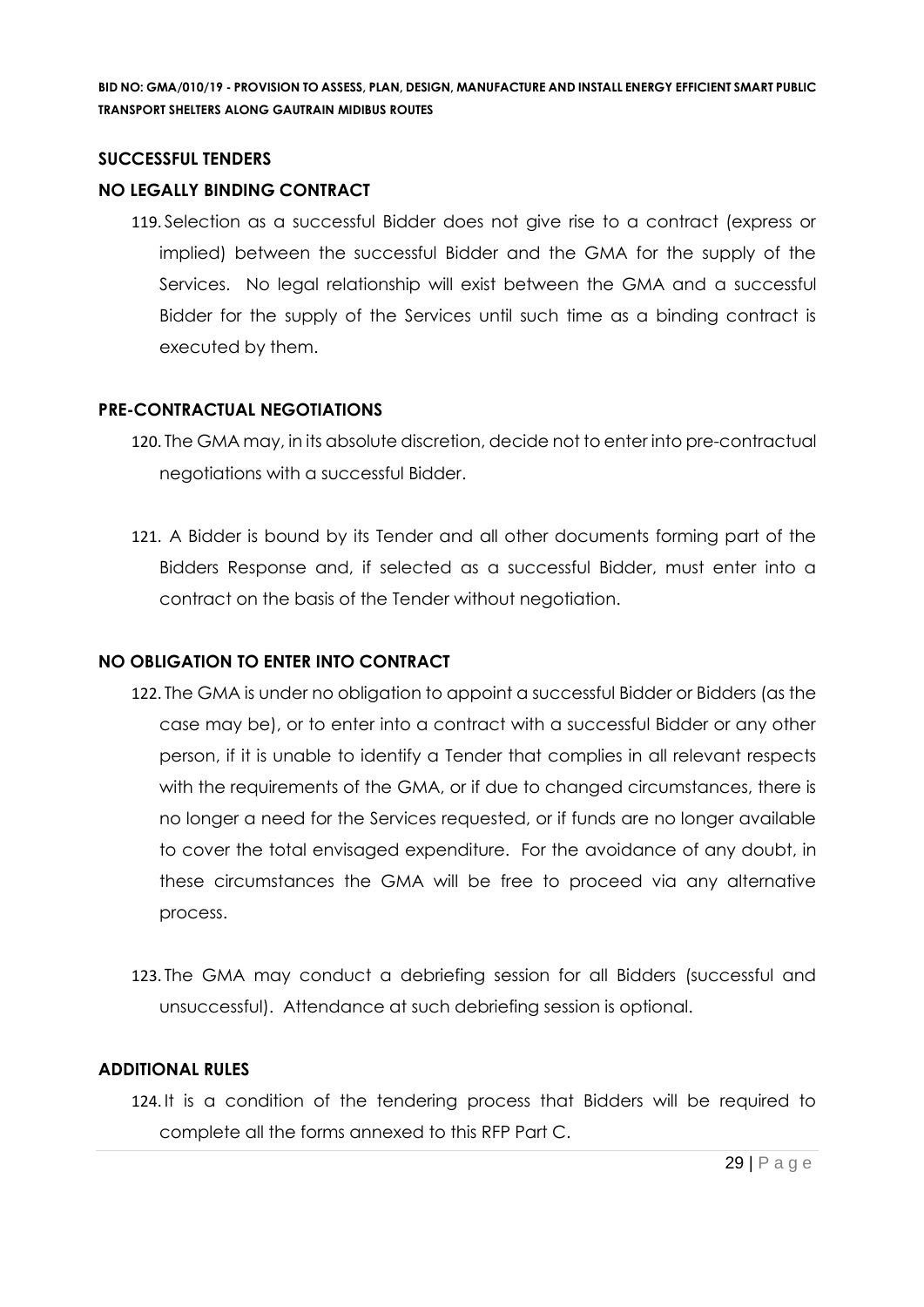125. A Bidder who does not submit all the information as required by the GMA will be disqualified from the Tendering Process.

## **BIDDER WARRANTIES**

126. By submitting a Tender, a Bidder warrants that:

- a. In lodging its Tender it did not rely on any express or implied statement, warranty or representation, whether oral, written, or otherwise made by or on behalf of the GMA, its officers, employees, or advisers other than any statement, warranty or representation expressly contained in the RFP;
- b. it did not use the improper assistance of GMA employees or information unlawfully obtained from the GMA in compiling its Tender;
- c. it is responsible for all costs and expenses related to the preparation and lodgement of its Tender, any subsequent negotiation, and any future process connected with or relating to the Tendering Process;
- d. it otherwise accepts and will comply with the rules set out in this RFP; and
- e. it will provide additional information in a timely manner as requested by the GMA to clarify any matters contained in the Tender.

## **GMA'S RIGHTS**

- 127. Notwithstanding anything else in this RFP, and without limiting its rights at law or otherwise, the GMA reserves the right, in its absolute discretion at any time, to:
- a. Cease to proceed with, or suspend the Tendering Process prior to the execution of a formal written contract;
- b. alter the structure and/or the timing of this RFP or the Tendering Process;
- c. vary or extend any time or date specified in this RFP for all or any Bidder or other persons;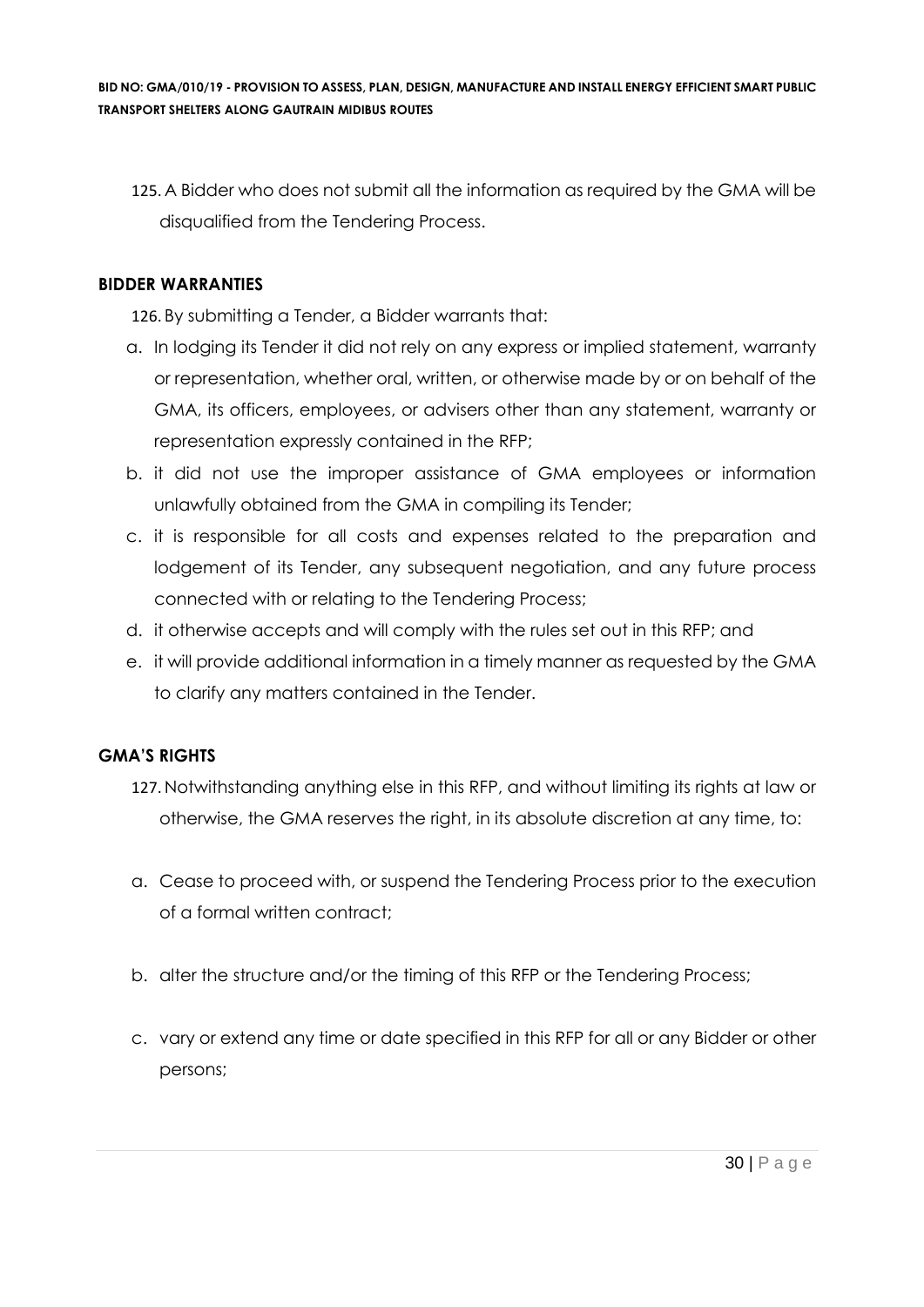- d. terminate the participation of any Bidder or any other person in the Tendering Process;
- e. require additional information or clarification from any Bidder or any other person or provide additional information or clarification;
- f. call for new Tenders;
- g. reject any Tender received after the Closing Time;
- h. reject any Tender that does not comply with the requirements of this RFP; or
- i. consider and accept or reject any alternative tender.

## **GOVERNING LAWS**

- 128. This RFP and the Tendering Process is governed by the laws applying in the Republic of South Africa.
- 129. Each Bidder must comply with all relevant laws in preparing and lodging its Tender and in taking part in the Tendering Process.
- 130. All tenders must be completed using the English language and all costing must be in South African Rands.

## **INCONSISTENCY**

- 131.If there is any inconsistency between any parts of this RFP, a descending order of precedence must be accorded to:
- a. the conditions of tendering in Part A and Part B of this RFP, and any annexure or attachments;
- b. the Bidders response in Part C of this RFP;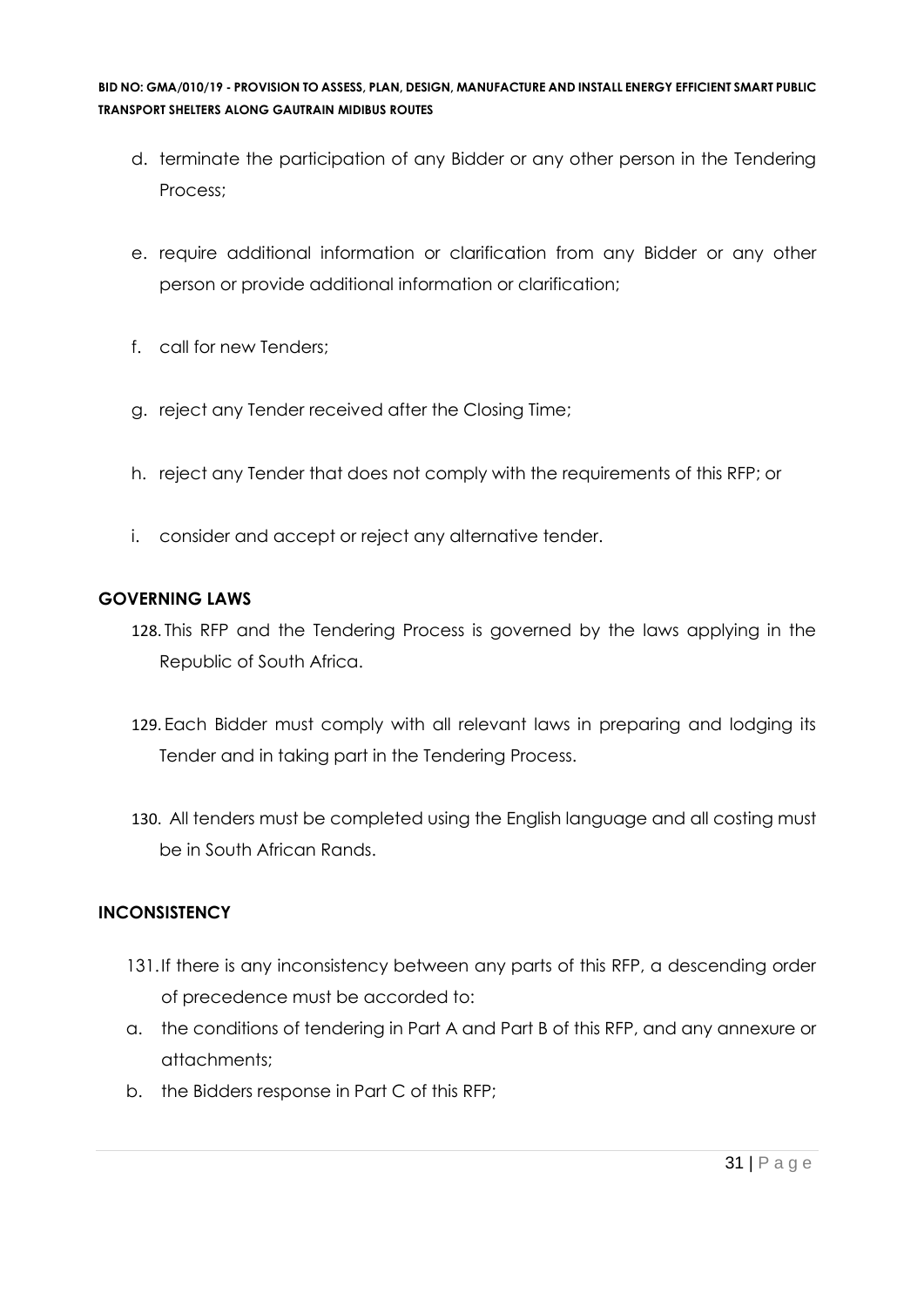c. any other part of this RFP, so that the provision in the higher ranked document, to the extent of the inconsistency, prevails.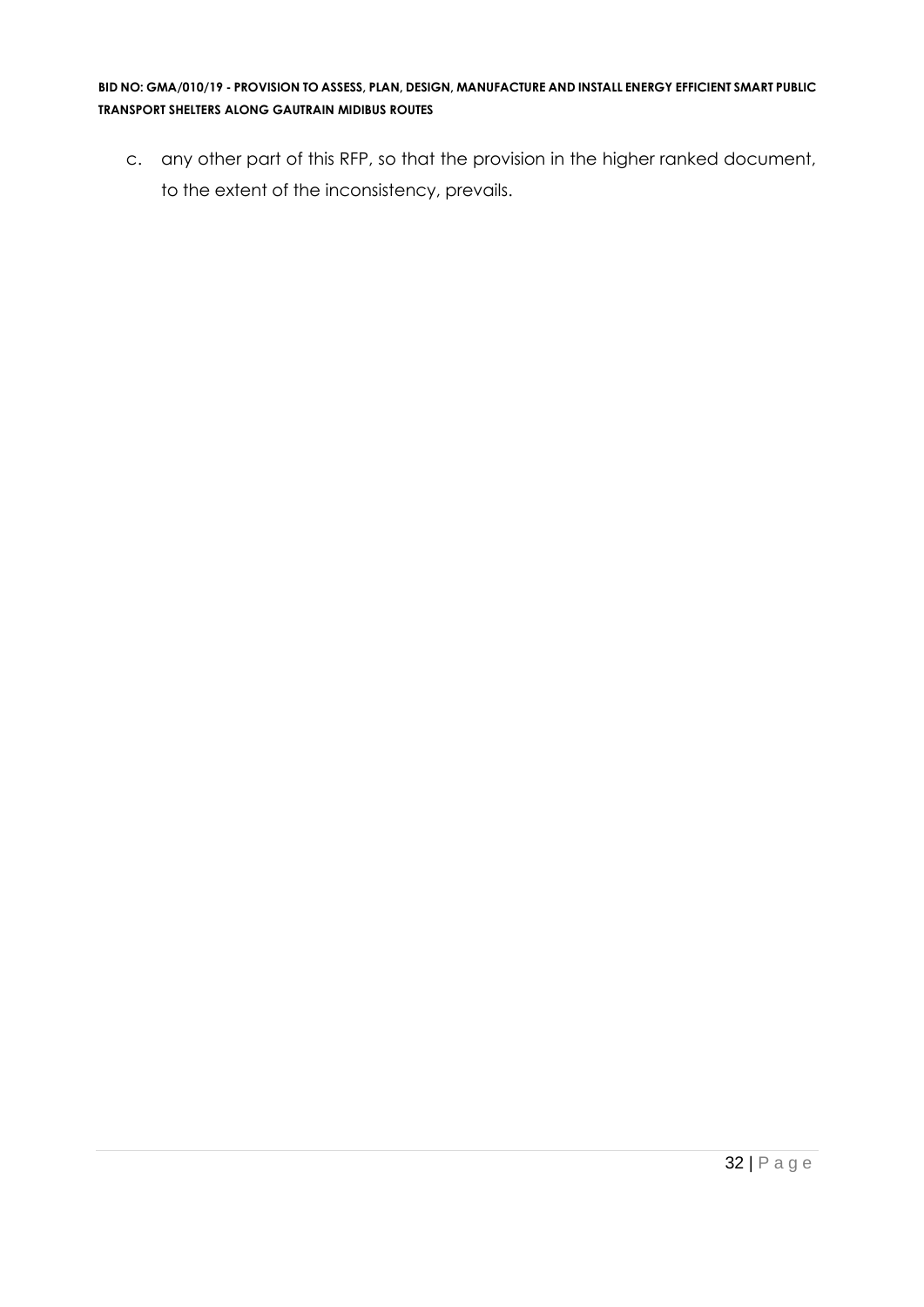## **RFP – PART B**

## **TERMS OF REFERENCE**

### **1. PURPOSE**

The purpose of this Request for Proposal ("RFP") is to procure a turnkey service provider to assess nine Midibus routes, plan, provide three designs, manufacture and install energy efficient smart public transport shelters along Gautrain Midibus routes.

## **2. BACKGROUND ON THE GMA AND PROJECT**

The GMA is a provincial entity established in terms of the Gautrain Management Agency Act 5 of 2006 (GMA Act). One of the major aims of the Gautrain is to reduce car dependency and its associated congestion through integration of the Gautrain system with other transport services and public transport plans. To ensure integration, the accessibility of the Gautrain stations is one of the key success factors of the Gautrain.

To provide passengers with efficient and convenient access to the stations, the Gautrain provides a feeder and distribution service, using midibuses which provide a first and last mile service at Gautrain Marlboro, Centurion and Hatfield Stations. It allows passengers to transfer to Gautrain midibuses which feed and distribute passengers between various areas and the Gautrain Stations. The use of Gautrain and midibuses has proven to enhance sustainability and provide traffic relief to Gautrain users and the public in general.

## **3. BACKGROUND INFORMATION OF THE GAUTRAIN RAPID LINK SYSTEM**

## **3.1. The Gautrain Rapid Rail Link System**

3.1.1 General Description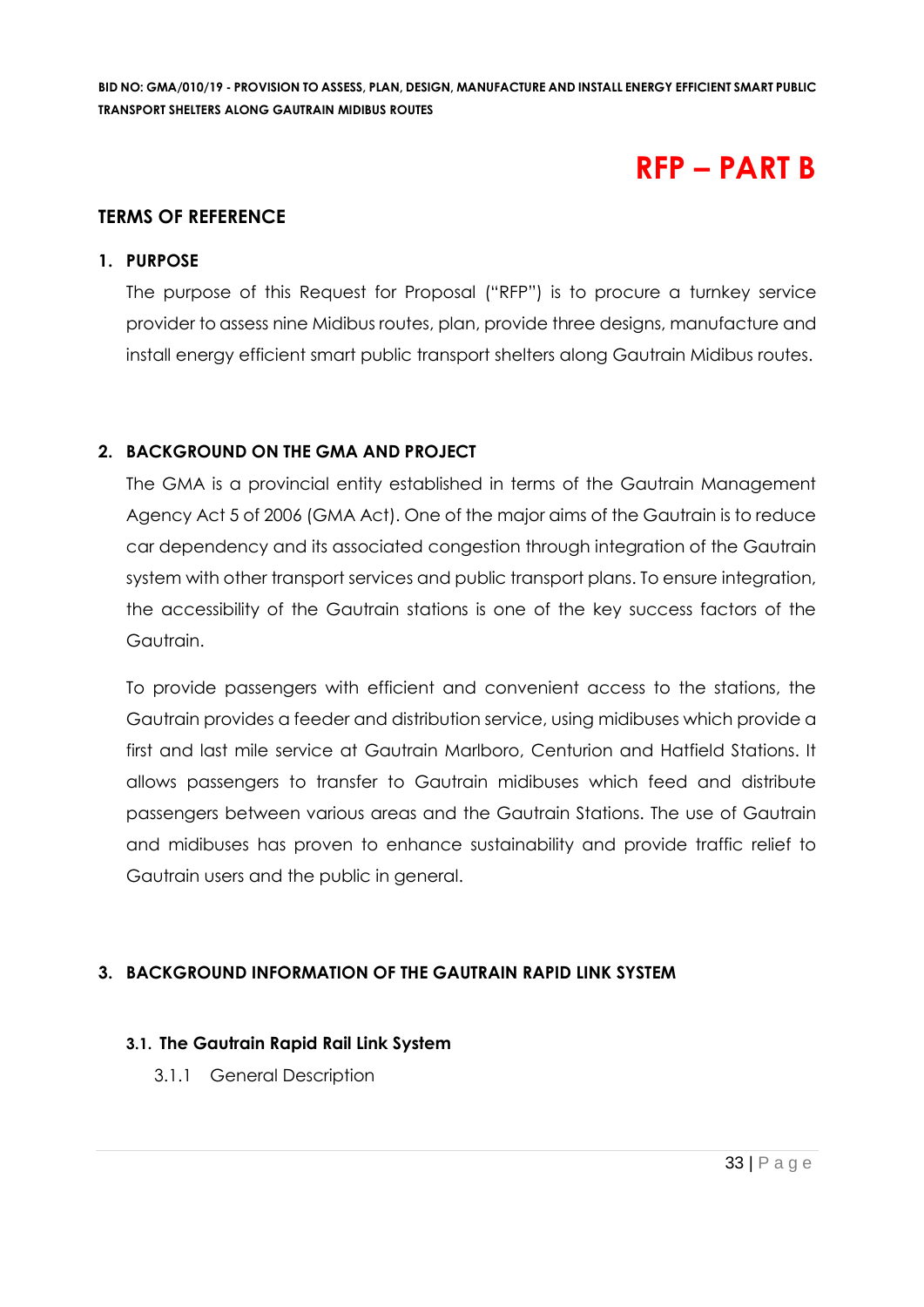- a) The Bombela Concession Company (RF) (Pty) Ltd (BCC or the Concessionaire) entered into a Concession Agreement with the Gauteng Province (Province) that is represented by the Gautrain Management Agency (GMA), for the design, partial finance, construction, operation, and maintenance of the Gautrain Rapid Rail Link until 27 March 2026. Construction of the Gautrain project was completed on 7 June 2012.
- b) The Concessionaire signed an Operating Contract with Bombela Operating Company (Pty) Ltd (BOC) for the operation and maintenance of the System (Train, Station, and Bus operations).

In turn, BOC entered into two subcontracts, namely a maintainer contract in terms of which the Bombela Maintenance Company (BMC) is responsible for the maintenance of the works including the existing Electrical Multiple Units (EMUs) or 4-car train sets and Mega Express which is responsible for the operation of the dedicated Gautrain bus service.

c) The rail network comprises 82 route kms, 25kV AC electrified, and signalled standard gauge track infrastructure of which 15.3 route kms is situated underground, 10 stations, one maintenance depot and 24 4-car EMUs constructed to the UK loading gauge. The rail network layout is illustrated in Figure 1 below.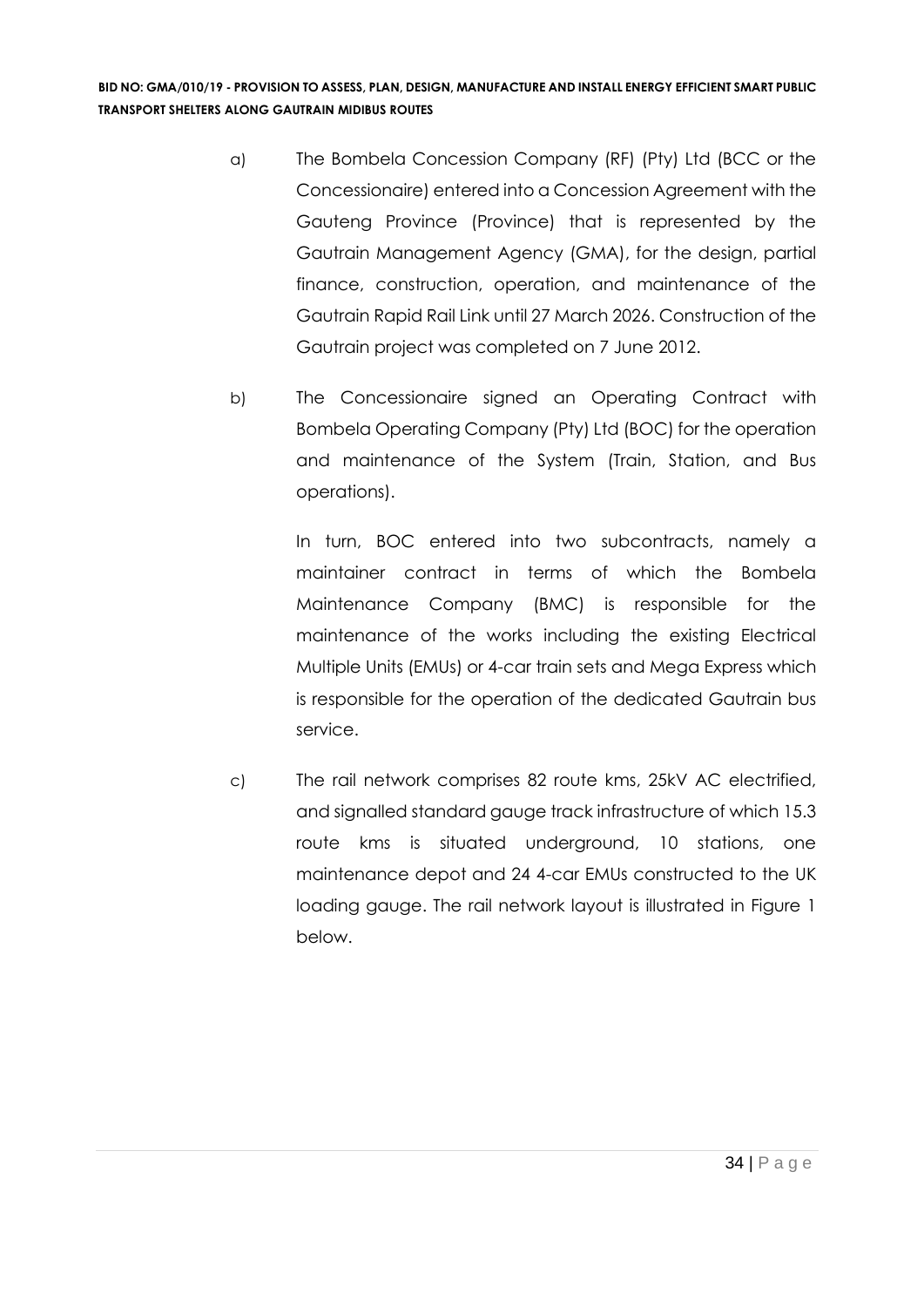

*Figure 1: Diagrammatic layout of the Gautrain Rapid Rail System*

d) The Gautrain Depot is situated between Marlboro and Midrand stations on the North-South section of the System. This is where the EMUs are inspected, maintained, cleaned, and dispatched. The depot controls all train movements as well as providing a communications and control hub with the rail network, stations and tunnel equipment. BOC and BMC are both accommodated at the Gautrain Depot.

#### 3.1.2 Description of Existing Operations

- a) BOC is contracted by the Concessionaire to execute all required operations and maintenance of the System. The Gautrain operational services or System can basically be divided into three operational areas which are namely Train services, Station operations (including park and ride or parking), as well as the dedicated bus and midibus.
- 35 | P a g e b) BOC contracted BMC to maintain the existing EMUs and the core rail system i.e. the track, overhead catenary distribution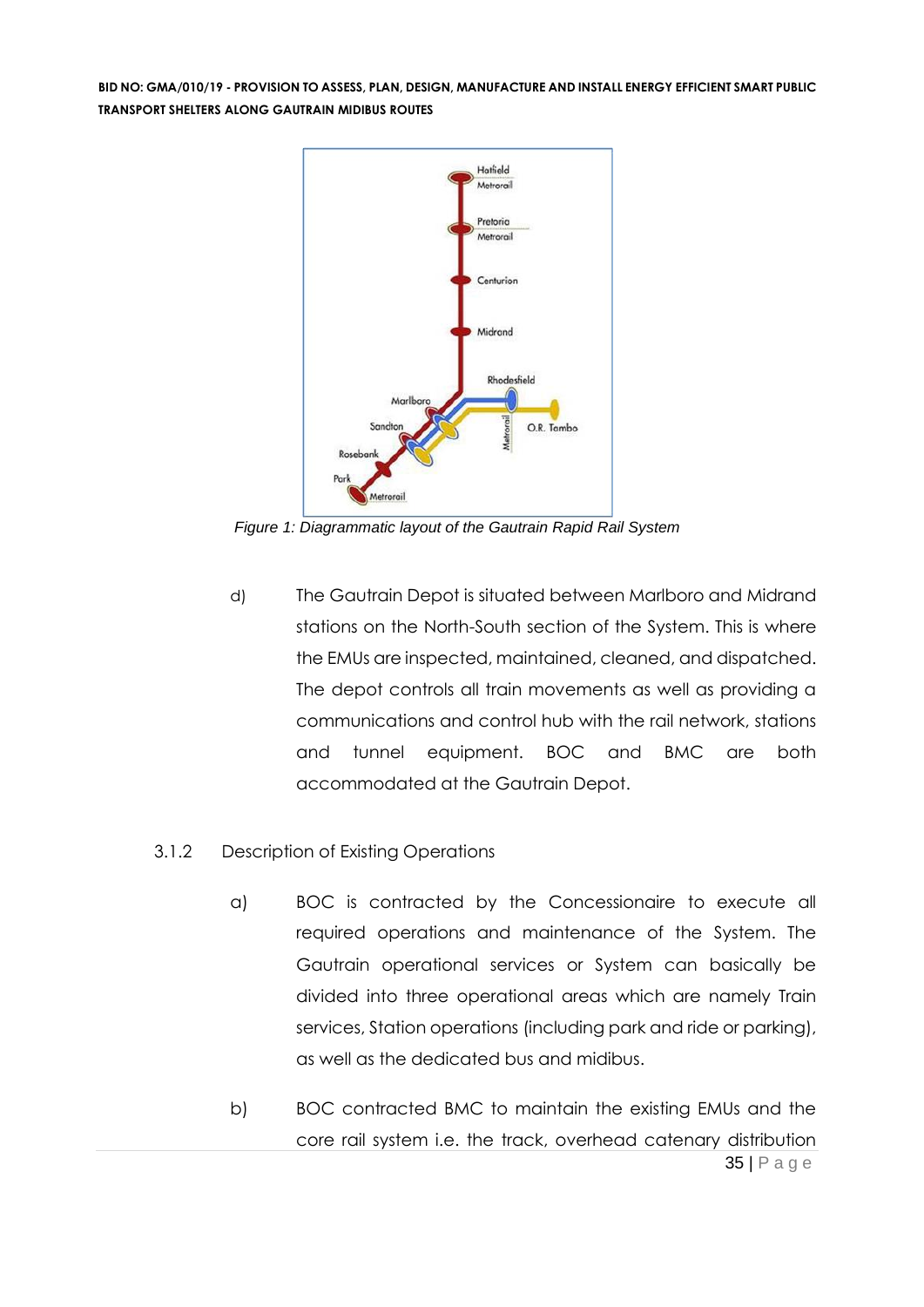system (OCDS), communication and signalling. Fixed assets and equipment such as elevators and escalators are the responsibility of BOC.

c) The Gautrain Rapid Rail Link comprises 86 General Passenger Service Railcars, 10 Airport Service Railcars (a total of 96 Railcars or 24 4-car EMUs) and 10 stations.

## **4. SERVICE REQUIREMENTS (SCOPE OF WORK)**

- a. Conduct assessments on nine (9) midi-bus routes to be able to determine the appropriate public transport shelter design.
- b. Provide three (3) design types of energy efficient public transport shelters that can be easily accommodated at various routes.
- c. Manufacture and install two (2) public transport shelters on Marlboro station to Woodlands office park (safe complex) midi-bus route.
- d. Provide a project execution plan that outlines the execution of tasks to complete the project.
- e. Liaise with relevant stakeholders including the GMA.
- f. Identify applicable laws and regulations for the project.
- g. Obtain all necessary approvals required for installation of the two (2) bus shelters.

## **5. PUBLIC TRANSPORT SHELTER DESIGN SPECIFICATIONS**

The following are specifications that should be included on the design although this does not limit the Bidders from proposing alternative or extra specifications/technologies which can enhance the public transport shelter design:

- a. the bus shelter must provide shelter from the rain and sun;
- b. the bus shelter must be energy efficient e.g. solar powered;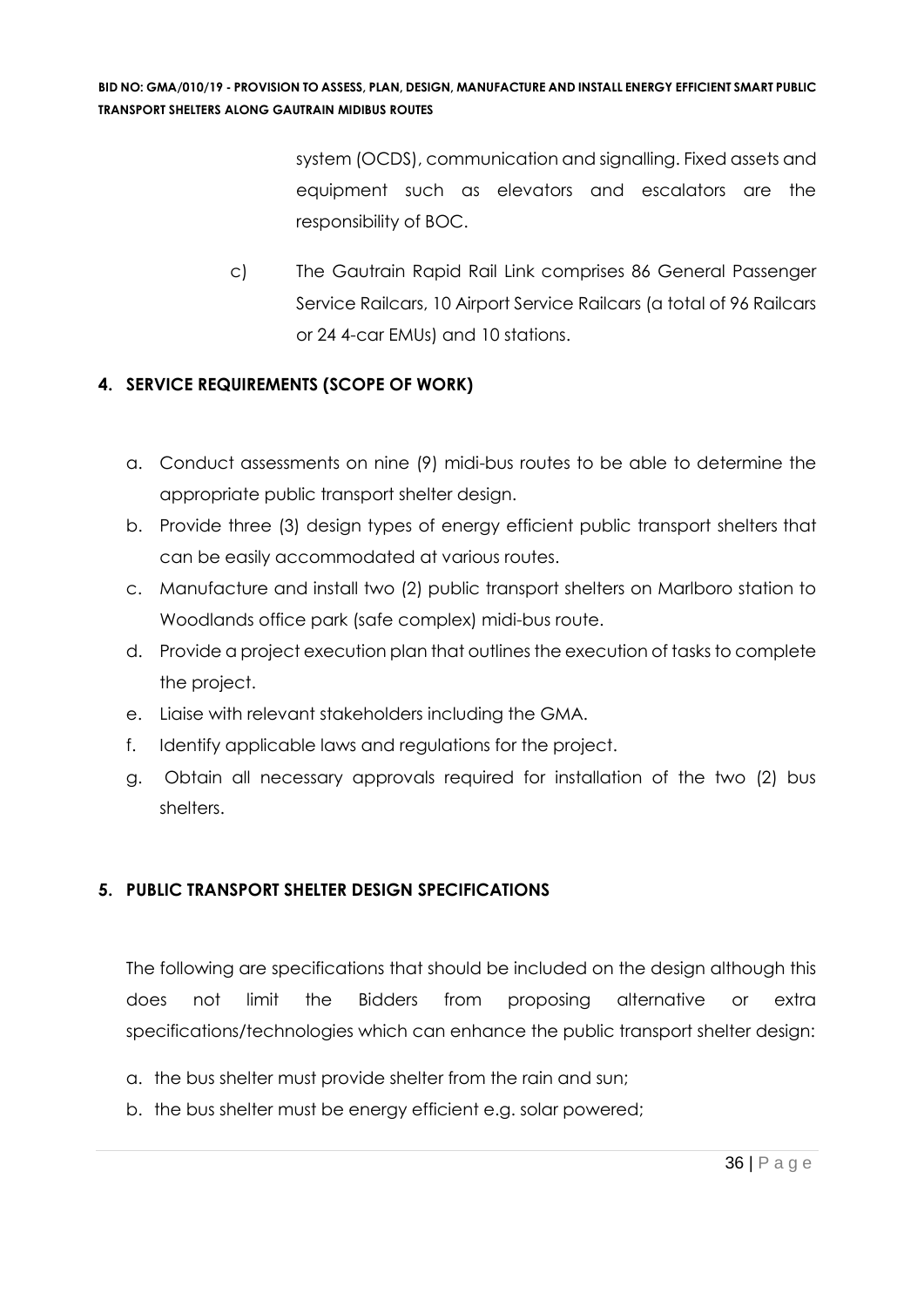- c. Energy efficient lighting, touch screen, bench, rubbish bin, multi USB plugs;
- d. The bus shelter must make provision for WIFI housing;
- e. the bus shelter must conform to the surrounding aesthetics;
- f. include advertising space and must be scalable to provide an opportunity to install a kiosk;
- g. create balance between security, cost, and passengers' sense of comfort;
- h. include space for installation of notifications related to the operation of the Gautrain services, including route maps and timetables;
- i. material used must be weather resistant, can withstand continual use and is easy to maintain, not easily stolen or vandalised; and
- j. the Bidder must undertake a multi-criteria analysis of feasible options.

The design of the envisaged public transport shelter must adhere to the five general qualities that any well-designed bus shelter should have. These qualities are visibility, accessibility, comfort & convenience, and information.

- **- Visibility –** this means people must be able to see the Midibus coming.
- **- Accessibility –** people must be able to board the bus conveniently. The shelter design should not obstruct this process of boarding into (and alighting from) the midi-bus**.**
- **- Comfort & Convenience –** the bus shelter must provide a place to sit, protection from adverse weather conditions.
- **- Information –** the bus shelter must allow installation of adverts and notifications related to the operations of Gautrain services, including the midi-bus route maps and timetables.
- **- Universal access –** the shelter must be universally accessible.

# **6. DELIVERABLES**

- a. Project execution plan, which includes a stakeholder management plan;
- b. Obtain statutory approvals (wayleaves);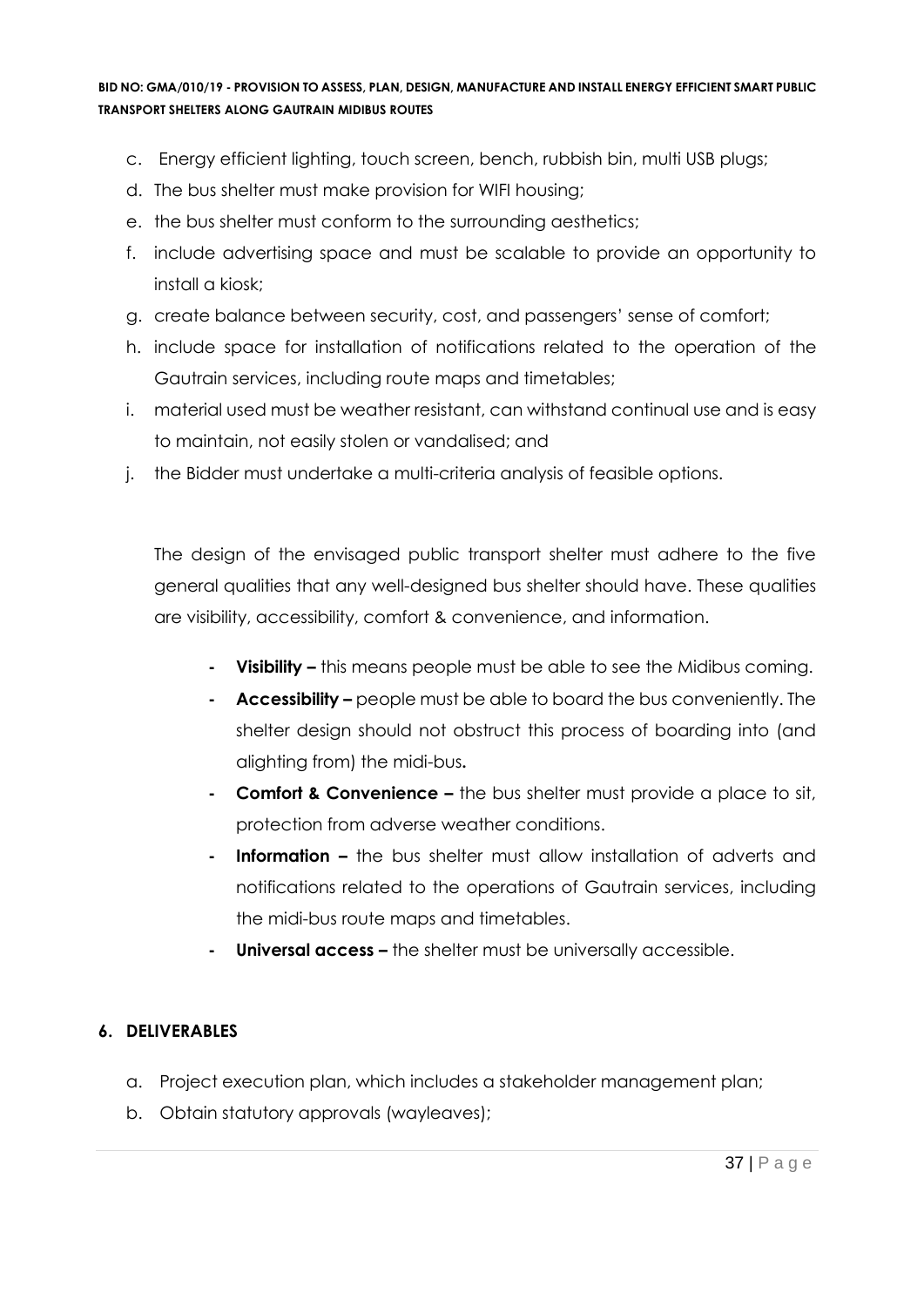- c. Public transport shelter design and approval;
- d. Public transport shelter manufacturing;
- e. Public transport shelter installation; and
- f. Handover and project close-out report.

#### **7. PROJECT MANAGEMENT AND CONTRACT ADMINISTRATION**

- a. The successful Bidder shall provide project management and contract administration services throughout the project.
- b. This includes liaison with all relevant stakeholders which may not be limited to the South African National Road Agency (SANRAL), Johannesburg Roads Authority (JRA), Gauteng Department of Roads and Transport, local authorities, land owners, interested and affected parties, and any other relevant authorities and seeking approvals for the installation of bus shelters.

#### **8. DOCUMENTS TO BE PROVIDED TO SUCCESSFUL BIDDER**

The successful bidder will be provided with the following and any other relevant information:

- a. Midi-bus routes and stop locations (Shapefiles or KMZ/PDF files); and
- b. Passenger statistics of existing Midibus routes.

#### **9. SUBMISSION CRITERIA**

#### **9.1 Project Team Qualifications, Certification, and Experience**

The Bidders are required to submit CVs of the individual or individuals who will form part of the project team that will undertake this project. These CVs must demonstrate relevant qualifications, certification, specific work experience and the area of expertise.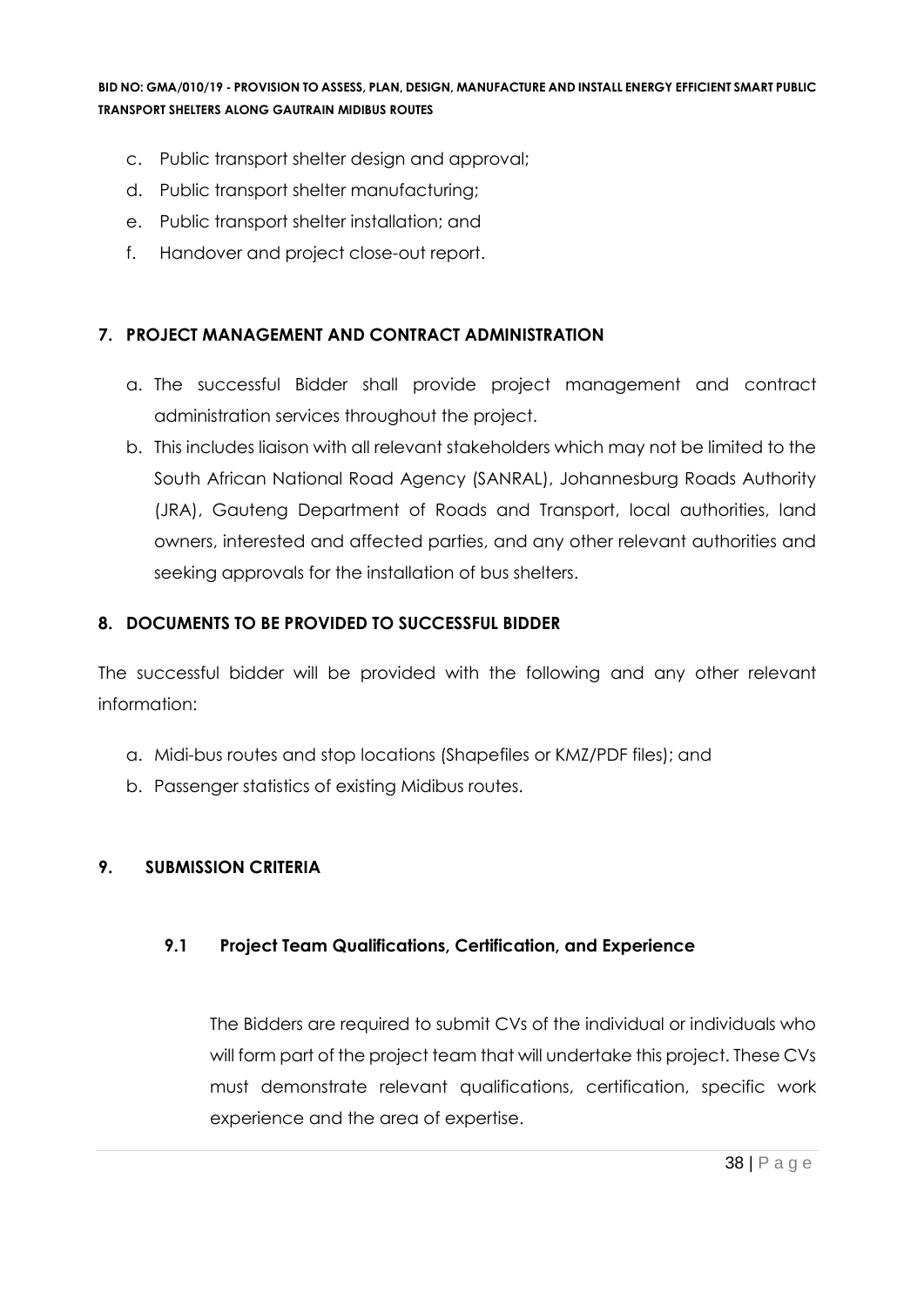The project team should demonstrate skills and experience as stated below:

### **9.1.1 Project lead**

- Minimum of five (5) years' experience in bus shelter/public transport infrastructure design;
- Minimum of five (5) years' experience in architecture;
- Minimum five (5) years' experience in construction/ installation; and
- Minimum three (3) experience in Project management related to this field.

### **9.1.2 Support team**

- Minimum three (3) years' experience in construction/ installation;
- Minimum three (3) years' experience in manufacturing; and
- Minimum three (3) years' experience in electronic/ technology related to this field.

# **9.2 Company Experiences and Expertise**

- **9.2.1** Bidders must demonstrate a minimum of three (3) years company experience in the execution of similar assignments as per the requirements articulated in Section 4 of this RFP with the following being the main focus:
	- a. Architectural design;
	- b. Manufacturing; and
	- c. Construction/ installation.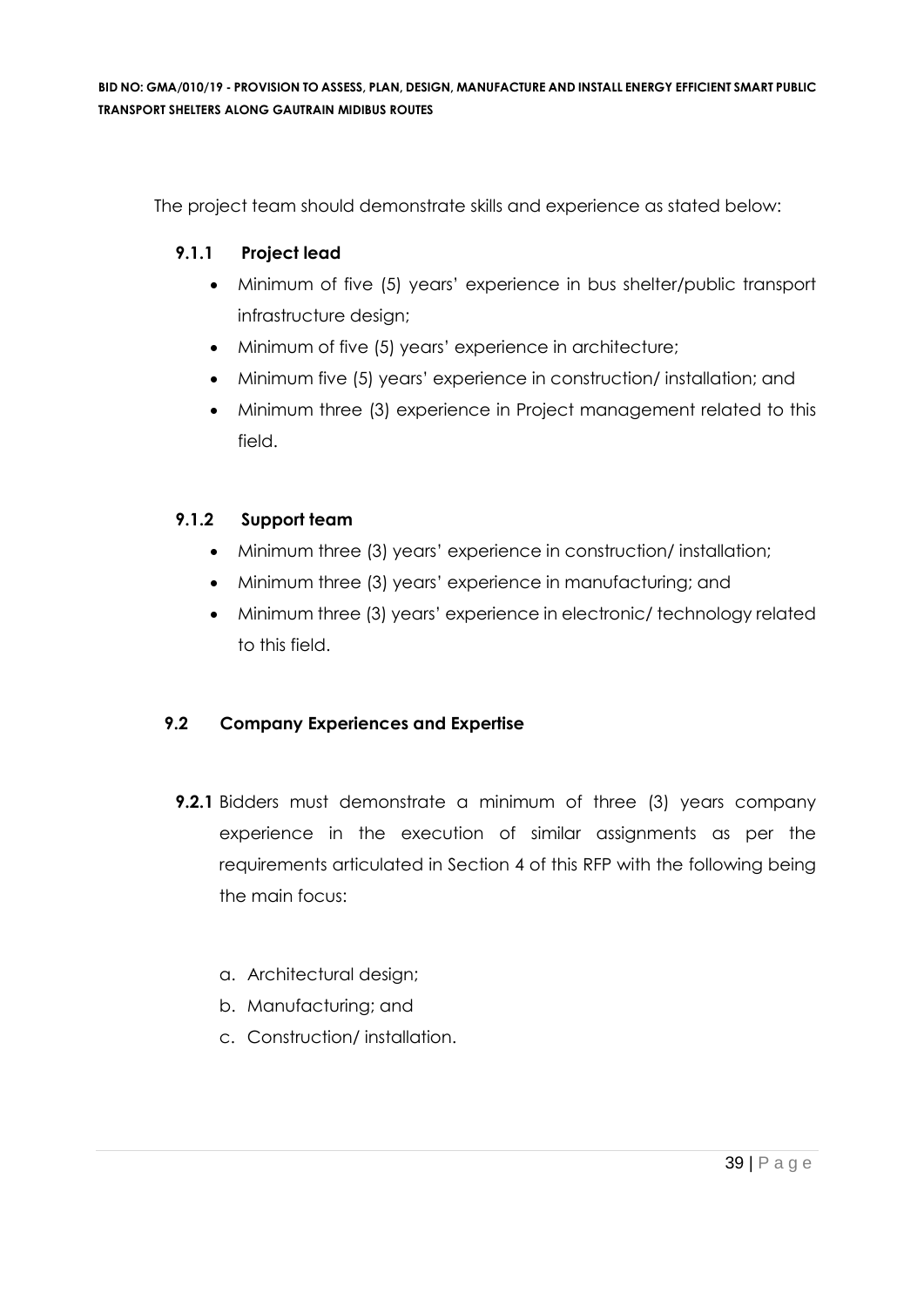**9.2.2** Bidders must submit evidence of a minimum of three (3) written project references that can demonstrate company project experience relevant to the requirements articulated in Section 4 of this RFP. These project references must be for projects executed within the last five (5) years.

### **9.3 Method statement/ Methodology**

Bidders must submit a methodology detailing the manner in which the required scope of work as set out in Section 4 of this RFP will be executed and must include the following:

- a. A project resource plan, indicating the roles and levels of responsibility and accountability of the proposed individuals;
- b. The approach that will be adopted in the execution of these services;
- c. A preliminary project program indicating the execution of the services articulated in Section 4 of this RFP;
- d. Milestone based project costing;
- e. Stakeholder engagement plan; and
- f. Risk management plan.

The functionality (technical proposal) will be scored out of 100 points, with an average minimum threshold of seventy (70) points. Bids that do not meet this minimum threshold score will not be evaluated further. Bidders will be evaluated on functionality based on the criteria indicated in Table 1 below.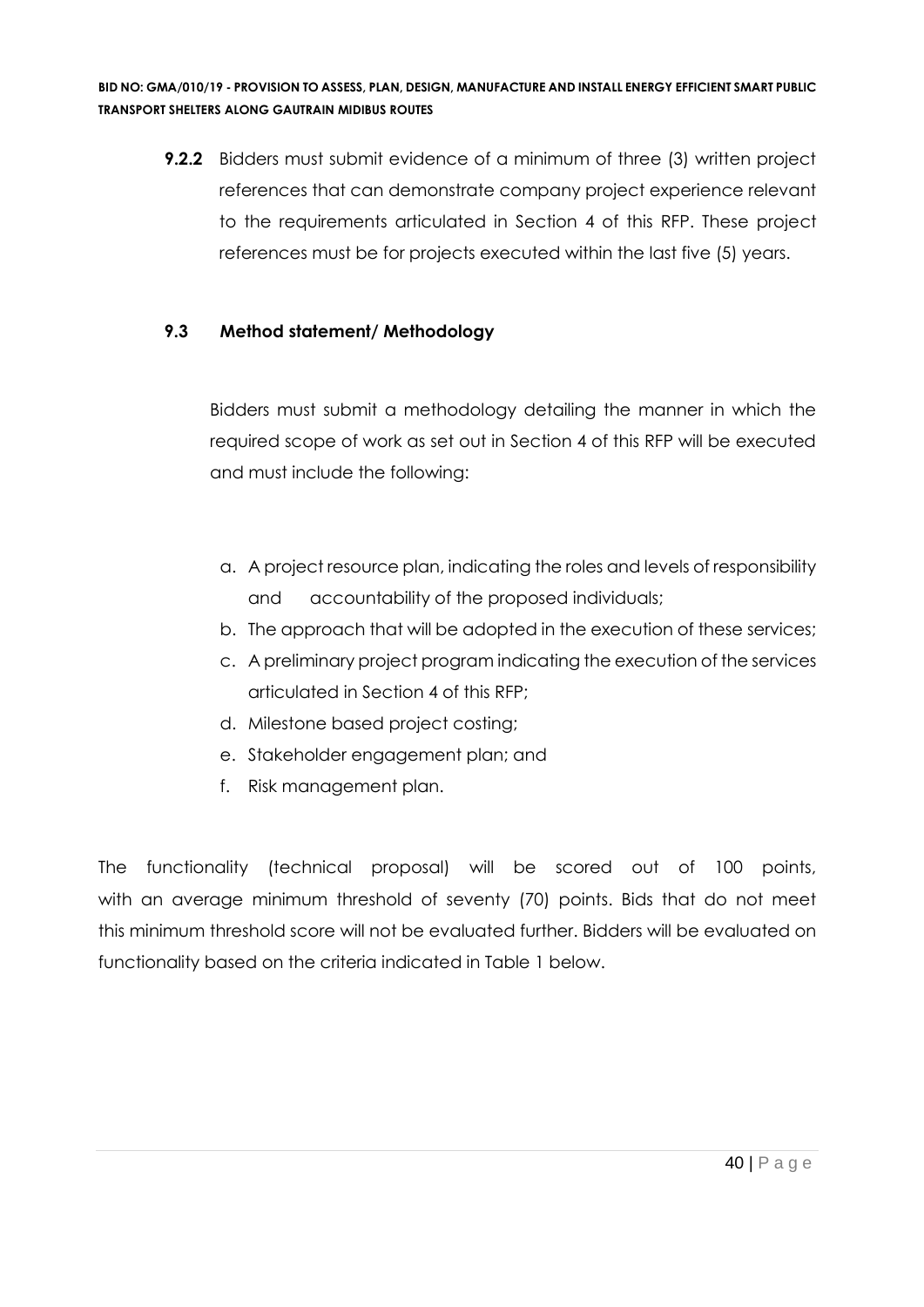# **9.3.1 Functionality/ Technical Requirements**

| <b>Functionality</b>                                                                                                                                                                                                                                                                                | <b>Sub-Weighting</b> | <b>Total</b><br>Weighting |
|-----------------------------------------------------------------------------------------------------------------------------------------------------------------------------------------------------------------------------------------------------------------------------------------------------|----------------------|---------------------------|
| Company profile and experience in similar<br>assignment                                                                                                                                                                                                                                             |                      | 30                        |
| (3)<br>years'<br><b>Three</b><br>experience<br>in<br>architectural design                                                                                                                                                                                                                           | 10                   |                           |
| Three (3) years' experience in public<br>$\bullet$<br>transport infrastructure design projects                                                                                                                                                                                                      | 10                   |                           |
| Three (3) years' experience in bus shelter<br>$\bullet$<br>design and installation/construction                                                                                                                                                                                                     | 5                    |                           |
| Three (3) written project references with<br>$\bullet$<br>contact details                                                                                                                                                                                                                           | 5                    |                           |
| CVs, experience, qualifications and registration<br>certificates of individual team members                                                                                                                                                                                                         |                      | 30                        |
| <b>Project Lead</b><br>CV and experience of the Project lead<br>$\bullet$<br>with<br>minimum of 5 years<br>$\alpha$<br>in<br>Architectural design, bus shelter/public<br>transport infrastructure design and<br>construction/installation.<br>Minimum three (3) experience in Project<br>management | 15                   |                           |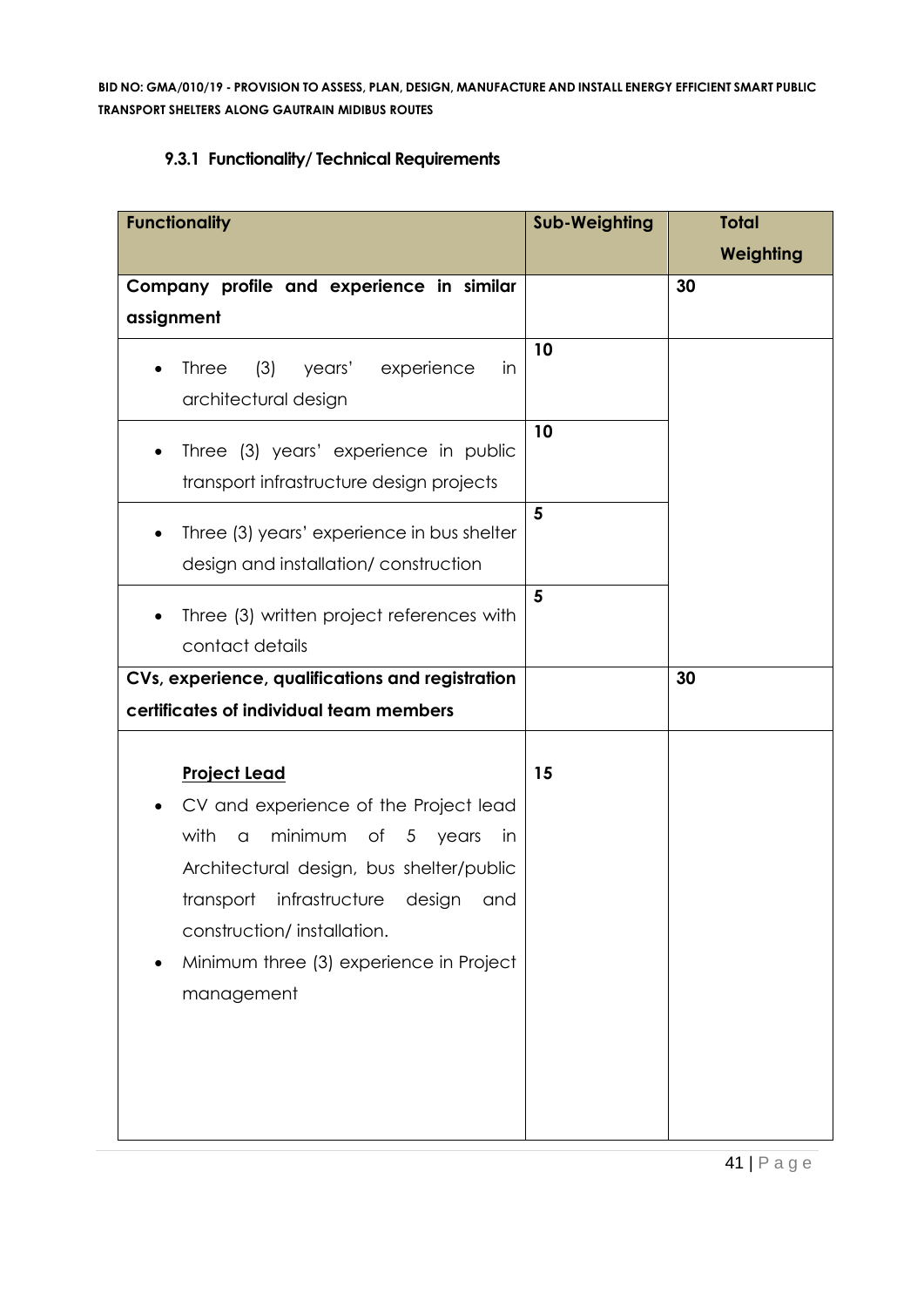| <b>Support team</b>                       |    |     |
|-------------------------------------------|----|-----|
| CV's and experience of the support        | 10 |     |
| team with a minimum of 3 years'           |    |     |
| experience in construction/ installation  |    |     |
| and in manufacturing.                     |    |     |
| Minimum three (3) years' experience in    |    |     |
| electronic/ technology related to this    |    |     |
| field.                                    |    |     |
| A Diploma in Architecture qualifications  | 5  |     |
| and professional registration (with South |    |     |
| African Council for the Architectural     |    |     |
| Profession (SACAP) or related) of Project |    |     |
| lead                                      |    |     |
| Methodology                               |    | 40  |
| Detailed proposal and methodology         | 30 |     |
| project resource plan                     | 5  |     |
| Detailed Project Schedule<br>$\bullet$    | 5  |     |
| <b>Total Score</b>                        |    | 100 |
|                                           |    |     |
| <b>Minimum Score Required</b>             | 70 |     |

#### **10. COSTING INSTRUCTION**

- **10.1** Bidders must execute the required services as articulated in Section 4 of this RFP optimally such that the time and resources are planned, deployed, and monitored to maximum efficiency and minimum costs.
- **10.2** Bidders must return their bid submission together with a pricing schedule indicating the deliverables, associated milestones to that deliverable, and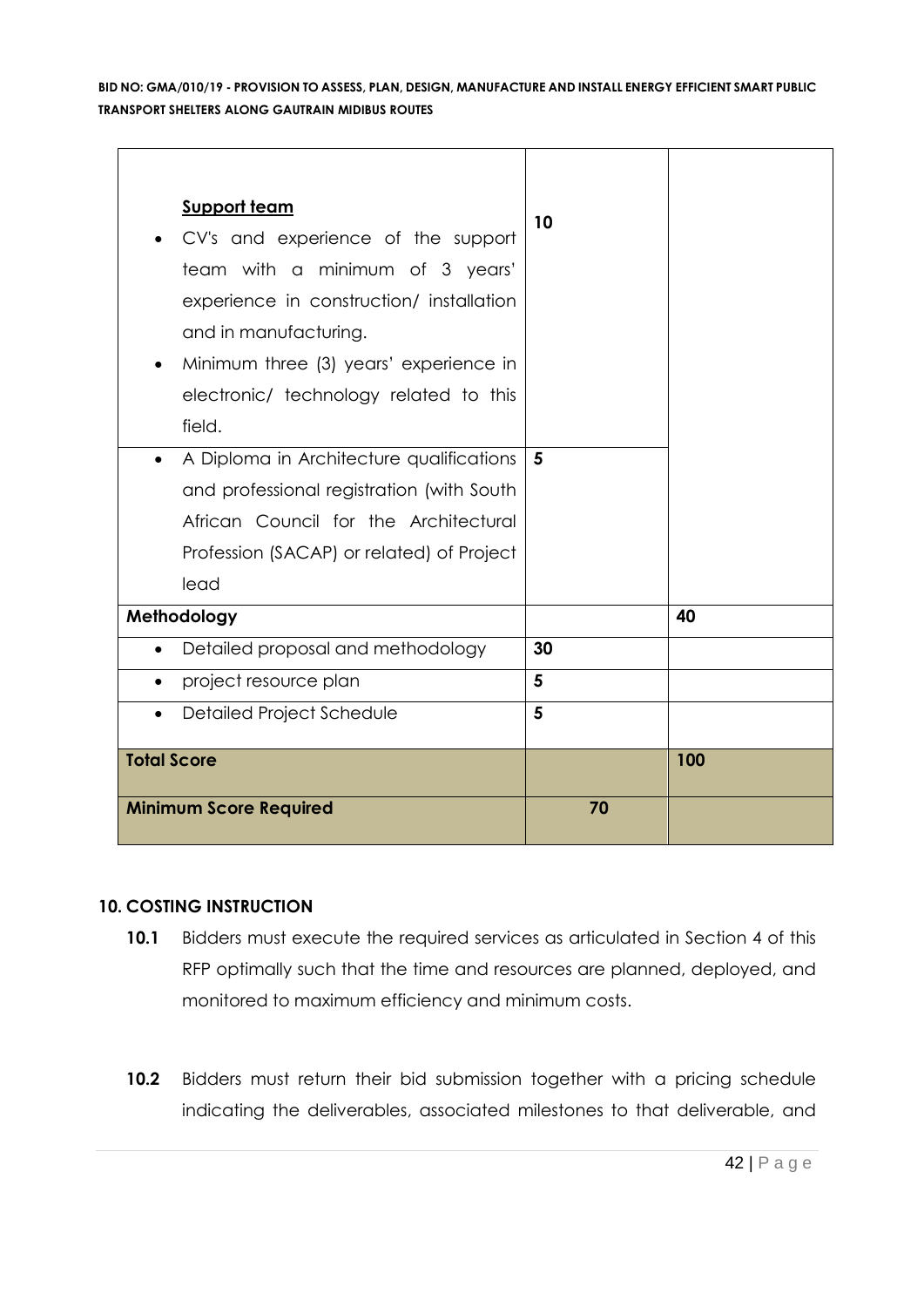associated activities to each milestone of the deliverable. Remuneration will be payable in South African Rand (ZAR).

- **10.3** Remuneration will be payable subject to the GMA's review and acceptance of the invoices submitted together with the respective supporting documentation that indicates the work being invoiced for.
- **10.4** The price tendered for this RFP shall include all costs for completing the required activities and milestones and fixed for the duration of the contract period.
- **10.5** The Service Provider shall at their own cost; provide any tools, resources, and equipment required to execute the scope of services as per the requirements articulated in Section 4 of this RFP.
- **10.6** All claims for travel and other legitimate disbursement expenditure must be pre-approved by the GMA before they are incurred. All receipts are to be safely kept by the Service Provider. Disbursement's will be structured and paid for as follows:
	- i. Private car usage will be reimbursed according to AA- travelling rates
	- ii. Consumables, drawings, printing etc (where applicable).

# **11. CONTRACT PERIOD**

The services as set out in Section 4 of this RFP will be rendered over a period of not more than twelve (12) months after the contract award.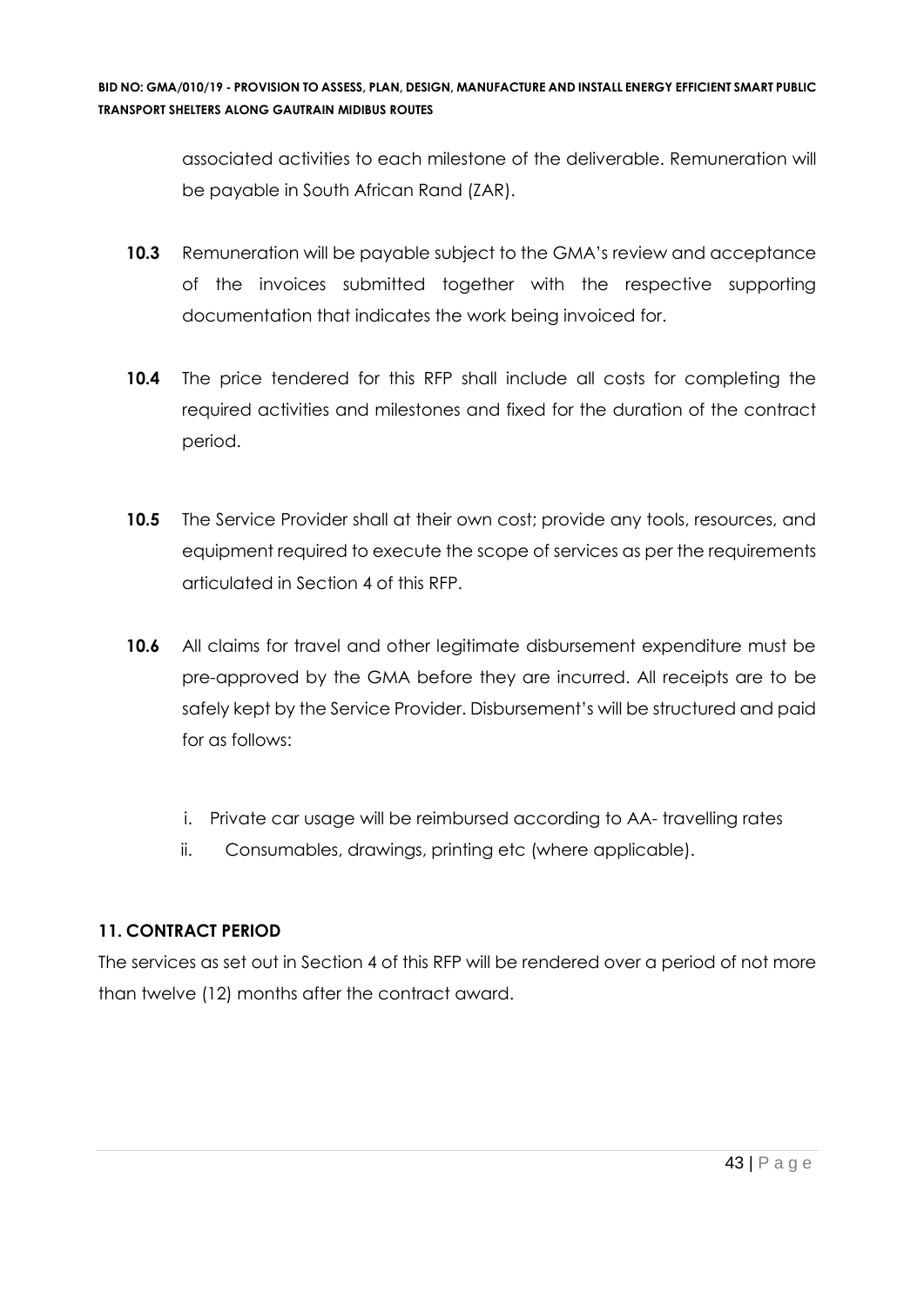### **12. CONFIDENTIALITY**

The appointed Service Provider acknowledges and/or undertakes that through rendering the services required by this RFP:

- 12.1.the Service Provider shall have access to confidential information; that includes but is not limited to information, documents, data, and materials of whatever nature of the parties provided in writing;
- 12.2.the Service Provider to maintain the strictest confidentiality for:
	- i. all information that may reasonably be regarded as confidential, being information not in the public domain, whether such information is oral or written, recorded or stored by electronic, magnetic, electro-magnetic or other form or process, or otherwise in a machine readable form, translated from the original form, recompiled, made into a compilation, wholly or partially copied, modified, updated or otherwise altered, originated or obtained by, or coming into the possession, custody or knowledge of either party; or
	- ii. any information relating to either GMA's, present and future research, analysis, compilations and studies, development of any system, business or financial activity, product, services, market opportunities, existing and potential customers and clients, marketing or promotion of any products, product pricing, contractual arrangements, technical knowledge, strategic objectives and planning, data, plans, designs, drawings, software or hardware, know-how, methods, trade secrets, trademarks, techniques, functional and technical requirements and specifications, financial statements, budgets, costs and financial projections, accounting procedures or financial information, including know how and Trade Secrets relating to the operation of the Gautrain.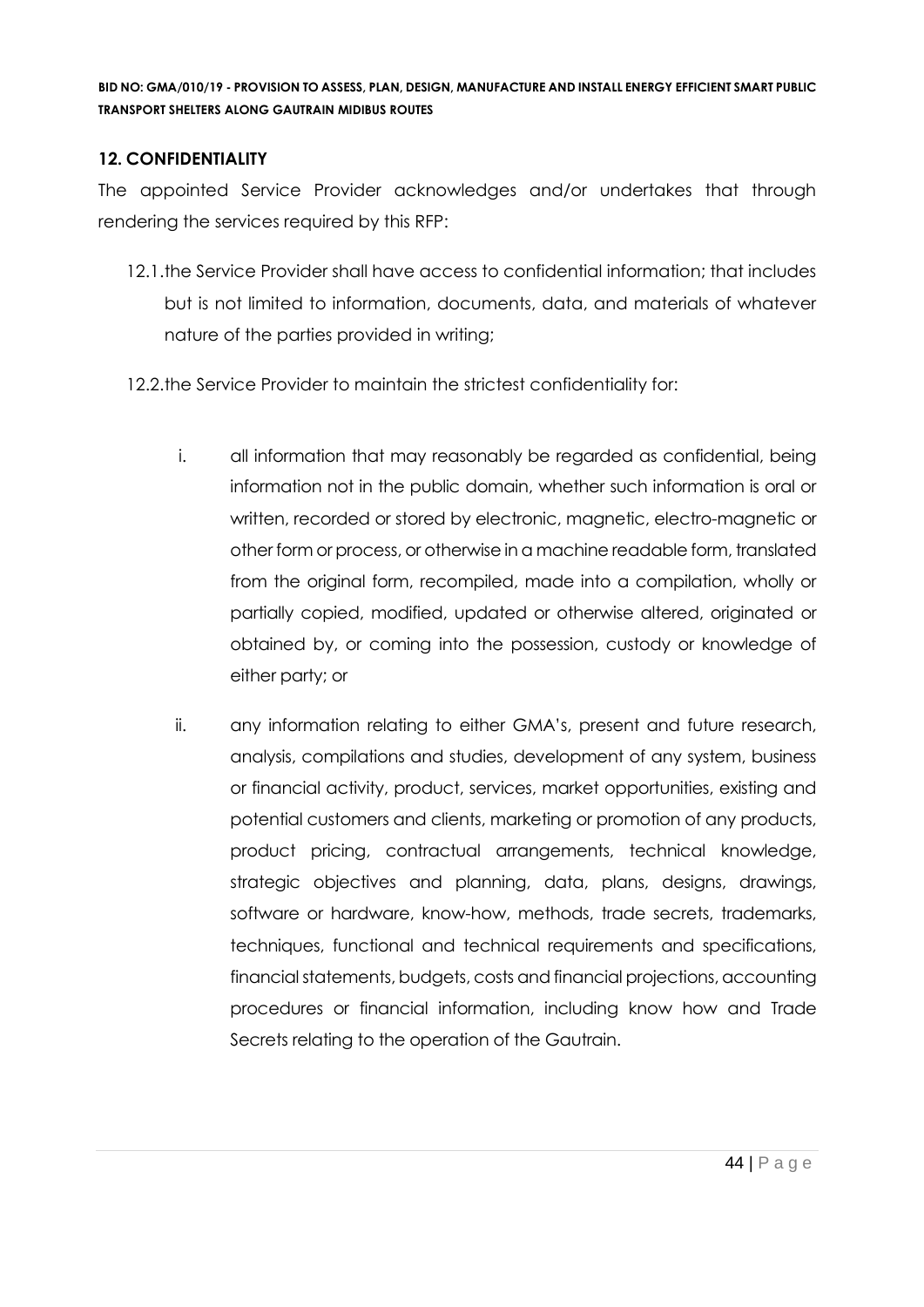# **RFP - PART C:**

### **BIDDERS DECLARATION**

All responses must be provided within the specified boxes, must comply with the word and page limits imposed and must respond to this RFP Part B in accordance with the Conditions of Tendering in this RFP Part A. All Annexures form part of the Bidders Response and must be completed in full and signed.

| <b>BIDDERS DECLARATION</b>                                                                                                           |  |  |  |
|--------------------------------------------------------------------------------------------------------------------------------------|--|--|--|
| that:                                                                                                                                |  |  |  |
| I have read, understood and accept the conditions contained in this RFP.<br>$\Box$                                                   |  |  |  |
| I have supplied all the required information, and all the information submitted as part of<br>$\Box$<br>the RFP is true and correct. |  |  |  |
| <b>NAME OF THE BIDDER</b>                                                                                                            |  |  |  |
| <b>IDENTITY NUMBER</b>                                                                                                               |  |  |  |
| <b>POSITION</b>                                                                                                                      |  |  |  |
| <b>AUTHORISED SIGNATORY</b>                                                                                                          |  |  |  |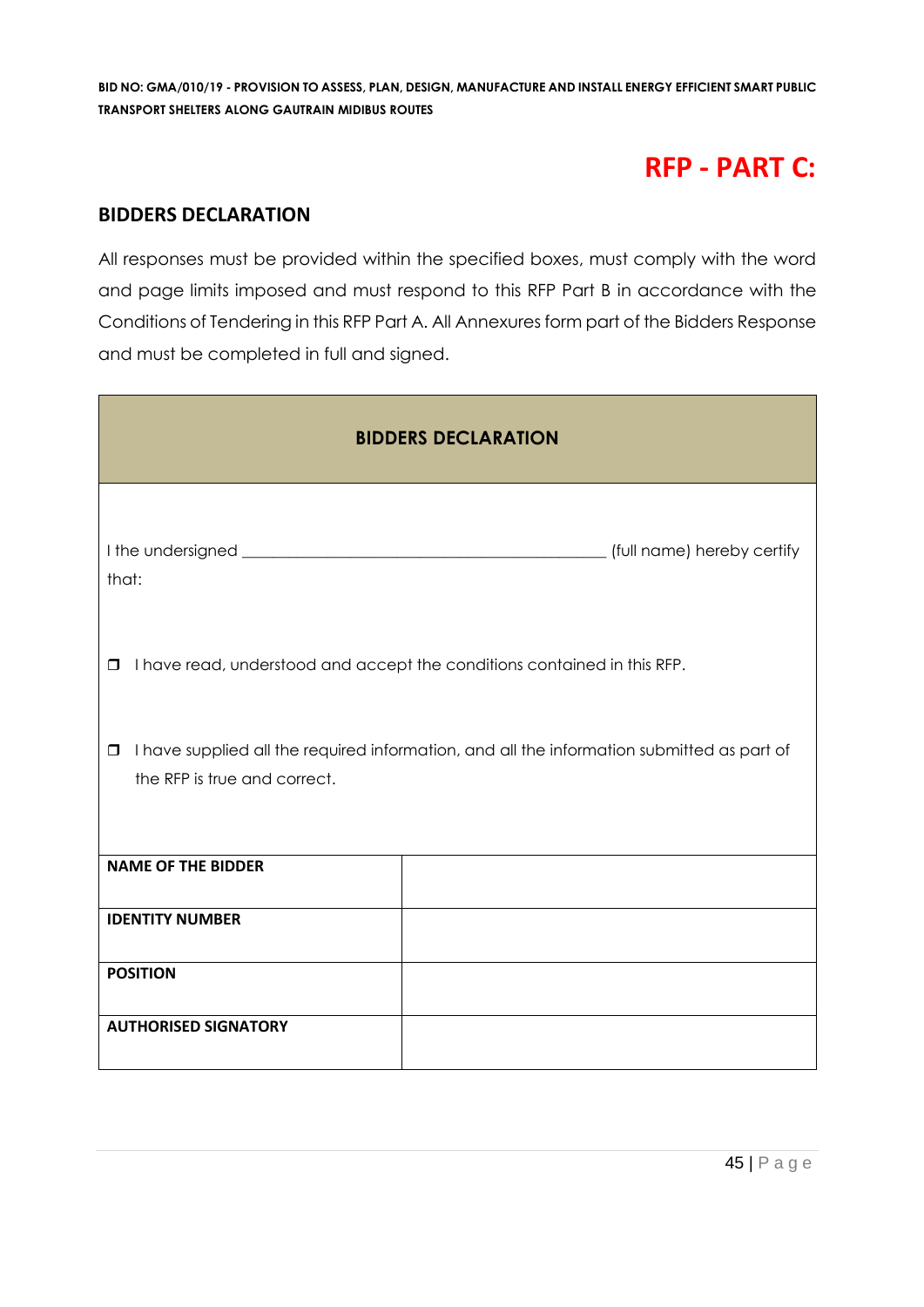| <b>BIDDERS RESPONSE</b>                |             |               |  |
|----------------------------------------|-------------|---------------|--|
| <b>FULL NAME</b>                       |             |               |  |
| <b>POSTAL ADDRESS</b>                  |             |               |  |
| <b>PHYSICAL ADDRESS</b>                |             |               |  |
| <b>ENTITY REGISTRATION NUMBER</b>      |             |               |  |
| <b>VAT REGISTRATION NUMBER</b>         |             |               |  |
| <b>CONTACT PERSON'S FULL NAME</b>      |             |               |  |
| <b>TELEPHONE NUMBER 1</b>              | <b>CODE</b> | <b>NUMBER</b> |  |
| <b>TELEPHONE NUMBER 2</b>              | <b>CODE</b> | <b>NUMBER</b> |  |
| <b>FACSIMILE NUMBER</b>                | <b>CODE</b> | <b>NUMBER</b> |  |
| <b>CELLULAR PHONE NUMBER</b>           |             |               |  |
| <b>E-MAIL ADDRESS</b>                  |             |               |  |
| <b>TAX CLEARANCE CERTIFICATE</b>       | <b>YES</b>  | <b>NO</b>     |  |
| <b>REGISTERED ON NATIONAL TREASURY</b> | <b>YES</b>  | <b>NO</b>     |  |
| <b>CENTRALISED SUPPLIER DATABASE</b>   |             |               |  |
| FULL NAME OF AUTHORISED SIGNATORY      |             |               |  |
| <b>TITLE OF AUTHORISED SIGNATORY</b>   |             |               |  |
| SIGNATURE OF AUTHORISED SIGNATORY      |             |               |  |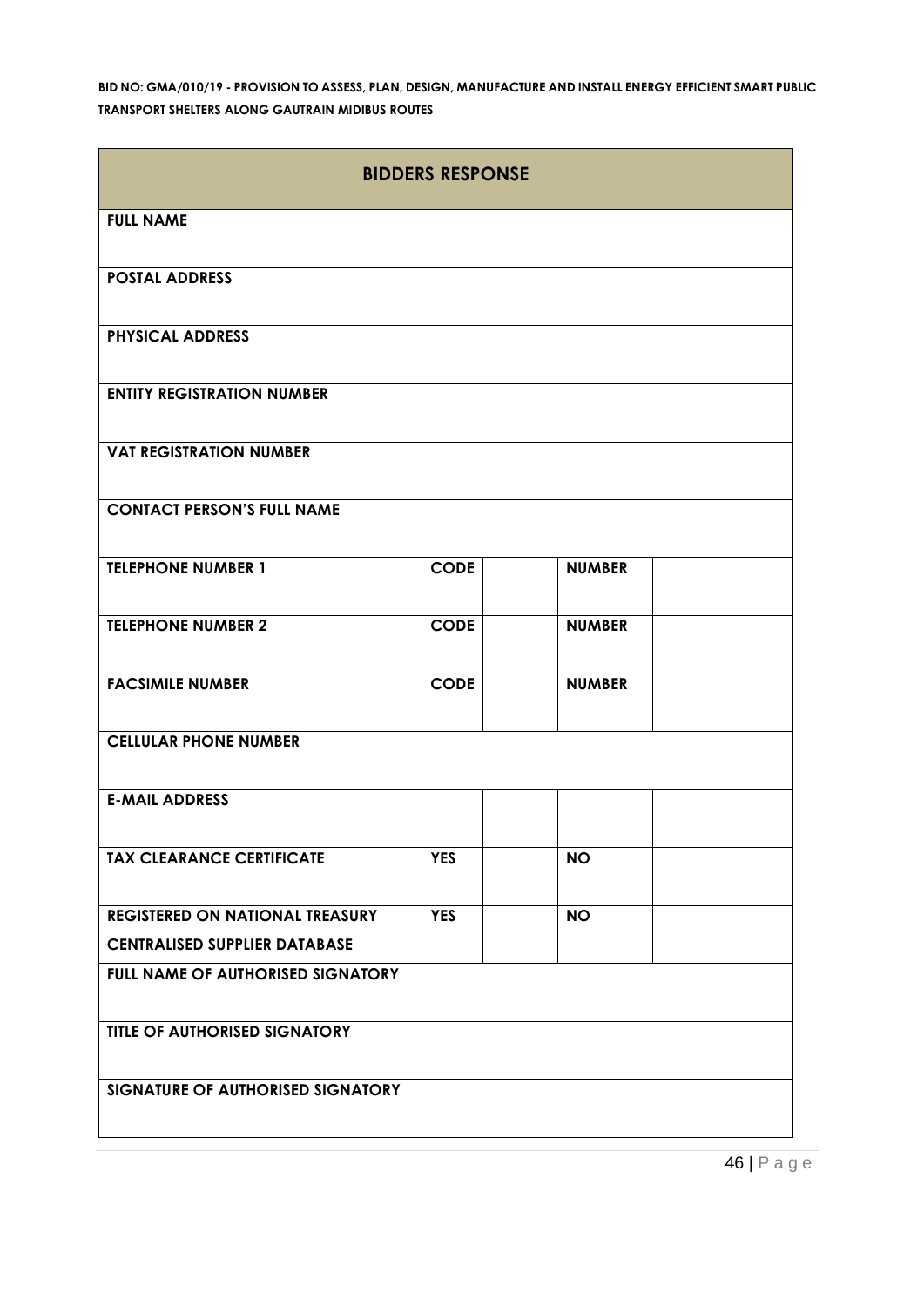| <b>DATE OF SIGNATURE</b>                                    |                               |
|-------------------------------------------------------------|-------------------------------|
|                                                             |                               |
| <b>ALTERNATIVE TENDER</b>                                   | Word limit - [500] words      |
|                                                             |                               |
| <b>Bidder</b><br>submits<br>Where<br>also<br>$\alpha$<br>an |                               |
| Alternative Tender, it must include any                     |                               |
| supplementary material, together with                       |                               |
| associated prices, which demonstrates in                    |                               |
| detail that such an alternative will fully                  |                               |
| achieve<br>and/<br>or exceed<br>the<br>all                  |                               |
| specifications or requirements together                     |                               |
| with references as to why the alternative                   |                               |
| proposal/s may be advantageous. This                        |                               |
| be cross-referenced to<br>should<br>the                     |                               |
| Specification.                                              |                               |
| <b>CONFLICT OF INTEREST</b>                                 |                               |
|                                                             |                               |
| Provide<br>details<br>of<br>interests,<br>any               | Complete as attached in SBD 4 |
| relationships or clients which may give                     |                               |
| rise to a conflict of interest and the area                 |                               |
| of expertise in which that conflict of                      |                               |
| interest may arise.                                         |                               |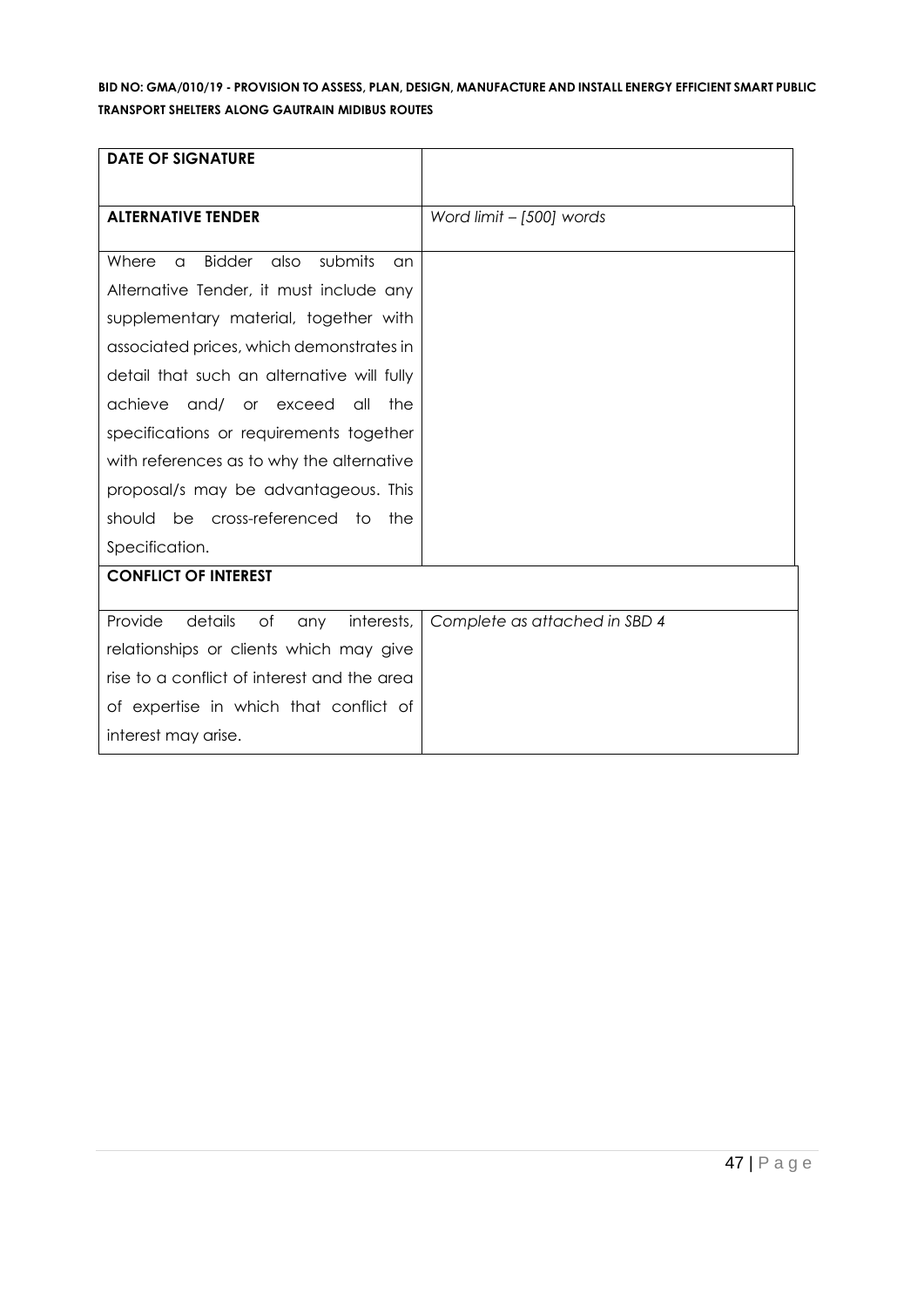# **Register on the Central Supplier Database for Government managed by National Treasury**

With effect from 1 **April 2016** the Central Supplier Database (CSD) will serve as the single source of key supplier information for all spheres of government providing consolidated, accurate, up-to-date, complete and verified supplier information to procuring organs of state.

The establishment of a CSD will result in one single database to serve as the source of all supplier information for all spheres of government. The purpose of centralising government's supplier database is to reduce duplication of effort and cost for both supplier and government while enabling electronic procurement processes.

Prospective suppliers interested in pursuing opportunities within the South African Government and those that are already registered on the GMA supplier database are encouraged to **self-register** on the CSD. This self-registration application represents an expression of interest from the supplier to conduct business with the South African Government. Once submitted, your details will be assessed for inclusion on the CSD.

#### **Access the CSD site on [www.csd.gov.za](http://www.csd.gov.za/)**

Contact National Treasury for further clarity on the process:

Email: [csd@treasury.gov.za](mailto:csd@treasury.gov.za)

Telephone: 012 315 5509

Bidders must submit with their proposals proof of registration on CSD. The proof of registration must indicate the following:

- CSD Supplier Number
- CSD Unique RRN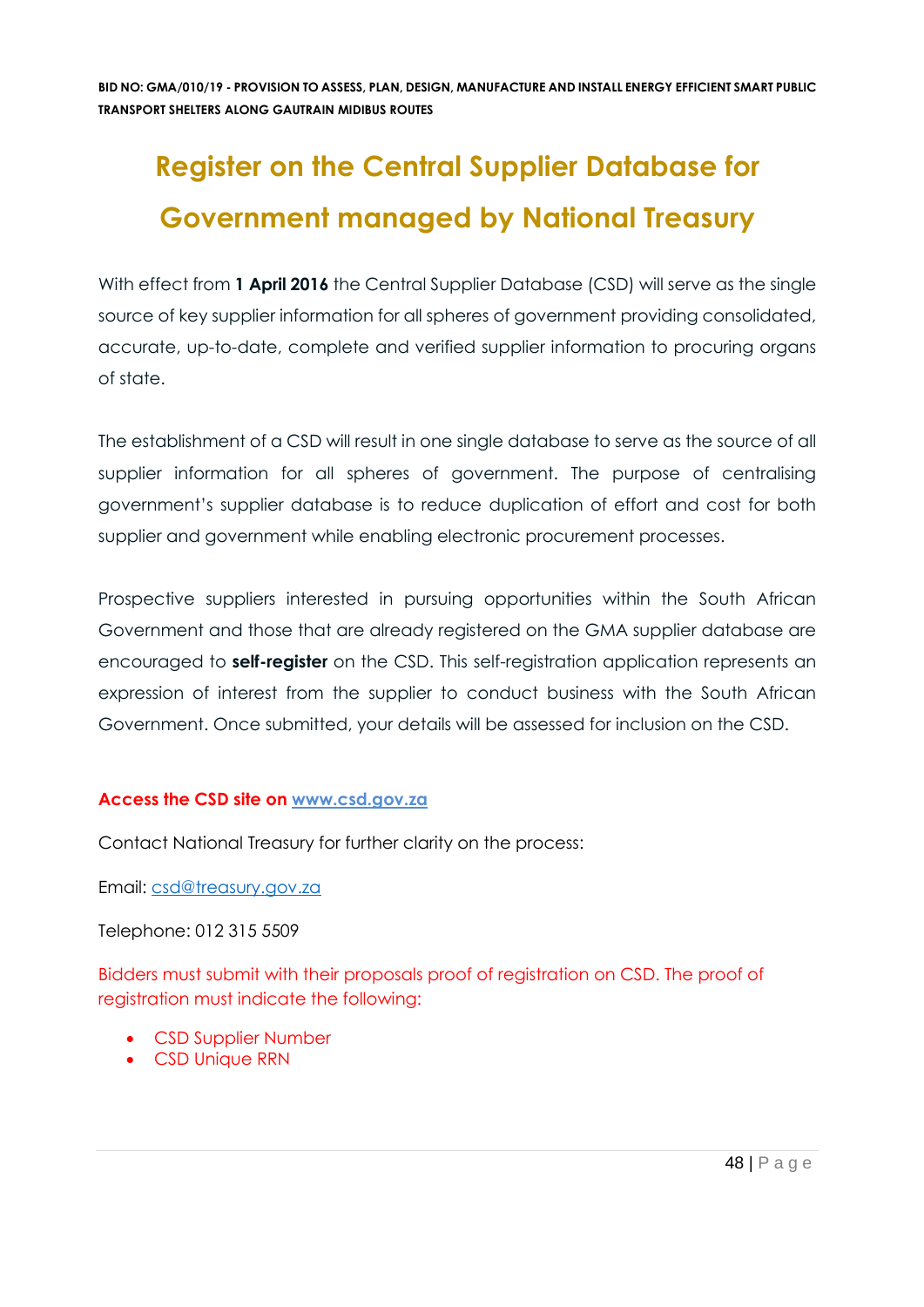# **SBD 1 (A)**

| <b>INVITATION TO BID</b>                                                                                                                                                                                               |                                  |                             |                         |                                                    |                                                       |                        |  |                                |  |
|------------------------------------------------------------------------------------------------------------------------------------------------------------------------------------------------------------------------|----------------------------------|-----------------------------|-------------------------|----------------------------------------------------|-------------------------------------------------------|------------------------|--|--------------------------------|--|
| YOU ARE HEREBY INVITED TO BID FOR REQUIREMENTS OF THE (NAME OF DEPARTMENT/ PUBLIC ENTITY)                                                                                                                              |                                  |                             |                         |                                                    |                                                       |                        |  |                                |  |
| <b>BID NUMBER:</b>                                                                                                                                                                                                     |                                  | <b>CLOSING DATE:</b>        |                         |                                                    |                                                       | <b>CLOSING TIME:</b>   |  | 11:00AM                        |  |
| <b>DESCRIPTION</b>                                                                                                                                                                                                     |                                  |                             |                         |                                                    |                                                       |                        |  |                                |  |
| BID RESPONSE DOCUMENTS MAY BE DEPOSITED IN THE BID BOX SITUATED AT (STREET ADDRESS)                                                                                                                                    |                                  |                             |                         |                                                    |                                                       |                        |  |                                |  |
| Gautrain Management Agency, 44 Grand Central Boulevard, Grand Central Extension 1, Midrand                                                                                                                             |                                  |                             |                         |                                                    |                                                       |                        |  |                                |  |
| <b>BIDDING PROCEDURE ENQUIRIES MAY BE DIRECTED TO</b>                                                                                                                                                                  |                                  |                             |                         | <b>TECHNICAL ENQUIRIES MAY BE DIRECTED TO:</b>     |                                                       |                        |  |                                |  |
| <b>CONTACT PERSON</b>                                                                                                                                                                                                  | <b>NKOSINATHI ZULU</b>           |                             | <b>CONTACT PERSON</b>   |                                                    |                                                       | <b>NKOSINATHI ZULU</b> |  |                                |  |
| <b>TELEPHONE NUMBER</b>                                                                                                                                                                                                | 011 086 3500                     |                             | <b>TELEPHONE NUMBER</b> |                                                    |                                                       | 011 086 3500           |  |                                |  |
| <b>FACSIMILE NUMBER</b>                                                                                                                                                                                                |                                  |                             | <b>FACSIMILE NUMBER</b> |                                                    |                                                       |                        |  |                                |  |
| <b>E-MAIL ADDRESS</b>                                                                                                                                                                                                  | tenderenquiries@gautrain.co.za   |                             | <b>E-MAIL ADDRESS</b>   |                                                    |                                                       |                        |  | tenderenquiries@gautrain.co.za |  |
| <b>SUPPLIER INFORMATION</b>                                                                                                                                                                                            |                                  |                             |                         |                                                    |                                                       |                        |  |                                |  |
| NAME OF BIDDER                                                                                                                                                                                                         |                                  |                             |                         |                                                    |                                                       |                        |  |                                |  |
| POSTAL ADDRESS                                                                                                                                                                                                         |                                  |                             |                         |                                                    |                                                       |                        |  |                                |  |
| STREET ADDRESS                                                                                                                                                                                                         |                                  |                             |                         |                                                    |                                                       |                        |  |                                |  |
| TELEPHONE NUMBER                                                                                                                                                                                                       | <b>CODE</b>                      |                             |                         | <b>NUMBER</b>                                      |                                                       |                        |  |                                |  |
| <b>CELLPHONE NUMBER</b>                                                                                                                                                                                                |                                  |                             |                         |                                                    |                                                       |                        |  |                                |  |
| <b>FACSIMILE NUMBER</b>                                                                                                                                                                                                | <b>CODE</b>                      |                             |                         | <b>NUMBER</b>                                      |                                                       |                        |  |                                |  |
| E-MAIL ADDRESS                                                                                                                                                                                                         |                                  |                             |                         |                                                    |                                                       |                        |  |                                |  |
| <b>REGISTRATION</b><br><b>VAT</b>                                                                                                                                                                                      |                                  |                             |                         |                                                    |                                                       |                        |  |                                |  |
| <b>NUMBER</b><br>SUPPLIER COMPLIANCE                                                                                                                                                                                   | <b>TAX</b>                       |                             |                         | <b>CENTRAL</b>                                     |                                                       |                        |  |                                |  |
| <b>STATUS</b>                                                                                                                                                                                                          | <b>COMPLIANCE</b><br>SYSTEM PIN: |                             | OR                      | <b>SUPPLIER</b><br>DATABASE No:                    | <b>MAAA</b>                                           |                        |  |                                |  |
| <b>B-BBEE STATUS LEVEL</b>                                                                                                                                                                                             |                                  | <b>TICK APPLICABLE BOX]</b> |                         | <b>B-BBEE STATUS LEVEL SWORN</b>                   |                                                       |                        |  | [TICK APPLICABLE BOX]          |  |
| <b>VERIFICATION</b><br><b>CERTIFICATE</b>                                                                                                                                                                              |                                  |                             | <b>AFFIDAVIT</b>        |                                                    |                                                       |                        |  |                                |  |
|                                                                                                                                                                                                                        | $\Box$ Yes                       | $\Box$ No                   |                         |                                                    |                                                       | $\Box$ Yes             |  | $\Box$ No                      |  |
| [A B-BBEE STATUS LEVEL VERIFICATION CERTIFICATE/ SWORN AFFIDAVIT (FOR EMES & QSEs) MUST BE SUBMITTED IN ORDER TO QUALIFY FOR PREFERENCE                                                                                |                                  |                             |                         |                                                    |                                                       |                        |  |                                |  |
| <b>POINTS FOR B-BBEEJ</b><br>ARE YOU THE                                                                                                                                                                               |                                  |                             |                         |                                                    |                                                       |                        |  |                                |  |
| <b>ACCREDITED</b>                                                                                                                                                                                                      |                                  |                             |                         | ARE YOU A FOREIGN BASED                            | $\Box$ Yes<br><b>IF YES, ANSWER THE QUESTIONNAIRE</b> |                        |  | $\square$ No                   |  |
| REPRESENTATIVE IN<br>SOUTH AFRICA FOR THE                                                                                                                                                                              | $\Box$ Yes                       | $\Box$ No                   |                         | SUPPLIER FOR THE GOODS<br>/SERVICES/WORKS OFFERED? |                                                       |                        |  |                                |  |
| <b>GOODS /SERVICES</b><br>/WORKS OFFERED?                                                                                                                                                                              | <b>[IF YES ENCLOSE PROOF]</b>    |                             |                         |                                                    |                                                       | <b>BELOW]</b>          |  |                                |  |
| <b>QUESTIONNAIRE TO BIDDING FOREIGN SUPPLIERS</b>                                                                                                                                                                      |                                  |                             |                         |                                                    |                                                       |                        |  |                                |  |
| IS THE ENTITY A RESIDENT OF THE REPUBLIC OF SOUTH AFRICA (RSA)?                                                                                                                                                        |                                  |                             |                         |                                                    | $\Box$ YES $\Box$ NO                                  |                        |  |                                |  |
| DOES THE ENTITY HAVE A BRANCH IN THE RSA?                                                                                                                                                                              |                                  |                             |                         | $\Box$ YES $\Box$ NO                               |                                                       |                        |  |                                |  |
| DOES THE ENTITY HAVE A PERMANENT ESTABLISHMENT IN THE RSA?                                                                                                                                                             |                                  |                             |                         | $\Box$ YES $\Box$ NO                               |                                                       |                        |  |                                |  |
| DOES THE ENTITY HAVE ANY SOURCE OF INCOME IN THE RSA?                                                                                                                                                                  |                                  |                             |                         |                                                    |                                                       | $\Box$ YES $\Box$ NO   |  |                                |  |
| IS THE ENTITY LIABLE IN THE RSA FOR ANY FORM OF TAXATION?                                                                                                                                                              |                                  |                             |                         |                                                    |                                                       | $\Box$ YES $\Box$ NO   |  |                                |  |
| IF THE ANSWER IS "NO" TO ALL OF THE ABOVE, THEN IT IS NOT A REQUIREMENT TO REGISTER FOR A TAX COMPLIANCE STATUS SYSTEM PIN CODE FROM THE<br>SOUTH AFRICAN REVENUE SERVICE (SARS) AND IF NOT REGISTER AS PER 2.3 BELOW. |                                  |                             |                         |                                                    |                                                       |                        |  |                                |  |
|                                                                                                                                                                                                                        |                                  |                             |                         |                                                    |                                                       |                        |  |                                |  |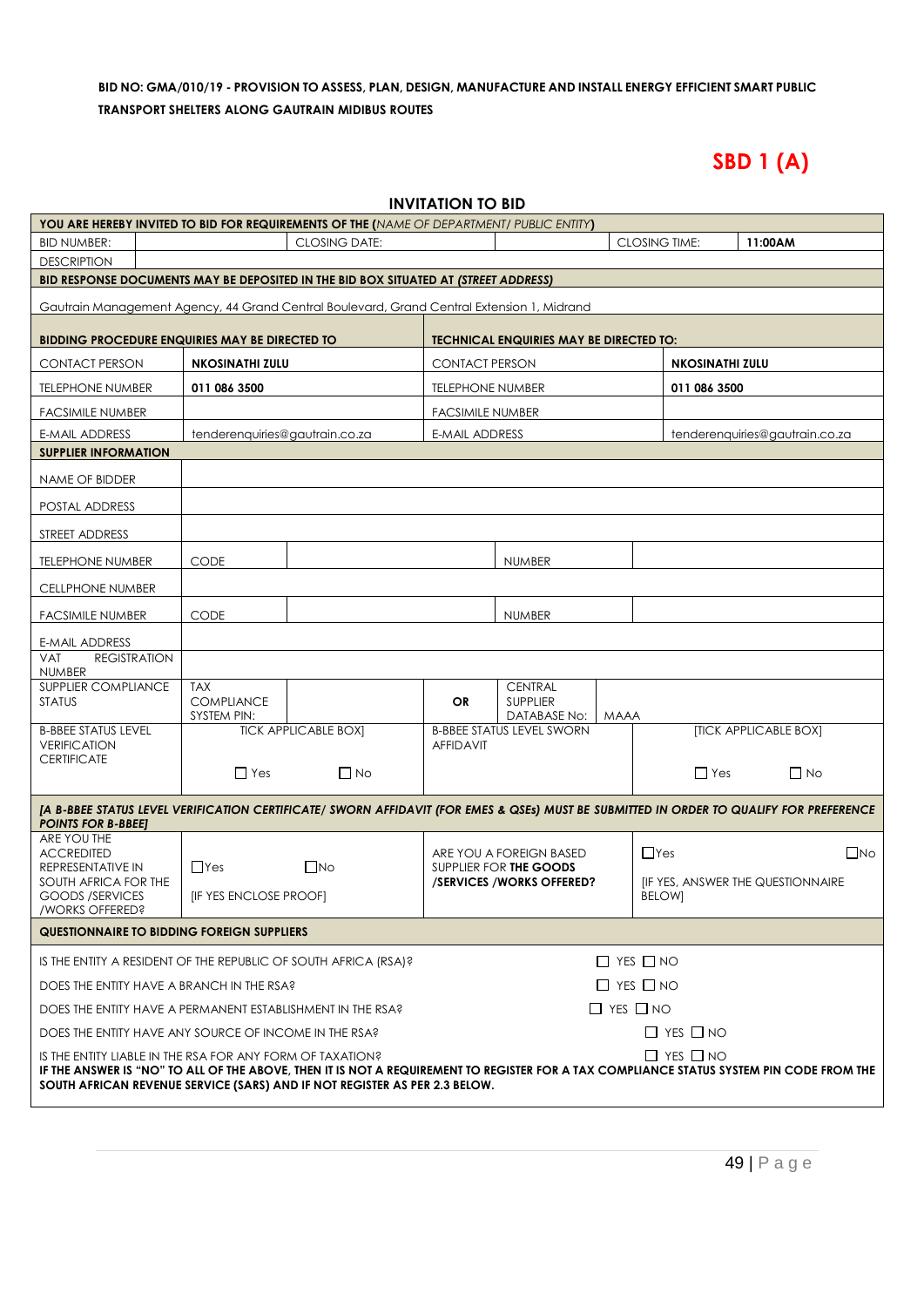# **SBD 1 (B)**

#### **TERMS AND CONDITIONS FOR BIDDING**

|     | 1. BID SUBMISSION:                                                                                                                                                                                                                                   |
|-----|------------------------------------------------------------------------------------------------------------------------------------------------------------------------------------------------------------------------------------------------------|
|     | 1.1. BIDS MUST BE DELIVERED BY THE STIPULATED TIME TO THE CORRECT ADDRESS. LATE BIDS WILL NOT BE<br>ACCEPTED FOR CONSIDERATION.                                                                                                                      |
|     | 1.2. ALL BIDS MUST BE SUBMITTED ON THE OFFICIAL FORMS PROVIDED-(NOT TO BE RE-TYPED) OR IN THE<br><b>MANNER PRESCRIBED IN THE BID DOCUMENT.</b>                                                                                                       |
|     | 1.3. THIS BID IS SUBJECT TO THE PREFERENTIAL PROCUREMENT POLICY FRAMEWORK ACT, 2000 AND THE<br>PREFERENTIAL PROCUREMENT REGULATIONS, 2017, THE GENERAL CONDITIONS OF CONTRACT (GCC)<br>AND, IF APPLICABLE, ANY OTHER SPECIAL CONDITIONS OF CONTRACT. |
|     | 1.4. THE SUCCESSFUL BIDDER WILL BE REQUIRED TO FILL IN AND SIGN A WRITTEN CONTRACT.                                                                                                                                                                  |
|     |                                                                                                                                                                                                                                                      |
| 2.  | <b>TAX COMPLIANCE REQUIREMENTS</b>                                                                                                                                                                                                                   |
| 2.1 | BIDDERS MUST ENSURE COMPLIANCE WITH THEIR TAX OBLIGATIONS.                                                                                                                                                                                           |
|     | 2.2 BIDDERS ARE REQUIRED TO SUBMIT THEIR UNIQUE PERSONAL IDENTIFICATION NUMBER (PIN) ISSUED BY<br>SARS TO ENABLE THE ORGAN OF STATE TO VERIFY THE TAXPAYER'S PROFILE AND TAX STATUS.                                                                 |
|     | 2.3 APPLICATION FOR TAX COMPLIANCE STATUS (TCS) PIN MAY BE MADE VIA E-FILING THROUGH THE SARS<br>WEBSITE WWW.SARS.GOV.ZA.                                                                                                                            |
|     | 2.4 BIDDERS MAY ALSO SUBMIT A PRINTED TCS CERTIFICATE TOGETHER WITH THE BID.                                                                                                                                                                         |
| 2.5 | IN BIDS WHERE CONSORTIA / JOINT VENTURES / SUB-CONTRACTORS ARE INVOLVED; EACH PARTY<br>MUST SUBMIT A SEPARATE TCS CERTIFICATE / PIN / CSD NUMBER.                                                                                                    |
|     | 2.6 WHERE NO TCS PIN IS AVAILABLE BUT THE BIDDER IS REGISTERED ON THE CENTRAL SUPPLIER DATABASE<br>(CSD), A CSD NUMBER MUST BE PROVIDED.                                                                                                             |
|     | 2.7 NO BIDS WILL BE CONSIDERED FROM PERSONS IN THE SERVICE OF THE STATE, COMPANIES WITH<br>DIRECTORS WHO ARE PERSONS IN THE SERVICE OF THE STATE, OR CLOSE CORPORATIONS WITH<br>MEMBERS PERSONS IN THE SERVICE OF THE STATE."                        |

**NB: FAILURE TO PROVIDE / OR COMPLY WITH ANY OF THE ABOVE PARTICULARS MAY RENDER THE BID INVALID**.

| SIGNATURE OF BIDDER:                                                                                       |  |
|------------------------------------------------------------------------------------------------------------|--|
| CAPACITY UNDER WHICH THIS BID IS SIGNED:<br>(Proof of authority must be submitted e.g. company resolution) |  |
| DATF:                                                                                                      |  |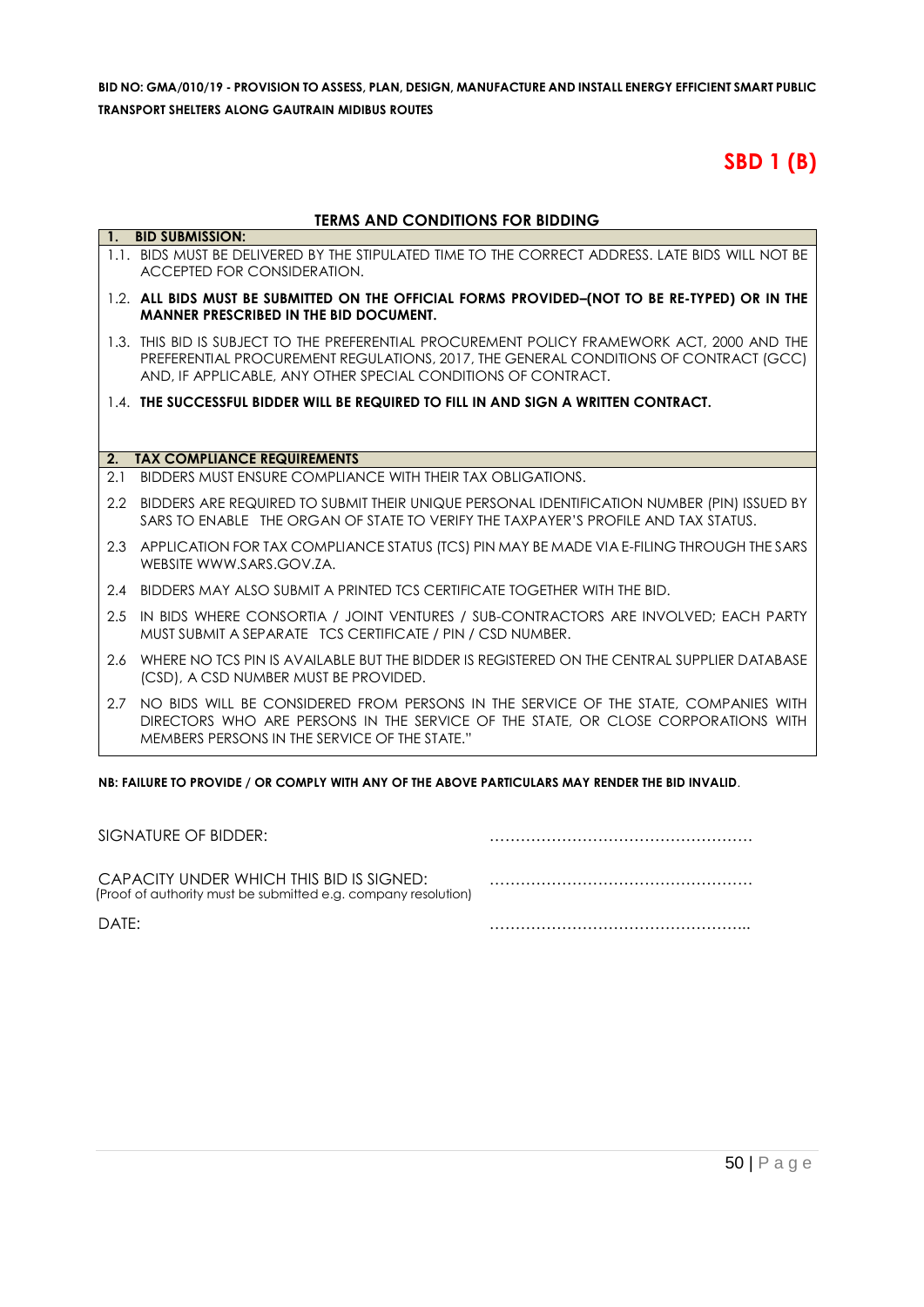# **SBD 3.1**

# **PRICING SCHEDULE**

|  | Ref Number: GMA/010/19 |
|--|------------------------|
|  |                        |

Closing Time: 11H00 AM Closing Date 13 December 2019

#### **OFFER TO BE VALID FOR 90 DAYS FROM THE CLOSING DATE OF BID.**

Bidders are required to submit a separate detailed price proposal.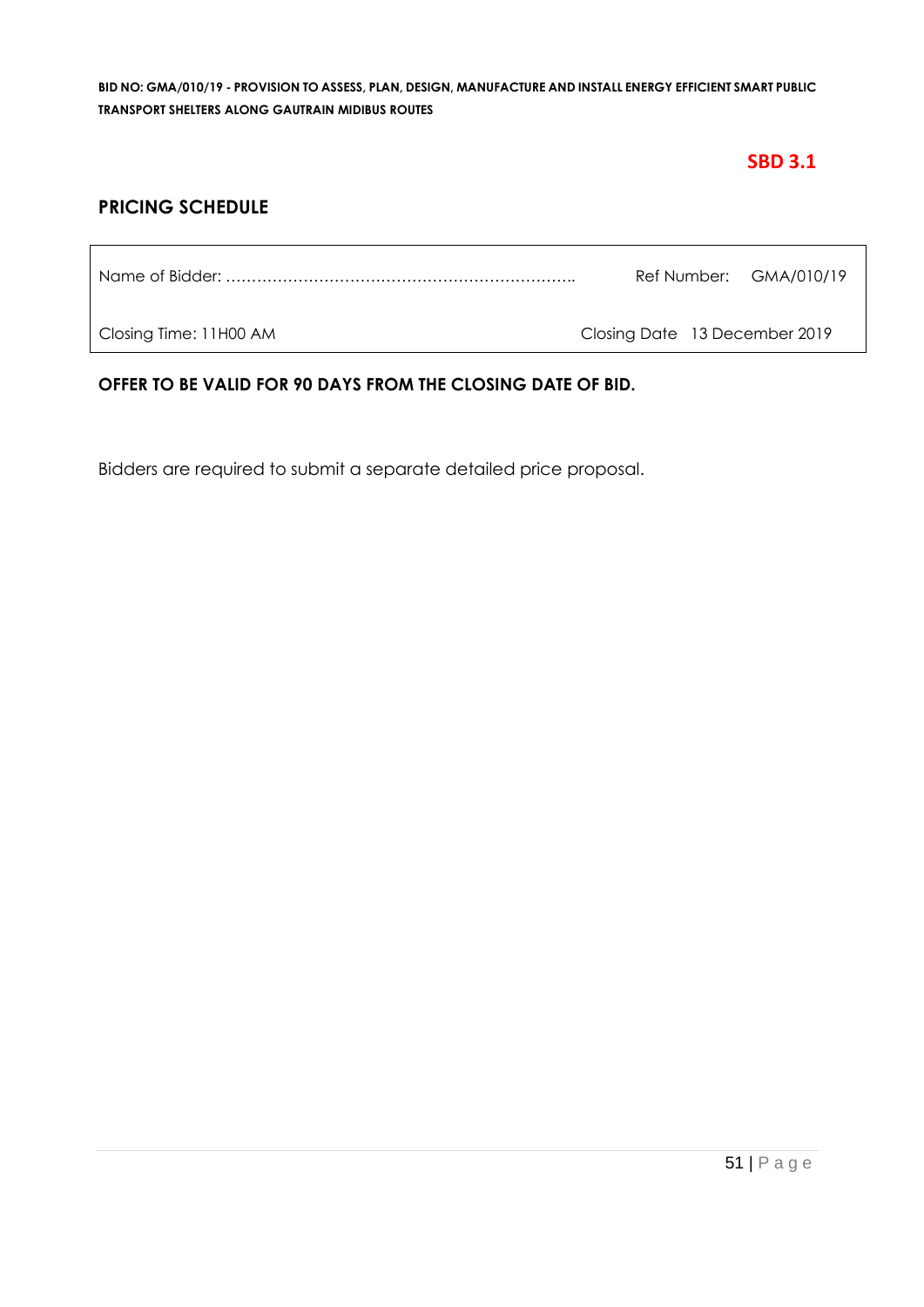### **SBD 3.2**

# **PRICING DECLARATION**

Dear Sir/Madam

After having carefully read through and examined this RFP Reference Number GMA/010/19 in its entirety together with all the provisions contained in each section of the RFP document.

We hereby offer to assess, plan, design, manufacture and install energy efficient smart public transport shelters along Gautrain Midibus routes as detailed in the Terms of Reference (TOR) section of the REQUEST FOR PROPOSAL document:

| IN AMOUNT: R | (including VAT) |
|--------------|-----------------|
|--------------|-----------------|

| IN WORDS: |                 |
|-----------|-----------------|
| R         | (including VAT) |

We confirm that this price covers all costs associated with providing a turnkey solution, to assess, plan, design, manufacture and install energy efficient smart public transport shelters along Gautrain Midibus routes as per the requirements in the TOR.

We confirm that GMA will incur no additional costs whatsoever over and above this amount.

We undertake to hold this offer open for acceptance for a period of 120 (hundred and twenty) days from the date of submission of offers. We further undertake that upon final acceptance of our offer, we will commence with the provision of service when required to do so by the Client.

Moreover, we agree that until formal Contract Documents have been prepared and executed, this Form of Tender, together with a written acceptance from the Client shall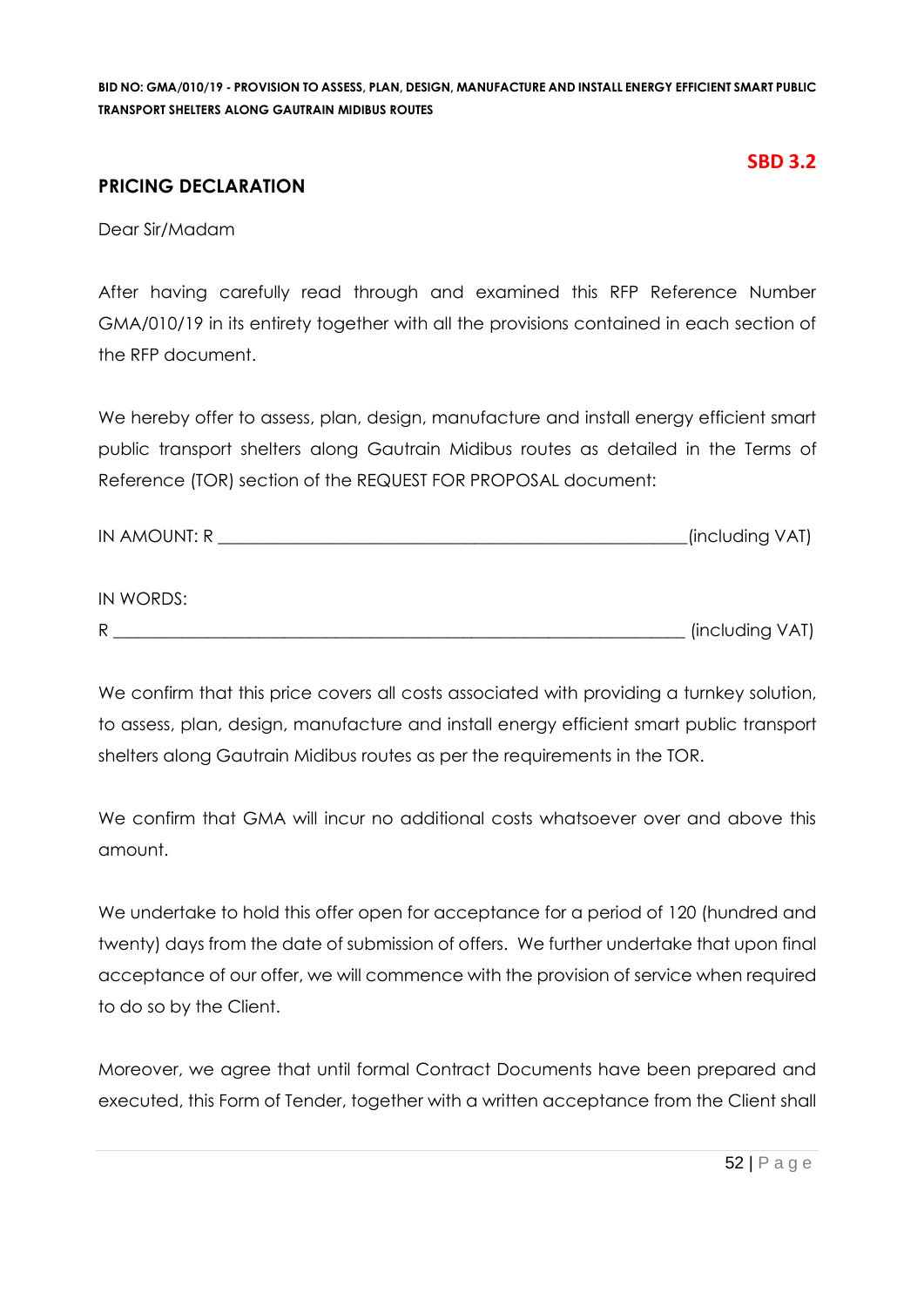constitute a binding agreement between us, governed by the terms and conditions set out in this REQUEST FOR PROPOSAL.

We understand that you are not bound to accept the lowest or any offer and that we must bear all costs which we have incurred in connection with preparing and submitting this tender.

We hereby undertake for the period during which this tender remains open for acceptance not to divulge to any persons, other than the persons to which the tender is submitted, any information relating to the submission of this tender or the details therein except where such is necessary for the submission of this tender.

| <b>PRICE DECLARATION</b><br>(MANDATORY INFORMATION)                                                                                                          |  |  |  |
|--------------------------------------------------------------------------------------------------------------------------------------------------------------|--|--|--|
| certify that:                                                                                                                                                |  |  |  |
| I have read, understood and unconditionally accept that the conditions contained in<br>$\Box$<br>above Section of this RFP.                                  |  |  |  |
| I have supplied all the required information, and all the information submitted as part<br>$\Box$<br>of the Pricing Section of this RFP is true and correct. |  |  |  |
| <b>NAME OF BIDDER</b>                                                                                                                                        |  |  |  |
| <b>IDENTITY NUMBER</b>                                                                                                                                       |  |  |  |
| <b>POSITION</b>                                                                                                                                              |  |  |  |
| <b>SIGNATURE OF AUTHORISED</b><br><b>SIGNATORY</b>                                                                                                           |  |  |  |

٦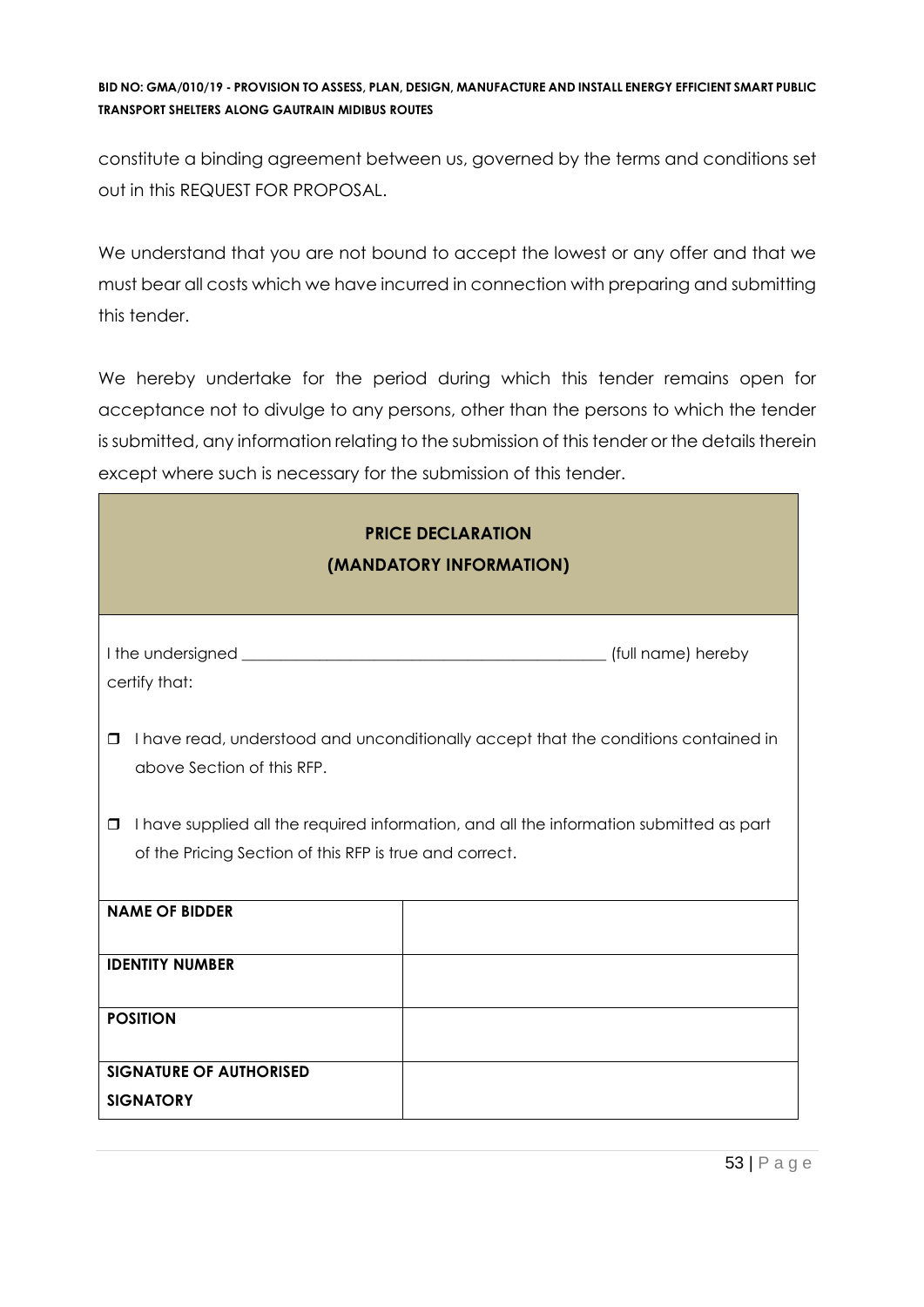#### **DECLARATION OF INTEREST**

1. Any legal person, including persons employed by the state<sup>1</sup>, or persons having a kinship with persons employed by the state, including a blood relationship, may make an offer or offers in terms of this invitation to bid (includes an advertised competitive bid, a limited bid, a proposal or written price quotation). In view of possible allegations of favoritism, should the resulting bid, or part thereof, be awarded to persons employed by the state, or to persons connected with or related to them, it is required that the bidder or his/her authorised representative declare his/her position in relation to the evaluating/adjudicating authority where-

the bidder is employed by the state; and/or

the legal person on whose behalf the bidding document is signed, has a relationship with persons/a person who are/is involved in the evaluation and or adjudication of the bid(s), or where it is known that such a relationship exists between the person or persons for or on whose behalf, the declarant acts and persons who are involved with the evaluation and or adjudication of the bid.

# 2. **In order to give effect to the above, the following questionnaire must be completed and submitted with the bid.**

2.1 Full Name of bidder or his or her representative:

…………………………….……………………………………………..………………………

2.2 Identity Number:………………………………...…………………………………………………….. 2.3 Position occupied in the Company (director, trustee, shareholder, member): ……………………………………………………….…………………………....................…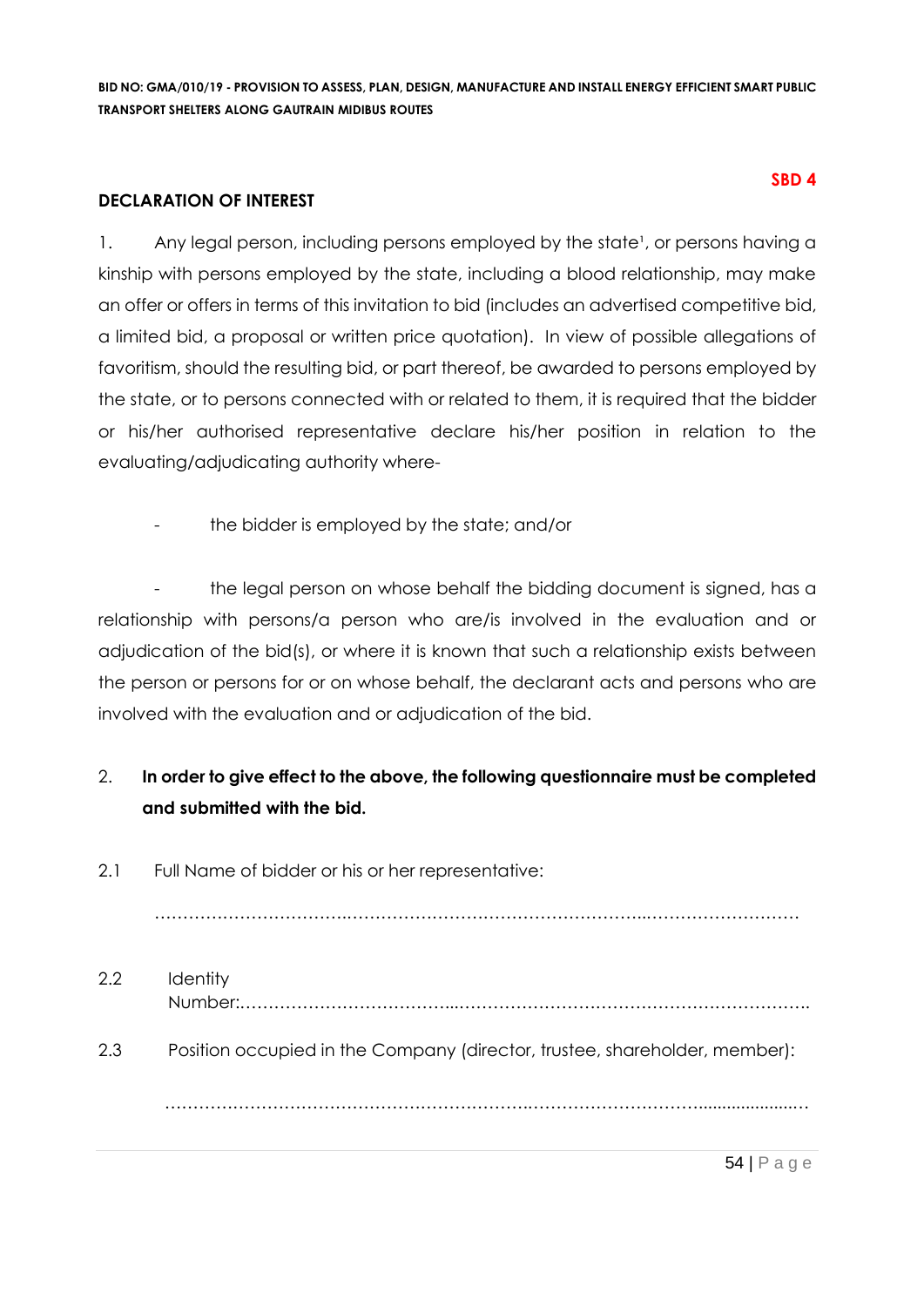- 2.4 Registration number of company, enterprise, close corporation, partnership agreement or and a structure or an analysis of the structure or an analysis of the structure or or  $\alpha$ trust:…………………………………………....................................................................... 2.5 Tax Reference Number:
- 2.6 VAT Registration Number: ………………………………………………………...……..................

……………………………………..………………………………………

2.6.1 The names of all directors / trustees / shareholders / members, their individual identity numbers, tax reference numbers and, if applicable, employee / PERSAL numbers must be indicated in paragraph 3 below.

2.7 Are you or any person connected with the bidder

### **YES/NO**

Are you or any person connected with the bidder presently employed by the state?

# **YES/NO**

2.7.1 If so, furnish the following particulars:

Name of person / director / trustee / shareholder/ member

....………………………………………….

Name of state institution at which you or the person connected to the bidder is employed:

……………….……………………………………………………………………………………………

Position occupied in the state

institution:…………………………………….………………………………..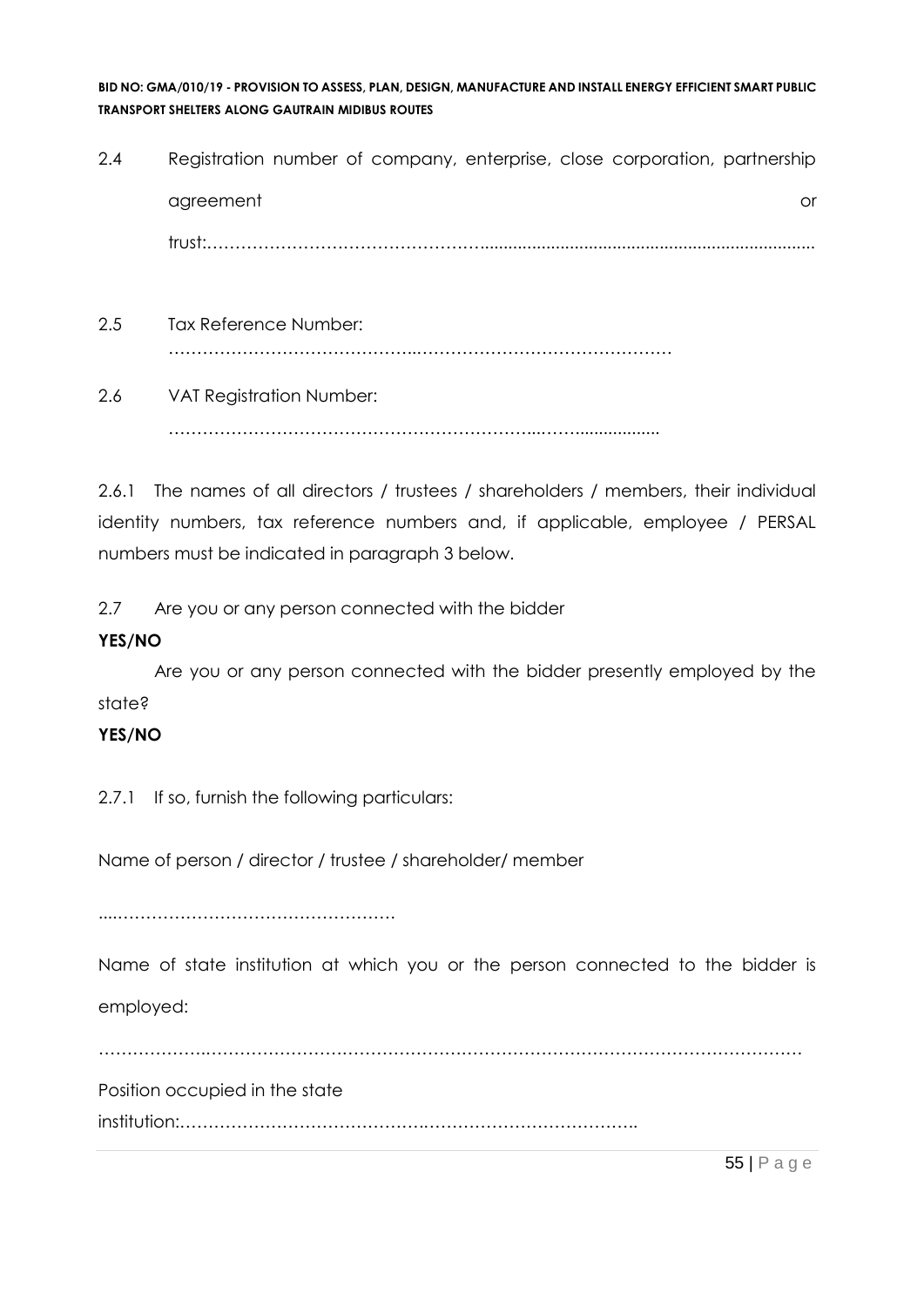Any other particulars: ……………………………………………………………………………….…………………………… ………………………………………………………………………………………..…………………… ……………………………………………………………………………………………...………………

2.7.2 If you are presently employed by the state, did you obtain the appropriate authority to undertake remunerative work outside employment in the public sector?

### **YES/NO**

2.7.1.1 If yes, did you attach proof of such authority to the bid document? **YES/NO**

(Note: Failure to submit proof of such authority, where applicable, may result in the disqualification of the bid.

2.7.1.2 If no, furnish reasons for non-submission of such proof:

……………………………………………………………………………………………….…………… ……………………………………………………………………………………………….…………… ……………………………………………………………………………………………….……………

2.8 Did you or your spouse, or any of the company's directors / trustees / shareholders / members

or their spouses conduct business with the state in the previous 12 months

# **YES/NO**

2.8.1 If so, furnish particulars: ……………………………………………………………………………………………….……………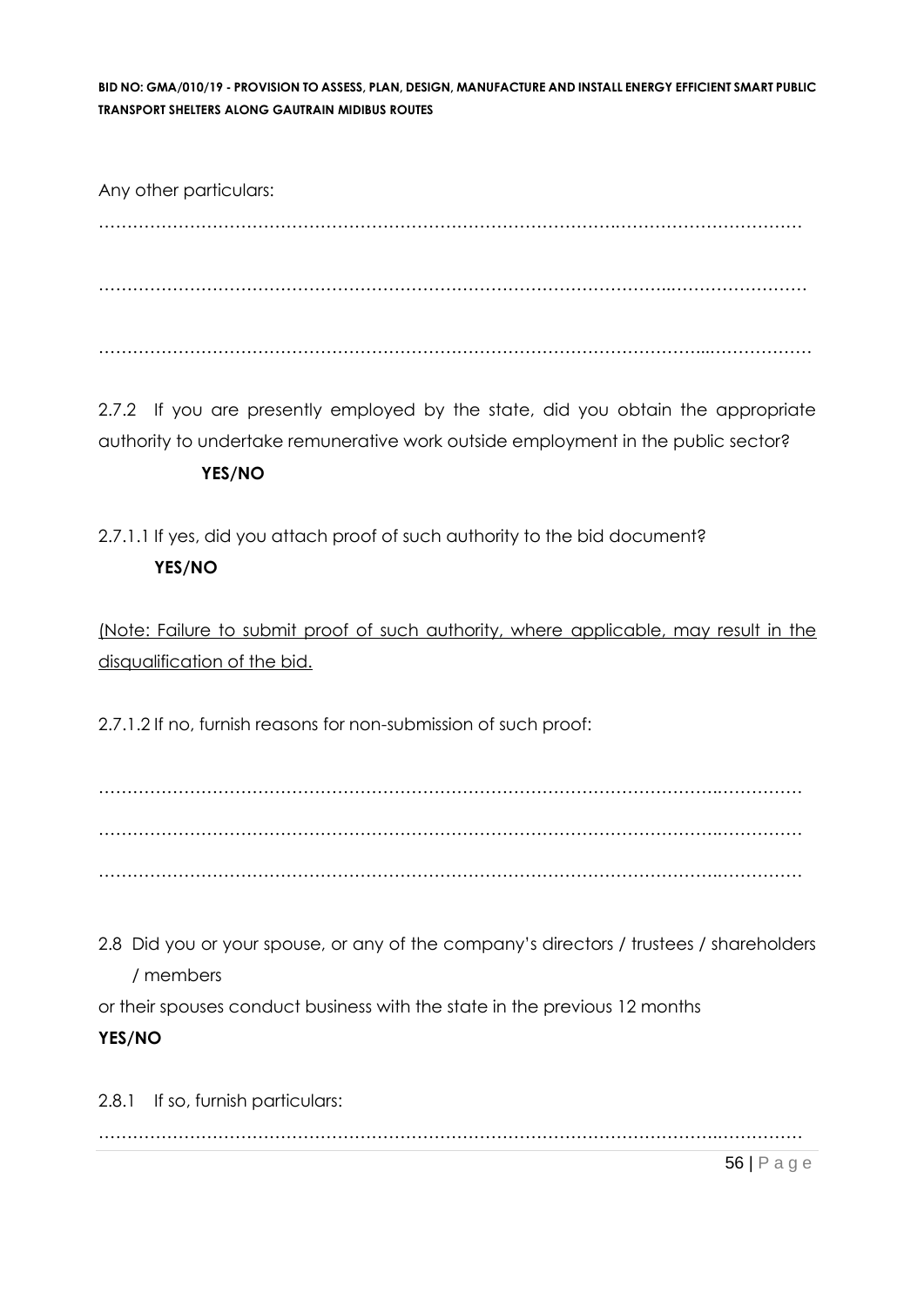……………………………………………………………………………………………….…………… ……………………………………………………………………………………………….……………

2.9 Do you, or any person connected with the bidder, have

# **YES/NO**

any relationship (family, friend, other) with a person employed by the state and who may be involved with the evaluation and or adjudication of this bid?

2.9.1 If so, furnish particulars.

……………………………………………………………………………………………….…………… ……………………………………………………………………………………………….…………… ……………………………………………………………………………………………….……………

2.10 Are you, or any person connected with the bidder, aware of any relationship (family, friend, other) between any other bidder and any person employed by the state who may be involved with the evaluation and or adjudication of this bid? **YES/NO**

2.10.1 If so, furnish particulars**.**

……………………………………………………………………………………………….…………… ……………………………………………………………………………………………….…………… ……………………………………………………………………………………………….……………

2.11 Do you or any of the directors / trustees / shareholders / members

# **YES/NO**

of the company have any interest in any other related companies whether or not they are bidding for this contract?

2.11.1 If so, furnish particulars: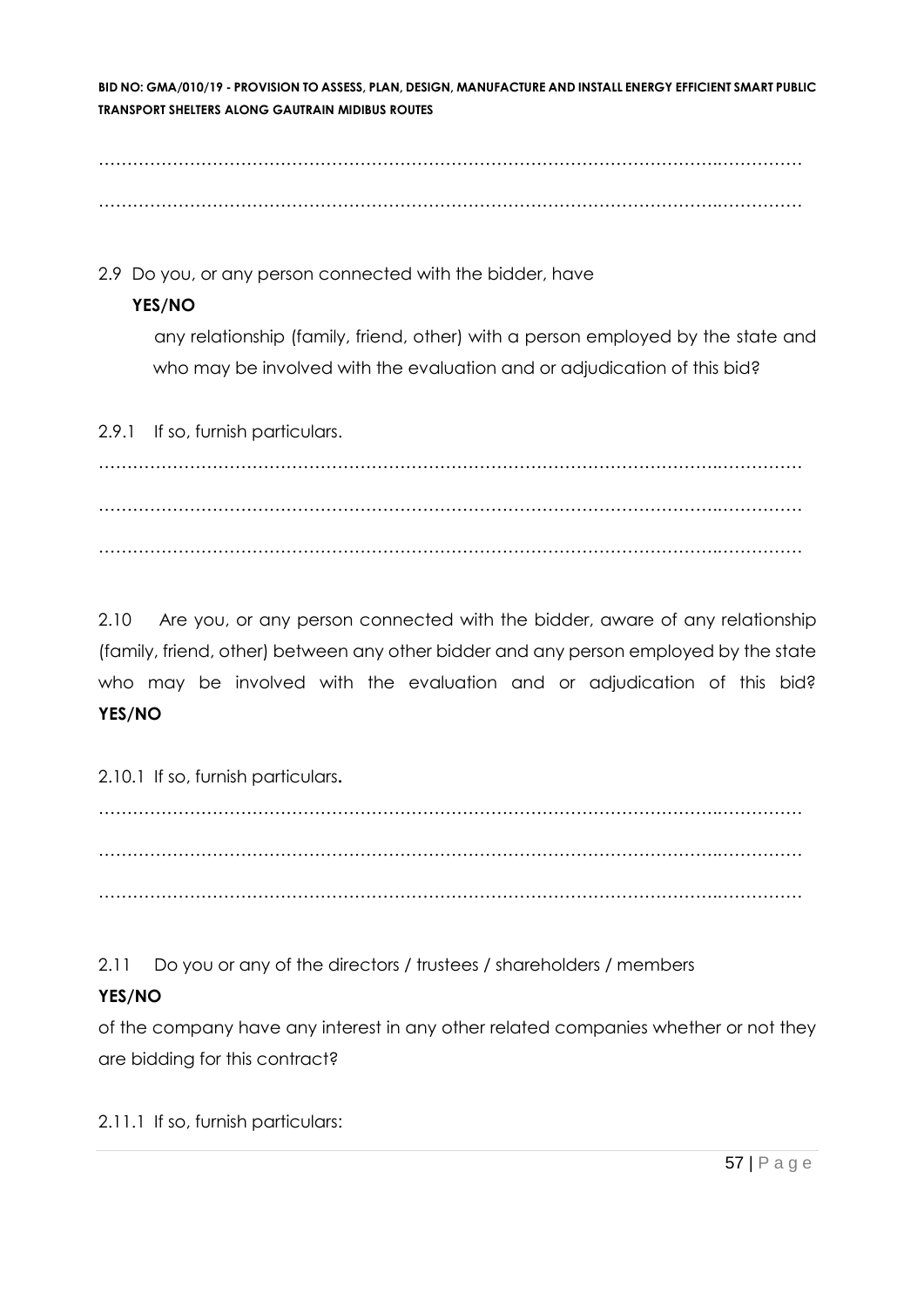……………………………………………………………………………………………….…………… ……………………………………………………………………………………………….…………… ……………………………………………………………………………………………….……………

**3 Full details of director /trustees/members/shareholders.**

| <b>Full Name</b> | <b>Identity</b><br><b>Number</b> | <b>Personal Income Tax</b><br><b>Reference Number</b> | <b>State Employee</b><br>Number / PERSAL<br><b>Number</b> |
|------------------|----------------------------------|-------------------------------------------------------|-----------------------------------------------------------|
|                  |                                  |                                                       |                                                           |
|                  |                                  |                                                       |                                                           |
|                  |                                  |                                                       |                                                           |
|                  |                                  |                                                       |                                                           |
|                  |                                  |                                                       |                                                           |
|                  |                                  |                                                       |                                                           |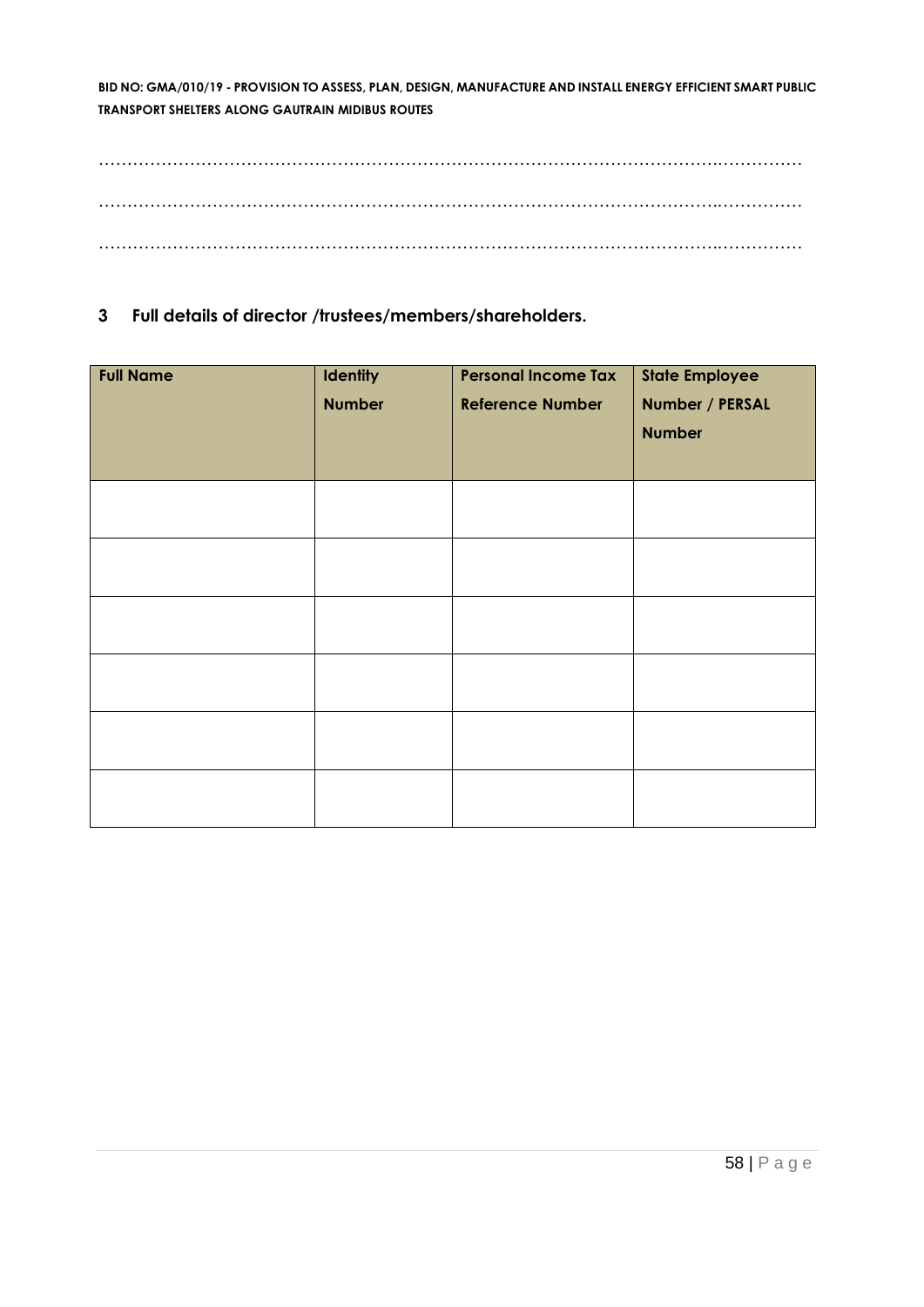| <b>DECLARATION</b>                                                                          |                                                                          |  |  |  |  |
|---------------------------------------------------------------------------------------------|--------------------------------------------------------------------------|--|--|--|--|
|                                                                                             |                                                                          |  |  |  |  |
| CERTIFY THAT THE INFORMATION FURNISHED IN PARAGRAPHS 2 AND 3 ABOVE IS<br>$\Box$<br>CORRECT. |                                                                          |  |  |  |  |
| $\Box$                                                                                      | I ACCEPT THAT THE STATE MAY REJECT THE BID OR ACT AGAINST ME SHOULD THIS |  |  |  |  |
| DECLARATION PROVE TO BE FALSE.                                                              |                                                                          |  |  |  |  |
| <b>NAME OF BIDDER</b>                                                                       |                                                                          |  |  |  |  |
| <b>IDENTITY NUMBER</b>                                                                      |                                                                          |  |  |  |  |
| <b>POSITION</b>                                                                             |                                                                          |  |  |  |  |
| <b>SIGNATURE OF AUTHORISED</b>                                                              |                                                                          |  |  |  |  |
| <b>SIGNATORY</b>                                                                            |                                                                          |  |  |  |  |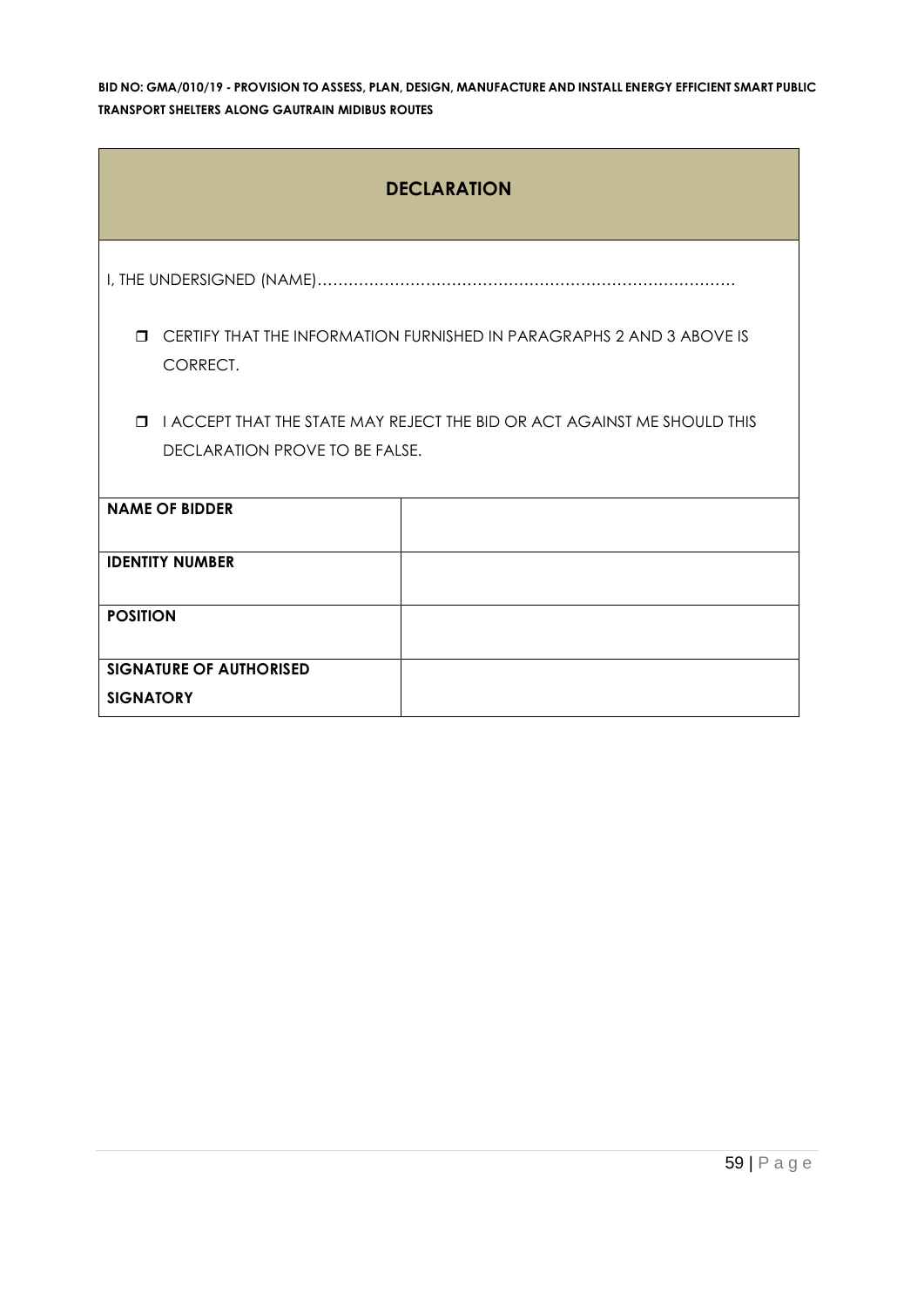# **SBD 6.1**

# **PREFERENCE POINTS CLAIM FORM IN TERMS OF THE PREFERENTIAL PROCUREMENT REGULATIONS 2017**

This preference form must form part of all bids invited. It contains general information and serves as a claim form for preference points for Broad-Based Black Economic Empowerment (B-BBEE) Status Level of Contribution

# **NB: BEFORE COMPLETING THIS FORM, BIDDERS MUST STUDY THE GENERAL CONDITIONS, DEFINITIONS AND DIRECTIVES APPLICABLE IN RESPECT OF B-BBEE, AS PRESCRIBED IN THE PREFERENTIAL PROCUREMENT REGULATIONS, 2017.**

### **1. GENERAL CONDITIONS**

- 1.1 The following preference point systems are applicable to all bids:
	- the 80/20 system for requirements with a Rand value of up to R50 000 000 (all applicable taxes included); and
	- the 90/10 system for requirements with a Rand value above R50 000 000 (all applicable taxes included).

#### 1.2

- a) The value of this bid is estimated to not exceed R50 000 000 (all applicable taxes included) and therefore the 80/20 preference point system shall be applicable; or
- 1.3 Points for this bid shall be awarded for:
	- (a) Price; and
	- (b) B-BBEE Status Level of Contributor.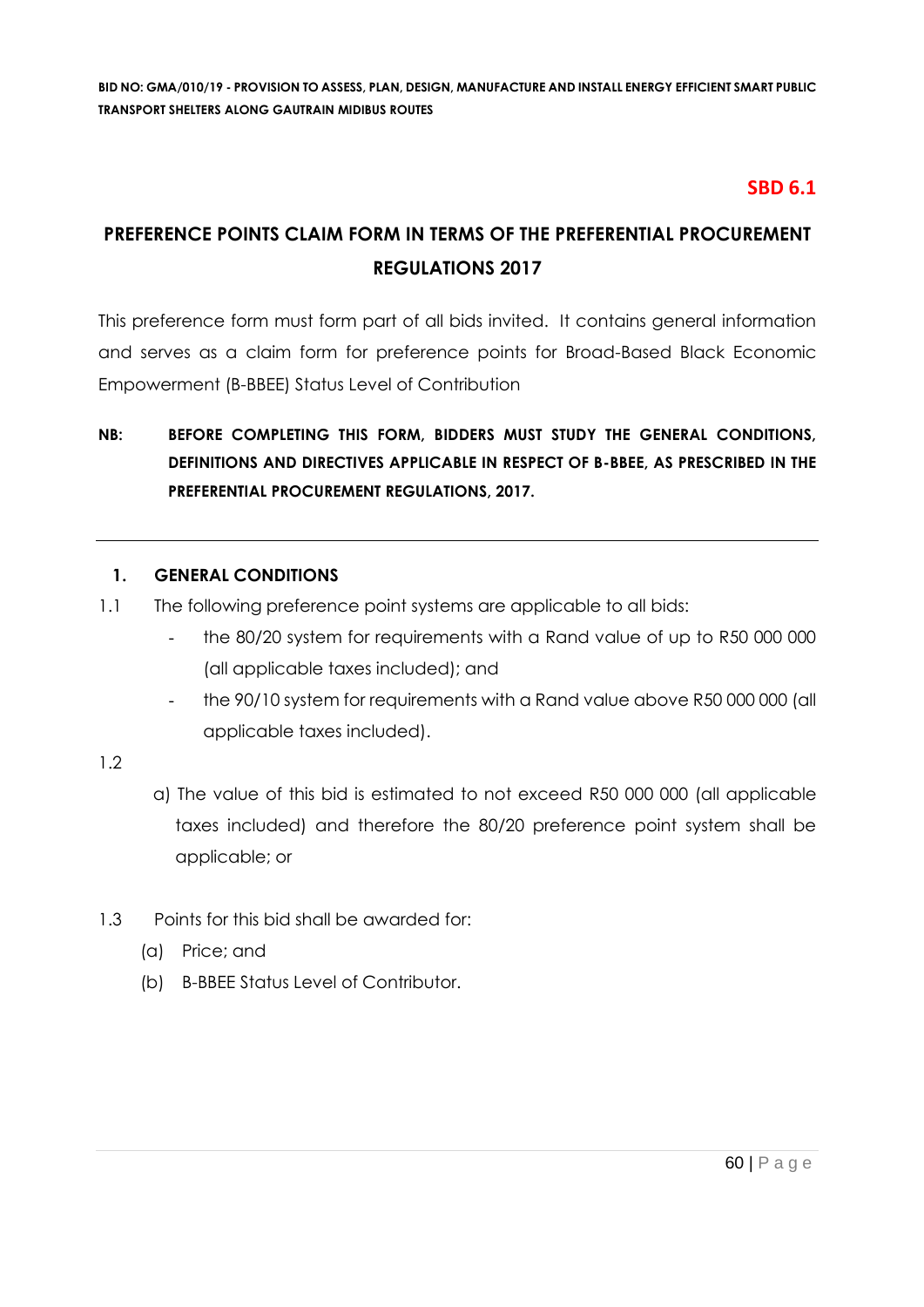1.4 The maximum points for this bid are allocated as follows:

|                                                   | <b>POINTS</b> |
|---------------------------------------------------|---------------|
| <b>PRICE</b>                                      |               |
| <b>B-BBEE STATUS LEVEL OF CONTRIBUTOR</b>         | 20            |
| Total points for Price and B-BBEE must not exceed | 100           |

- 1.5 Failure on the part of a bidder to submit proof of B-BBEE Status level of contributor together with the bid, will be interpreted to mean that preference points for B-BBEE status level of contribution are not claimed.
- 1.6 The purchaser reserves the right to require of a bidder, either before a bid is adjudicated or at any time subsequently, to substantiate any claim in regard to preferences, in any manner required by the purchaser.

### **2. DEFINITIONS**

- (a) **"B-BBEE"** means broad-based black economic empowerment as defined in section 1 of the Broad-Based Black Economic Empowerment Act;
- (b) "**B-BBEE status level of contributor"** means the B-BBEE status of an entity in terms of a code of good practice on black economic empowerment, issued in terms of section 9(1) of the Broad-Based Black Economic Empowerment Act;
- (c) **"bid"** means a written offer in a prescribed or stipulated form in response to an invitation by an organ of state for the provision of goods or services, through price quotations, advertised competitive bidding processes or proposals;
- (d) **"Broad-Based Black Economic Empowerment Act"** means the Broad-Based Black Economic Empowerment Act, 2003 (Act No. 53 of 2003);
- **(e) "EME"** means an Exempted Micro Enterprise in terms of a code of good practice on black economic empowerment issued in terms of section 9 (1) of the Broad-Based Black Economic Empowerment Act;
- 61 | P a g e (f) **"functionality"** means the ability of a tenderer to provide goods or services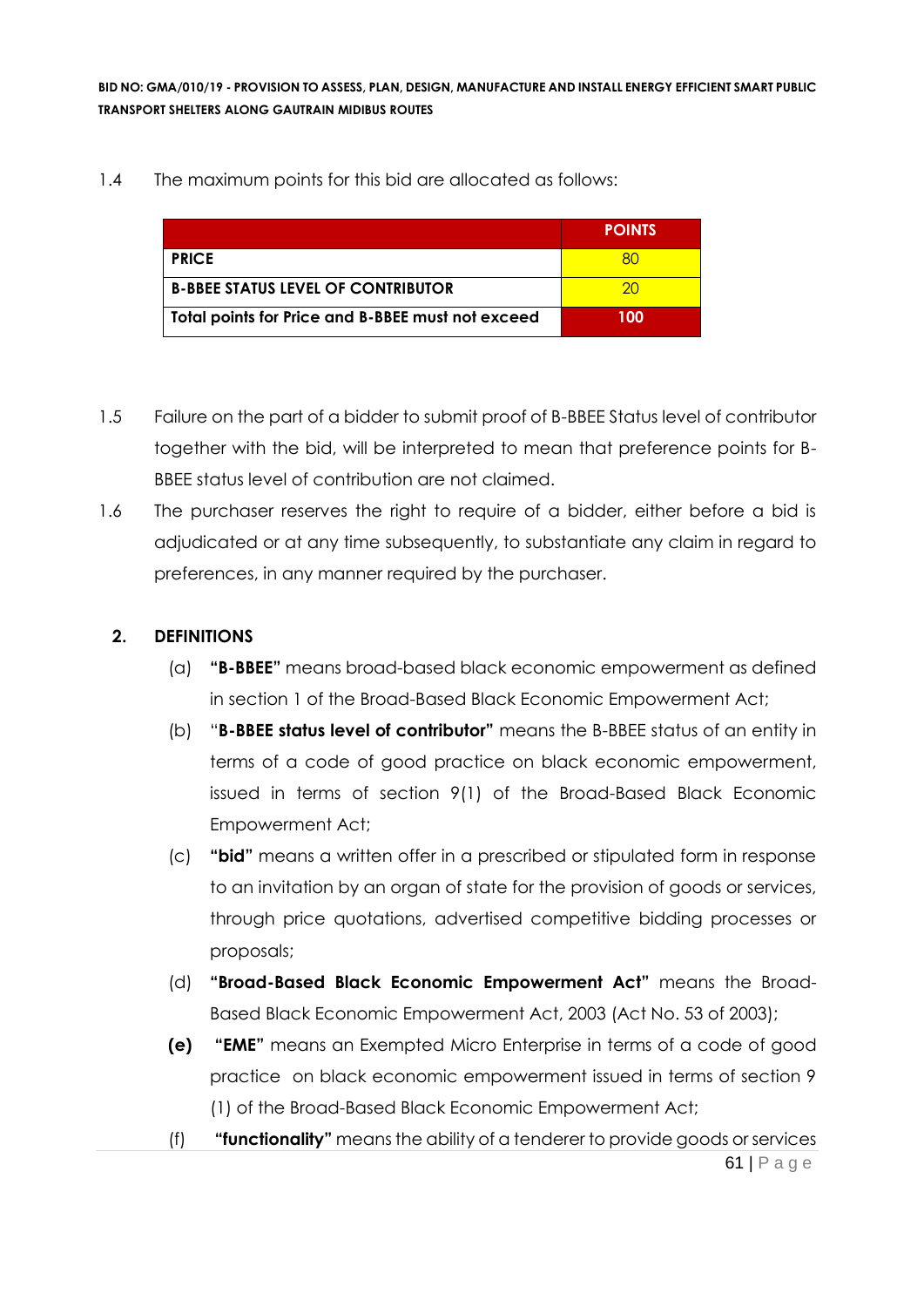in accordance with specifications as set out in the tender documents.

- (g) **"prices"** includes all applicable taxes less all unconditional discounts;
- (h) **"proof of B-BBEE status level of contributor"** means:
	- **1)** B-BBEE Status level certificate issued by an authorized body or person;
	- **2)** A sworn affidavit as prescribed by the B-BBEE Codes of Good Practice;
	- **3)** Any other requirement prescribed in terms of the B-BBEE Act;
- (i) **"QSE"** means a qualifying small business enterprise in terms of a code of good practice on black economic empowerment issued in terms of section 9 (1) of the Broad-Based Black Economic Empowerment Act;
	- *(j)* **"rand value"** means the total estimated value of a contract in Rand, calculated at the time of bid invitation, and includes all applicable taxes;

# **3. POINTS AWARDED FOR PRICE**

# **3.1 THE 80/20 PREFERENCE POINT SYSTEMS**

A maximum of 80 points is allocated for price on the following basis:

 **80/20**

$$
Ps = 80 \left( 1 - \frac{Pt - P \min}{P \min} \right)
$$

Where

Ps = Points scored for price of bid under consideration

Pt = Price of bid under consideration

Pmin = Price of lowest acceptable bid

# **4. POINTS AWARDED FOR B-BBEE STATUS LEVEL OF CONTRIBUTOR**

4.1 In terms of Regulation 6 (2) and 7 (2) of the Preferential Procurement Regulations, preference points must be awarded to a bidder for attaining the B-BBEE status level of contribution in accordance with the table below: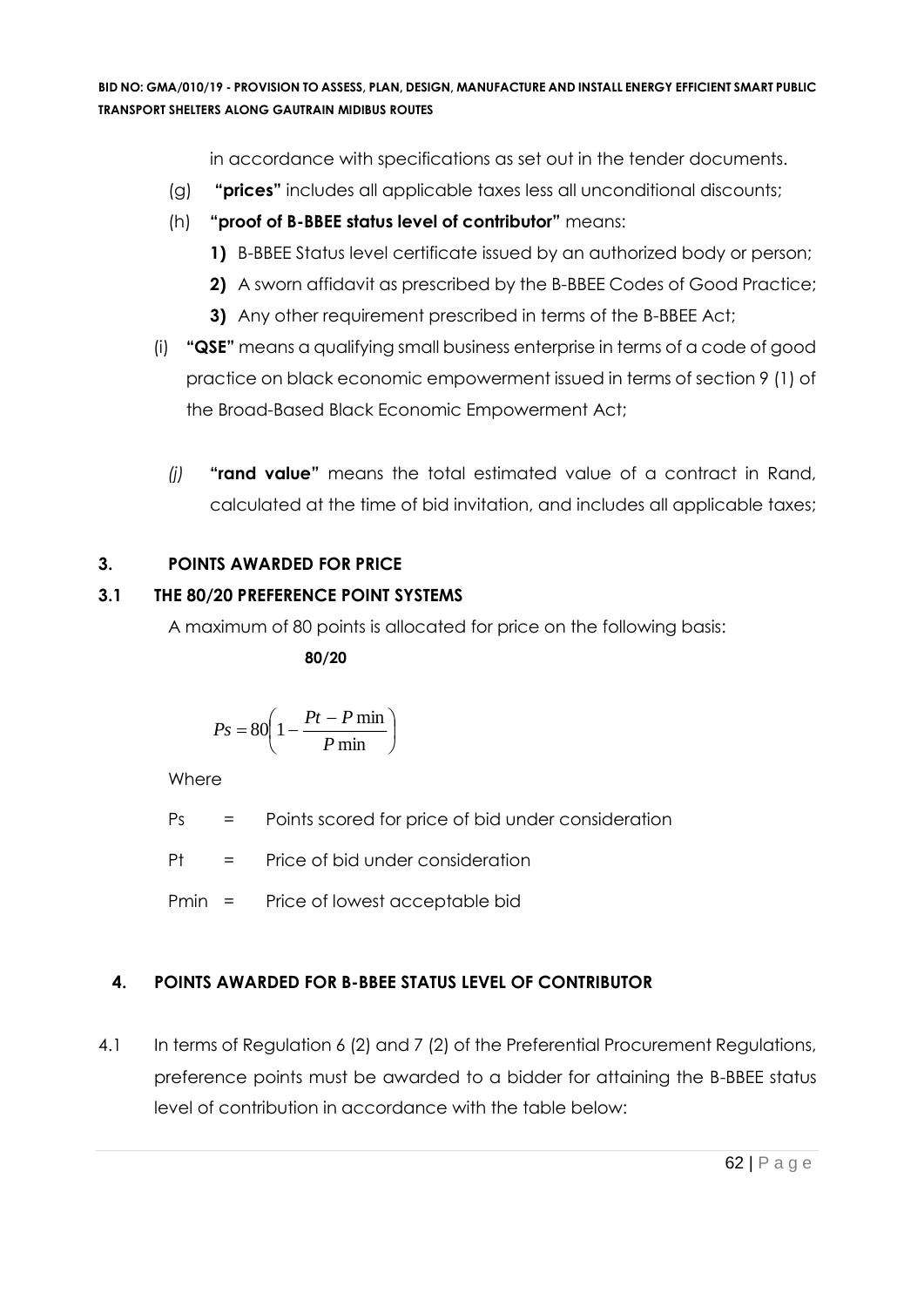| <b>B-BBEE Status Level of</b><br><b>Contributor</b> | <b>Number of points</b><br>(80/20 system) |
|-----------------------------------------------------|-------------------------------------------|
|                                                     | 20                                        |
| 2                                                   | 18                                        |
| 3                                                   | 14                                        |
| 4                                                   | 12                                        |
| 5                                                   | 8                                         |
| 6                                                   | 6                                         |
| 7                                                   | 4                                         |
| 8                                                   | 2                                         |
| Non-compliant<br>contributor                        | ( )                                       |

### **5. BID DECLARATION**

5.1 Bidders who claim points in respect of B-BBEE Status Level of Contribution must complete the following:

# **6. B-BBEE STATUS LEVEL OF CONTRIBUTOR CLAIMED IN TERMS OF PARAGRAPHS 1.4 AND 4.1**

6.1 B-BBEE Status Level of Contributor: = ……… (maximum of 20 points) (Points claimed in respect of paragraph 7.1 must be in accordance with the table reflected in paragraph 4.1 and must be substantiated by relevant proof of B-BBEE status level of contributor.

#### **7. SUB-CONTRACTING**

7.1 Will any portion of the contract be sub-contracted?

#### (*Tick applicable box*)



7.1.1 If yes, indicate:

|         | What percentage | ot of | the | contract | will | be.    |
|---------|-----------------|-------|-----|----------|------|--------|
|         |                 |       |     |          |      |        |
| ii) The | name            |       | Ωt  | the      |      | $sub-$ |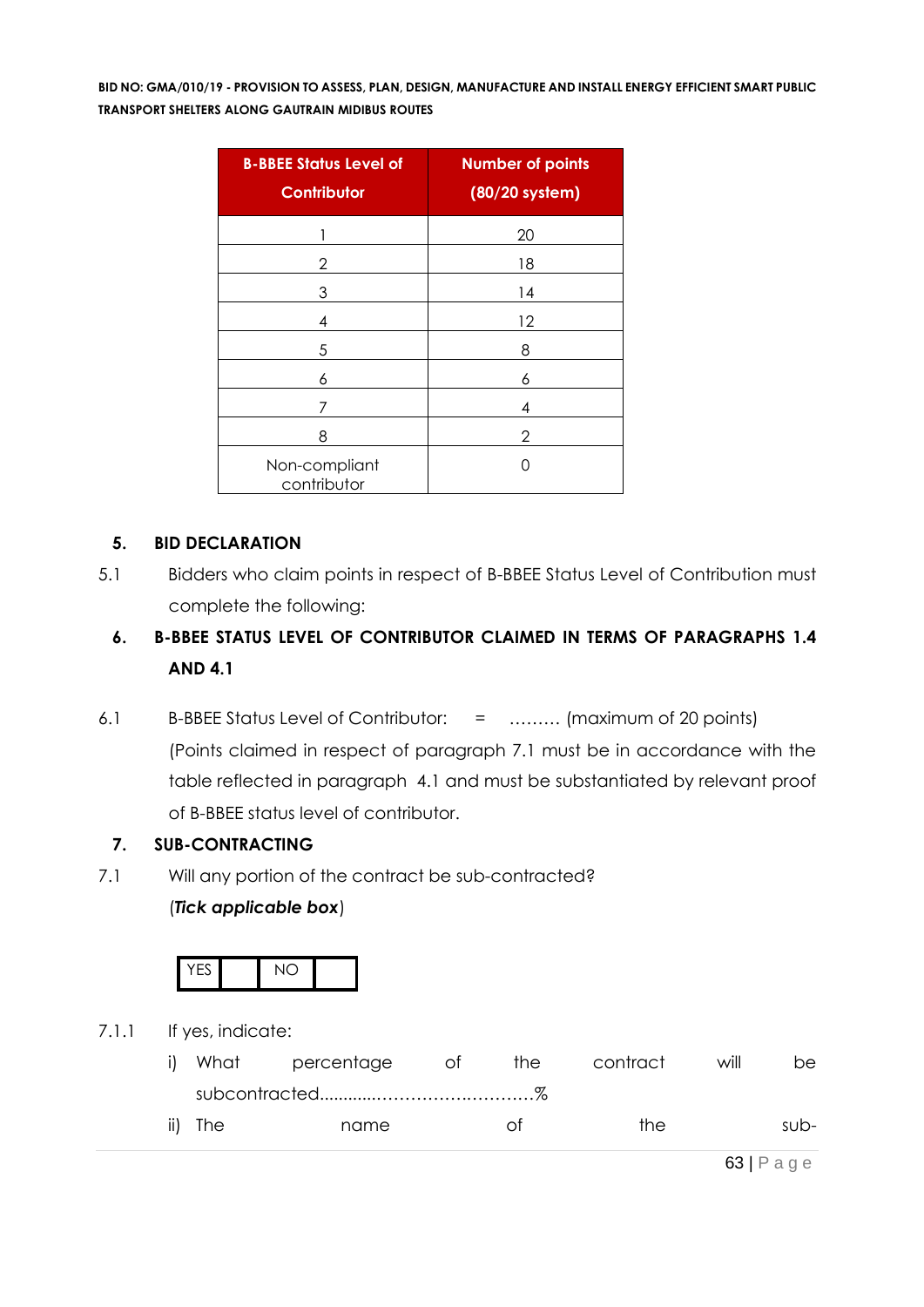contractor………………………………………………………….. iii) The B-BBEE status level of the subcontractor......................................……………..

iv) Whether the sub-contractor is an EME or QSE

#### *(Tick applicable box*)



v) Specify, by ticking the appropriate box, if subcontracting with an enterprise in terms of Preferential Procurement Regulations,2017:

| Designated Group: An EME or QSE which is at last 51% owned by:    |            | <b>QSE</b> |  |
|-------------------------------------------------------------------|------------|------------|--|
|                                                                   | $\sqrt{ }$ | V          |  |
| <b>Black people</b>                                               |            |            |  |
| Black people who are youth                                        |            |            |  |
| Black people who are women                                        |            |            |  |
| <b>Black people with disabilities</b>                             |            |            |  |
| Black people living in rural or underdeveloped areas or townships |            |            |  |
| Cooperative owned by black people                                 |            |            |  |
| Black people who are military veterans                            |            |            |  |
| <b>OR</b>                                                         |            |            |  |
| Any EME                                                           |            |            |  |
| Any QSE                                                           |            |            |  |

#### 8. **DECLARATION WITH REGARD TO COMPANY/FIRM**

| 8.1 |  |                                        |  |
|-----|--|----------------------------------------|--|
| 8.2 |  |                                        |  |
| 8.3 |  |                                        |  |
| 8.4 |  | <b>TYPE OF COMPANY/ FIRM</b>           |  |
|     |  | Partnership/Joint Venture / Consortium |  |
|     |  | One person business/sole propriety     |  |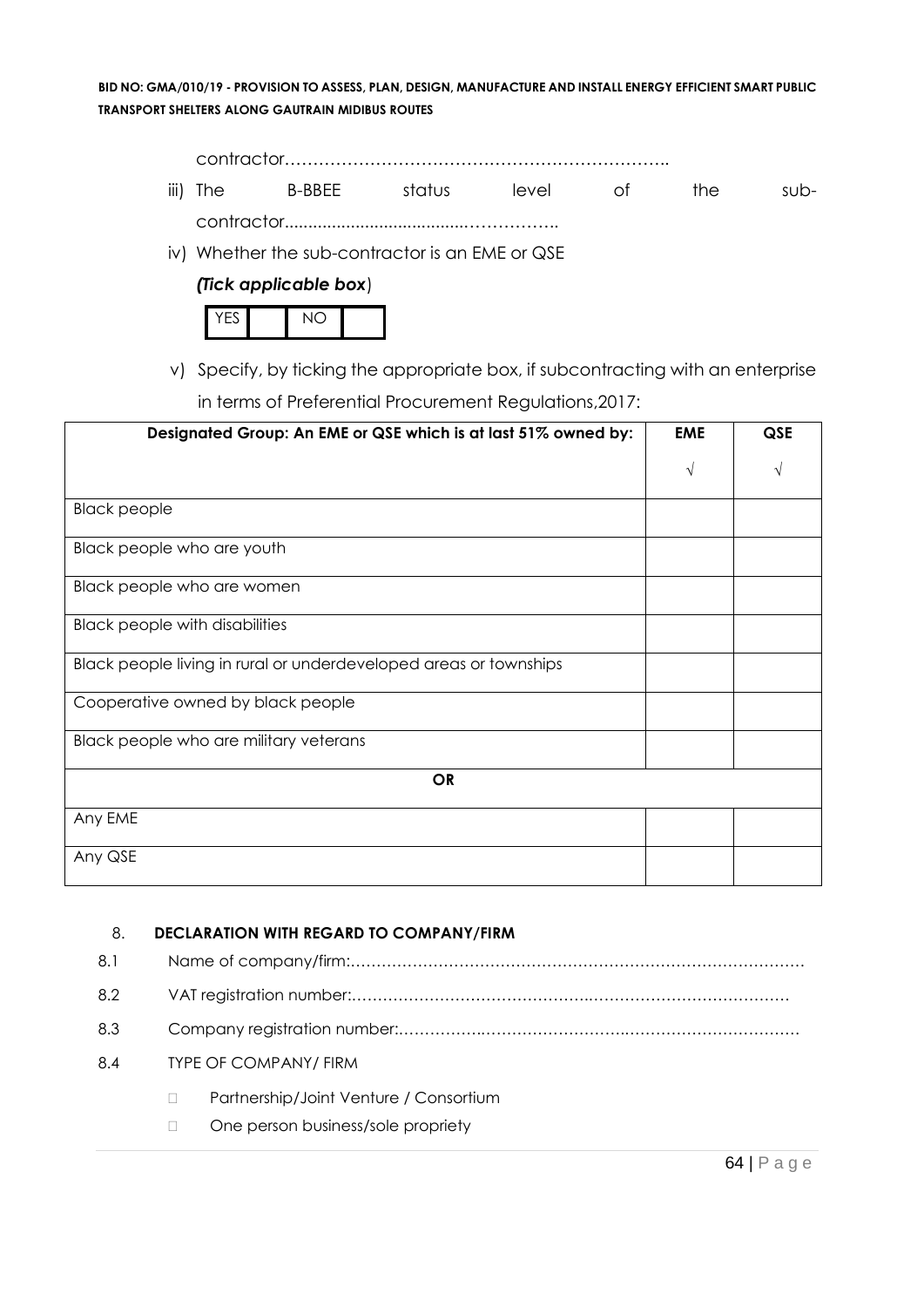- D Close corporation
- D Company
- □ (Pty) Limited

[TICK APPLICABLE BOX]

#### 8.5 DESCRIBE PRINCIPAL BUSINESS ACTIVITIES

…………………………………………………………………………………………………………… …………………………………………………………………………………………………………… ……………………………………………………………………………………………………………

……………………………………………………………………………………………………………

#### 8.6 COMPANY CLASSIFICATION

- Manufacturer
- **D** Supplier
- D Professional service provider
- □ Other service providers, e.g. transporter, etc.

[*TICK APPLICABLE BOX*]

- 8.7 Total number of years the company/firm has been in business:……………………………
- 8.8 I/we, the undersigned, who is / are duly authorised to do so on behalf of the company/firm, certify that the points claimed, based on the B-BBE status level of contributor indicated in paragraphs 1.4 and 6.1 of the foregoing certificate, qualifies the company/ firm for the preference(s) shown and I / we acknowledge that:
	- i) The information furnished is true and correct;
	- ii) The preference points claimed are in accordance with the General Conditions as indicated in paragraph 1 of this form;
	- iii) In the event of a contract being awarded as a result of points claimed as shown in paragraphs 1.4 and 6.1, the contractor may be required to furnish documentary proof to the satisfaction of the purchaser that the claims are correct;
	- iv) If the B-BBEE status level of contributor has been claimed or obtained on a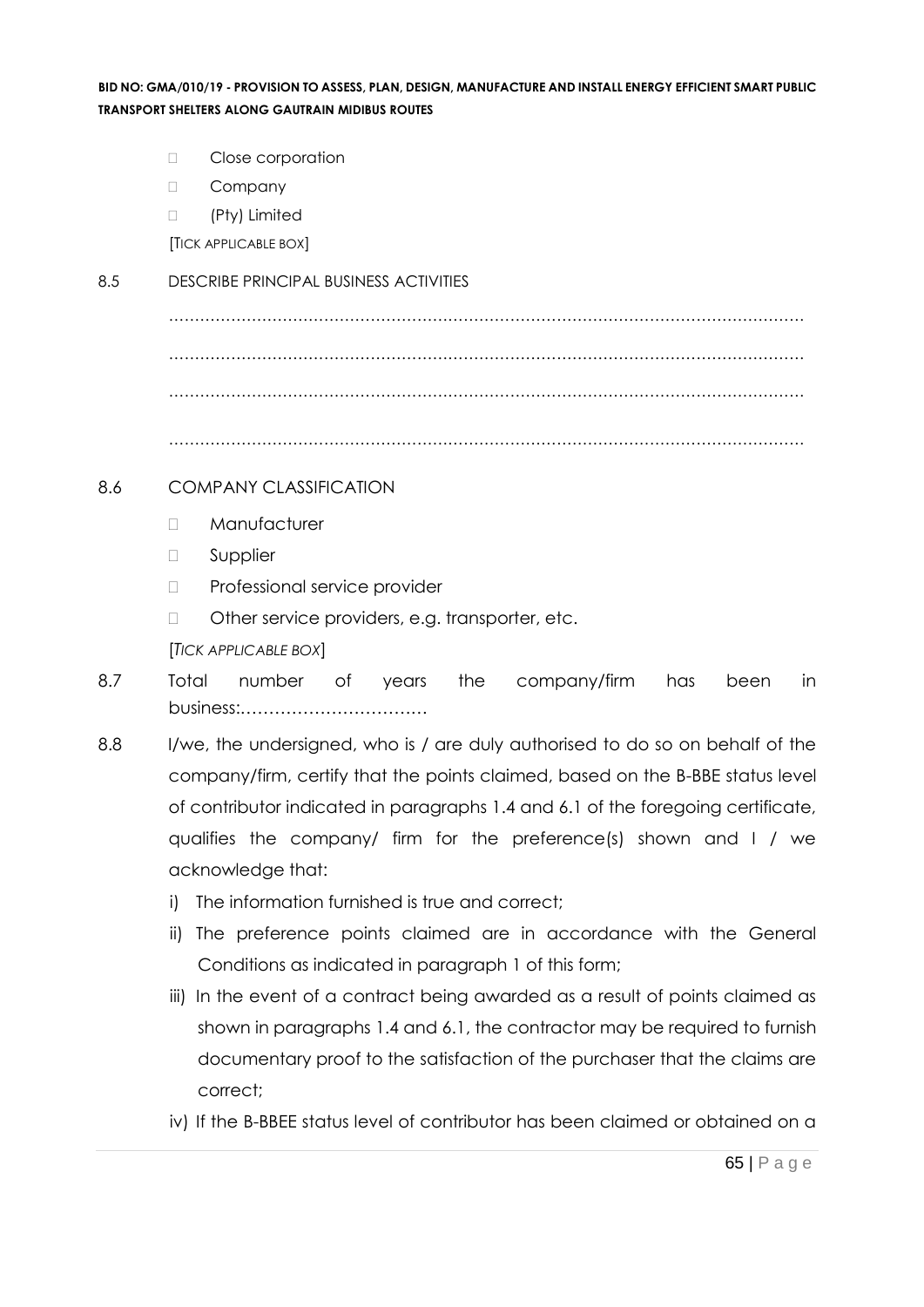fraudulent basis or any of the conditions of contract have not been fulfilled, the purchaser may, in addition to any other remedy it may have –

- (a) disqualify the person from the bidding process;
- (b) recover costs, losses or damages it has incurred or suffered as a result of that person's conduct;
- (c) cancel the contract and claim any damages which it has suffered as a result of having to make less favourable arrangements due to such cancellation;
- (d) recommend that the bidder or contractor, its shareholders and directors, or only the shareholders and directors who acted on a fraudulent basis, be restricted by the National Treasury from obtaining business from any organ of state for a period not exceeding 10 years, after the *audi alteram partem* (hear the other side) rule has been applied; and
- (e) forward the matter for criminal prosecution.

| <b>WITNESSES</b>                         |  |  |  |  |
|------------------------------------------|--|--|--|--|
| <b>NAME OF BIDDER</b>                    |  |  |  |  |
| <b>IDENTITY NUMBER</b>                   |  |  |  |  |
| <b>POSITION</b>                          |  |  |  |  |
| <b>AUTHORISED SIGNATORIES OF BIDDERS</b> |  |  |  |  |
| <b>WITNESS 1</b>                         |  |  |  |  |
| <b>WITNESS 2</b>                         |  |  |  |  |
| <b>DATE</b>                              |  |  |  |  |
| <b>ADDRESS</b>                           |  |  |  |  |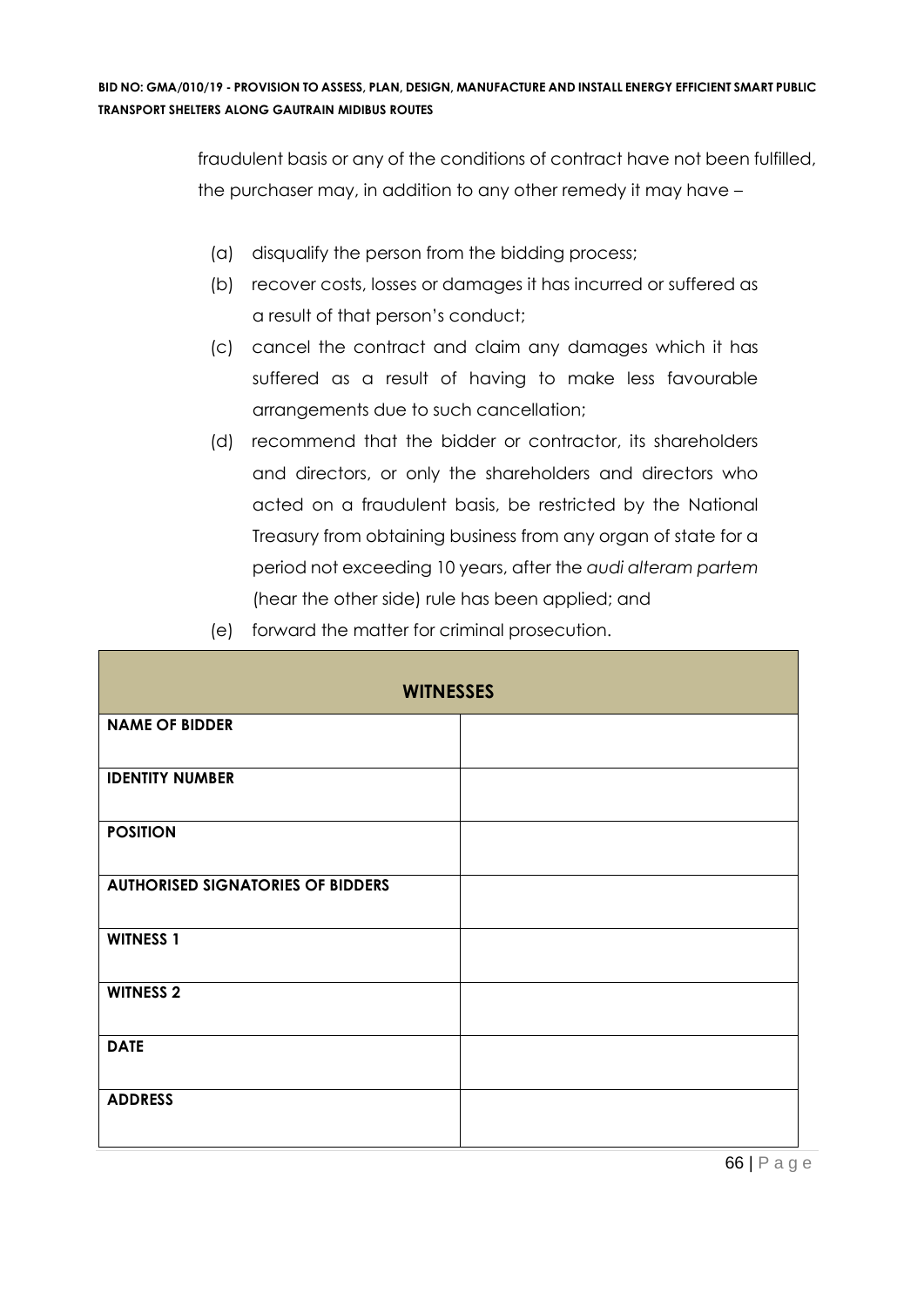# **SBD 8**

# **DECLARATION OF BIDDERS PAST SUPPLY CHAIN MANAGEMENT PRACTICES**

- 1 This declaration is used by GMA in ensuring that when goods and services are being procured, all reasonable steps are taken to combat the abuse of the supply chain management system.
- 2 The bid of any bidder may be disregarded if that bidder, or any of its directors have
	- a. abused the institution's supply chain management system;
	- b. committed fraud or any other improper conduct in relation to such system; or
	- c. failed to perform on any previous contract.

# **3 In order to give effect to the above, the following questionnaire must be completed and submitted with the bid.**

| NO.   | <b>QUESTION</b>                                                                     | <b>YES</b> | <b>NO</b> |
|-------|-------------------------------------------------------------------------------------|------------|-----------|
| 4.1   | Is the bidder or any of its directors listed on the National Treasury's Database of | Yes        | No.       |
|       | Restricted Suppliers as companies or persons prohibited from doing business with    |            |           |
|       | the public sector?                                                                  |            |           |
|       | (Companies or persons who are listed on this Database were informed in writing      |            |           |
|       | of this restriction by the Accounting Officer/Authority of the institution that     |            |           |
|       | imposed the restriction after the audi alteram partem rule was applied).            |            |           |
|       | The Database of Restricted Suppliers now resides on the National Treasury's         |            |           |
|       | website (www.treasury.gov.za) and can be accessed by clicking on its link at the    |            |           |
|       | bottom of the home page.                                                            |            |           |
| 4.1.1 | If so, furnish particulars:                                                         |            |           |
|       |                                                                                     |            |           |
|       |                                                                                     |            |           |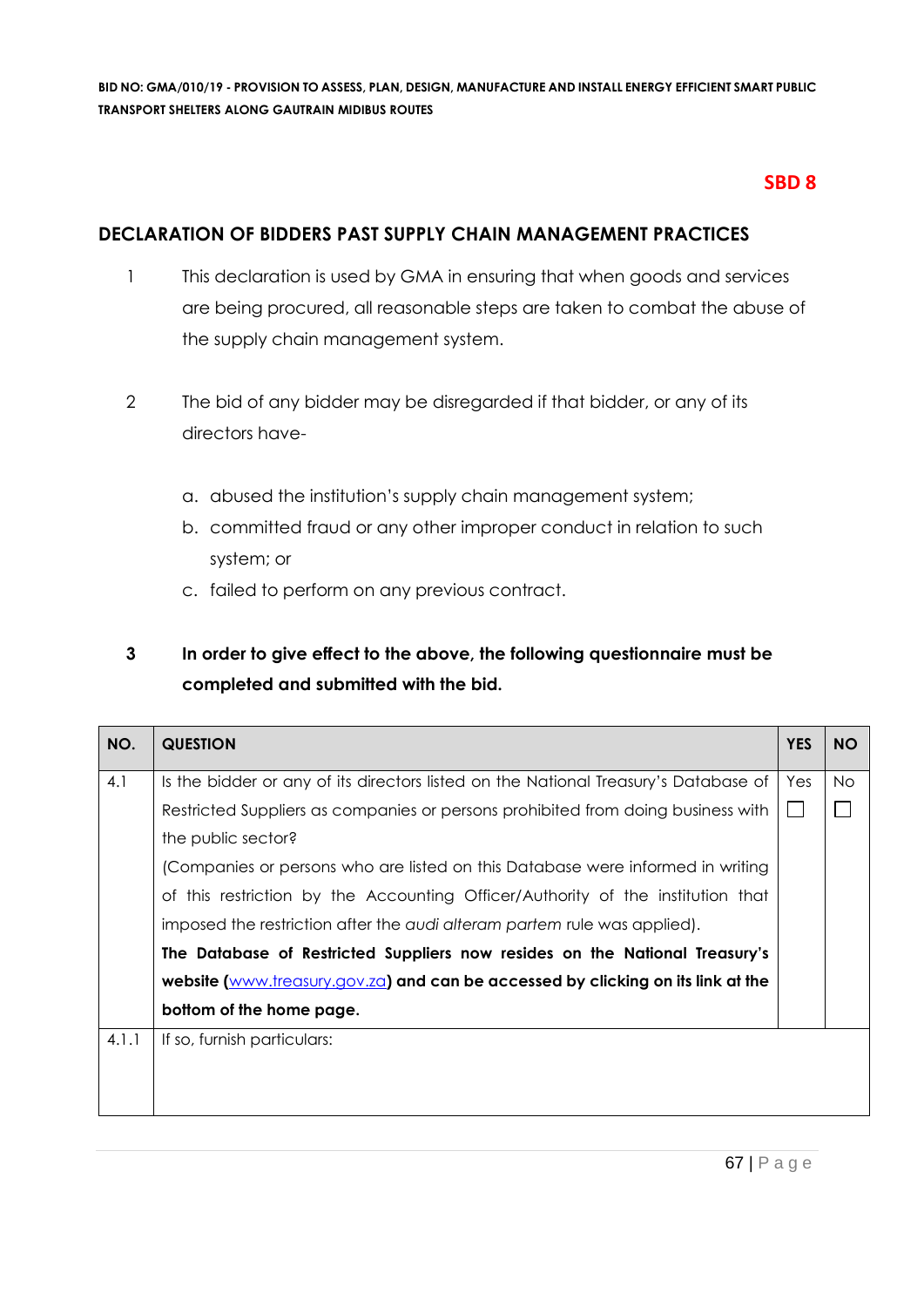| 4.2   | Is the bidder or any of its directors listed on the Register for Tender Defaulters in<br>terms of section 29 of the Prevention and Combating of Corrupt Activities Act (No<br>12 of 2005)?<br>The Register for Tender Defaulters can be accessed on the National Treasury's<br>website (www.treasury.gov.za) by clicking on its link at the bottom of the home<br>page. |  |
|-------|-------------------------------------------------------------------------------------------------------------------------------------------------------------------------------------------------------------------------------------------------------------------------------------------------------------------------------------------------------------------------|--|
| 4.2.1 | If so, furnish particulars:                                                                                                                                                                                                                                                                                                                                             |  |
| 4.3   | Was the bidder or any of its directors convicted by a court of law (including a<br>court outside of the Republic of South Africa) for fraud or corruption during the<br>past five years?                                                                                                                                                                                |  |
| 4.3.1 | If so, furnish particulars:                                                                                                                                                                                                                                                                                                                                             |  |
| 4.4   | Was any contract between the bidder and any organ of state terminated<br>during the past five years on account of failure to perform on or comply with the<br>contract?                                                                                                                                                                                                 |  |
| 4.4.1 | If so, furnish particulars:                                                                                                                                                                                                                                                                                                                                             |  |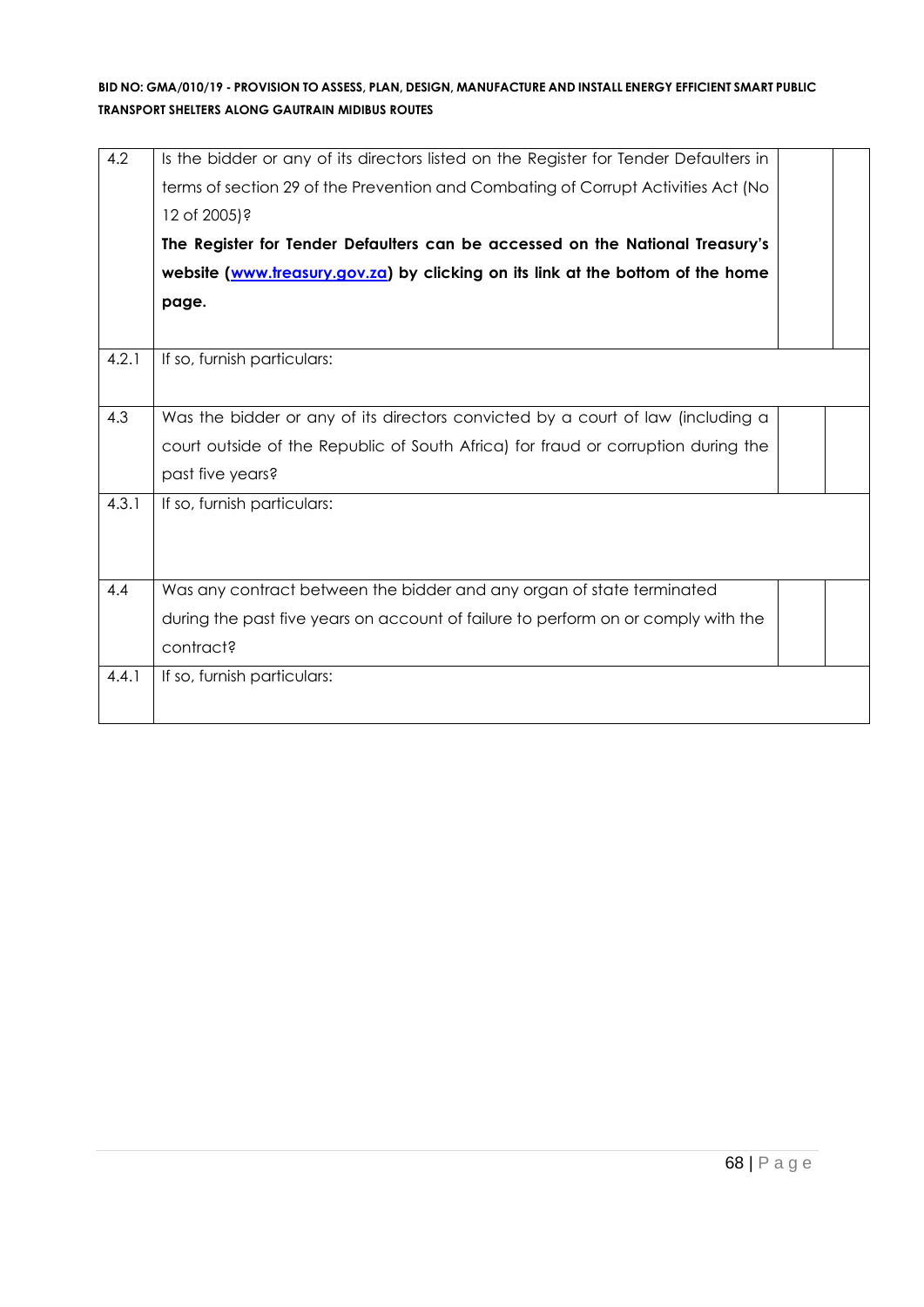| <b>CERTIFICATION</b>                                  |                                                                                      |  |  |  |
|-------------------------------------------------------|--------------------------------------------------------------------------------------|--|--|--|
|                                                       |                                                                                      |  |  |  |
|                                                       |                                                                                      |  |  |  |
| $\Box$                                                | CERTIFY THAT THE INFORMATION FURNISHED ON THIS DECLARATION FORM IS TRUE AND CORRECT. |  |  |  |
| $\Box$                                                | I ACCEPT THAT, IN ADDITION TO CANCELLATION OF A CONTRACT, ACTION MAY BE TAKEN        |  |  |  |
| AGAINST ME SHOULD THIS DECLARATION PROVE TO BE FALSE. |                                                                                      |  |  |  |
|                                                       |                                                                                      |  |  |  |
| <b>NAME OF THE BIDDER</b>                             |                                                                                      |  |  |  |
|                                                       |                                                                                      |  |  |  |
| <b>POSITION</b>                                       |                                                                                      |  |  |  |
|                                                       |                                                                                      |  |  |  |
| <b>AUTHORISED SIGNATORY</b>                           |                                                                                      |  |  |  |
|                                                       |                                                                                      |  |  |  |
| <b>DATE</b>                                           |                                                                                      |  |  |  |
|                                                       |                                                                                      |  |  |  |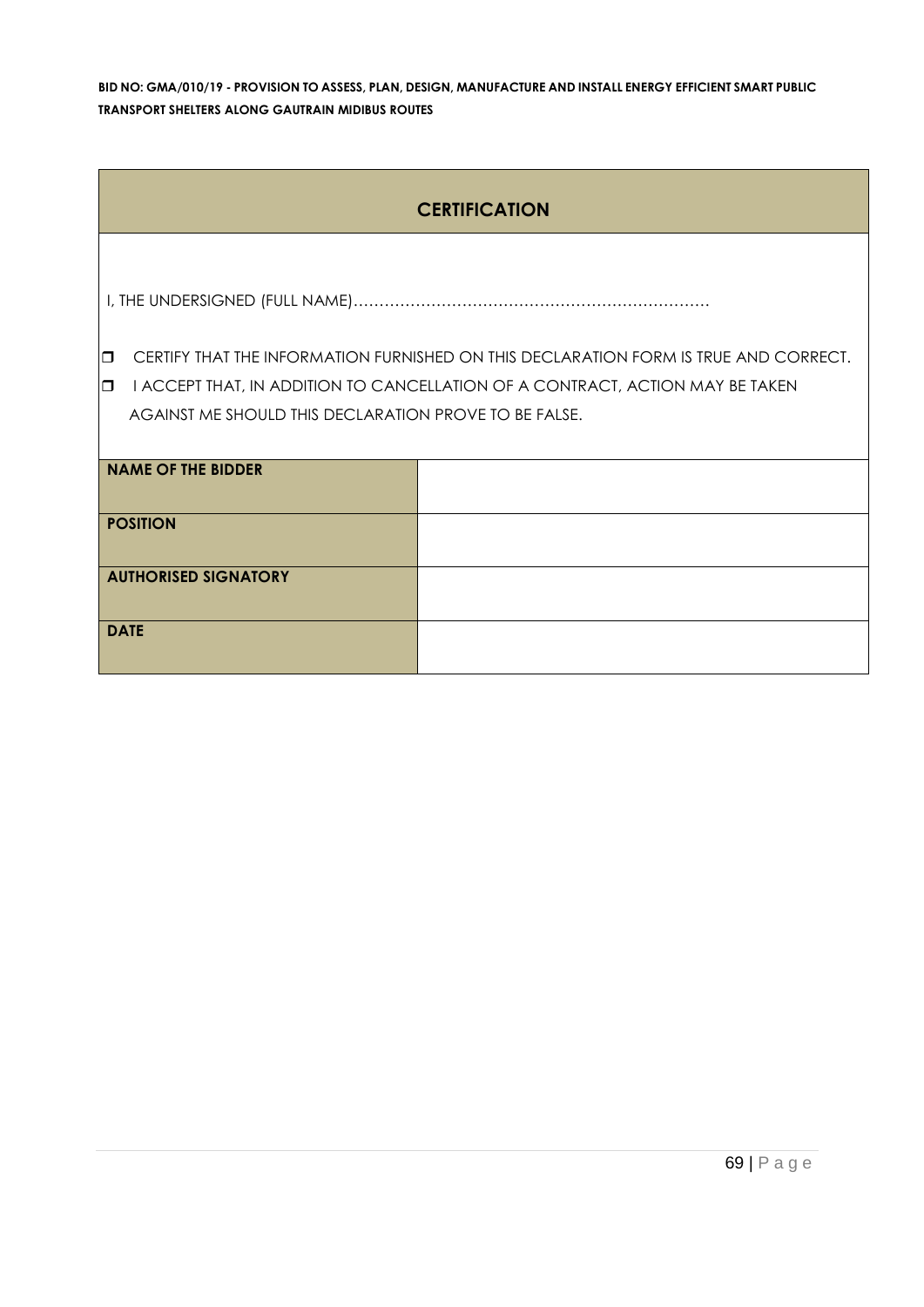# **SBD 9**

### **CERTIFICATE OF INDEPENDENT BID DETERMINATION**

- 1. This Standard Bidding Document must form part of all bids<sup>1</sup> invited.
- 2. Section 4 (1) (b) (iii) of the Competition Act No. 89 of 1998, as amended, prohibits an agreement between, or concerted practice by, firms, or a decision by an association of firms, if it is between parties in a horizontal relationship and if it involves collusive bidding (or bid rigging).² Collusive bidding is a *per se* prohibition meaning that it cannot be justified under any grounds.
- 3. Treasury Regulation 16A9 prescribes that accounting officers and accounting authorities must take all reasonable steps to prevent abuse of the supply chain management system and authorizes accounting officers and accounting authorities to:
	- a. disregard the bid of any bidder if that bidder or any of its directors have abused the institution's supply chain management system and or committed fraud or any other improper conduct in relation to such system.
	- b. cancel a contract awarded to a supplier of goods and services if the supplier committed any corrupt or fraudulent act during the bidding process or the execution of that contract.
- 4. This SBD serves as a certificate of declaration that would be used by institutions to ensure that, when bids are considered, reasonable steps are taken to prevent any form of bid-rigging.
- 5. In order to give effect to the above, the attached Certificate of Bid Determination (Annexure G) must be completed and submitted with the bid:

<sup>&</sup>lt;sup>1</sup> Includes price quotations, advertised competitive bids, limited bids and proposals.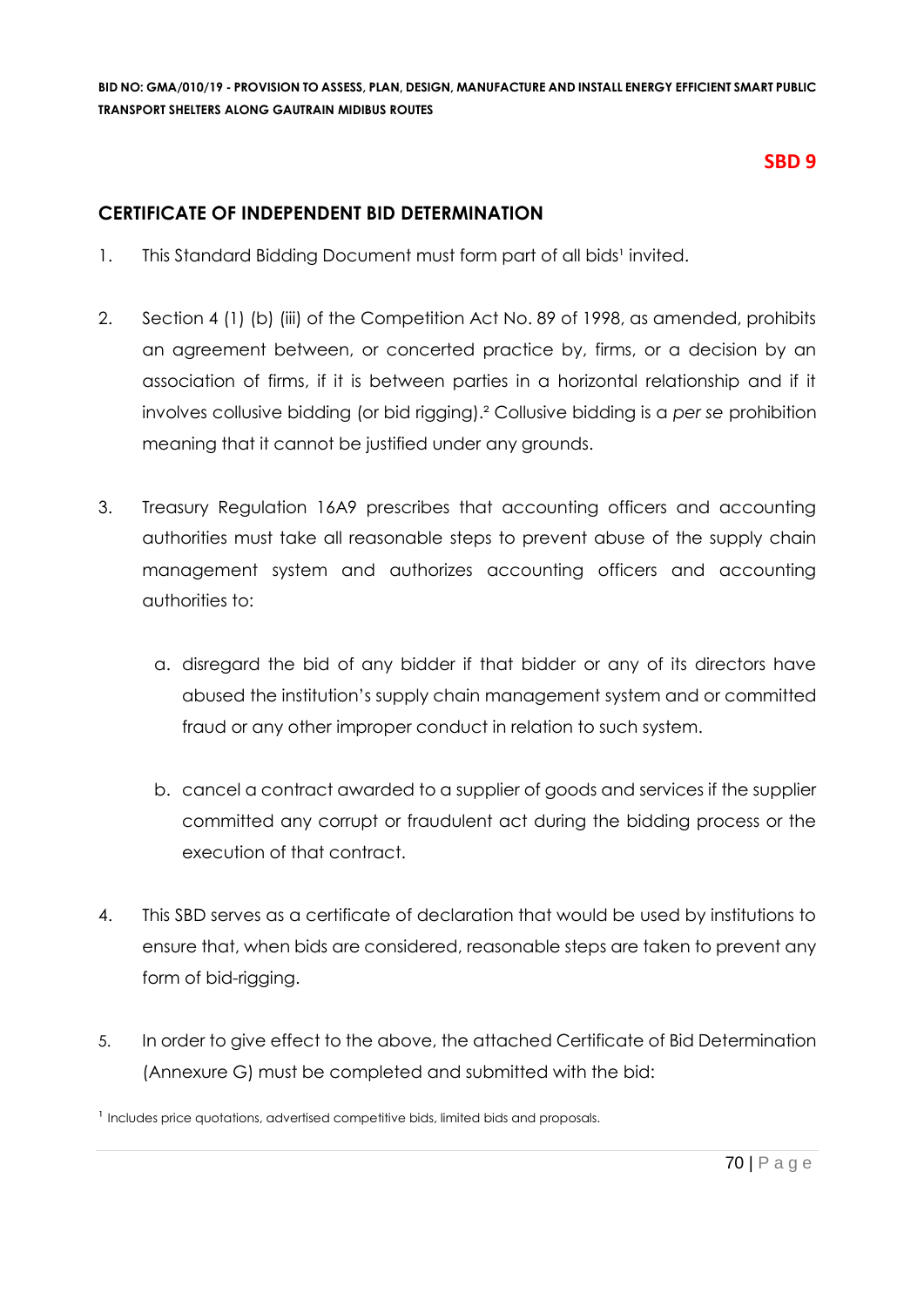² Bid rigging (or collusive bidding) occurs when businesses, that would otherwise be expected to compete, secretly conspire to raise prices or lower the quality of goods and / or services for GMA which wish to acquire goods and / or services through a bidding process. Bid rigging is, therefore, an agreement between competitors not to compete.

<sup>3</sup> Joint venture or Consortium means an association of persons for the purpose of combining their expertise, property, capital, efforts, skill and knowledge in an activity for the execution of a contract.

#### I, the undersigned, in submitting the accompanying bid:

|                                                    | (Bid Number and |    |
|----------------------------------------------------|-----------------|----|
| Description)                                       |                 |    |
| In response to the invitation for the bid made by: |                 |    |
|                                                    | (Name           | of |
| Institution)                                       |                 |    |

do hereby make the following statements that I certify to be true and complete in every respect:

| certify | on | behalf   | .<br>◡. |
|---------|----|----------|---------|
|         |    | +∽∼+<br> |         |

#### (Name of Bidder)

- 1. I have read and I understand the contents of this Certificate;
- 2. I understand that the accompanying bid will be disqualified if this Certificate is found not to be true and complete in every respect;
- 3. I am authorised by the bidder to sign this Certificate, and to submit the accompanying bid, on behalf of the bidder;
- 4. Each person whose signature appears on the accompanying bid has been authorised by the bidder to determine the terms of, and to sign the bid, on behalf of the bidder;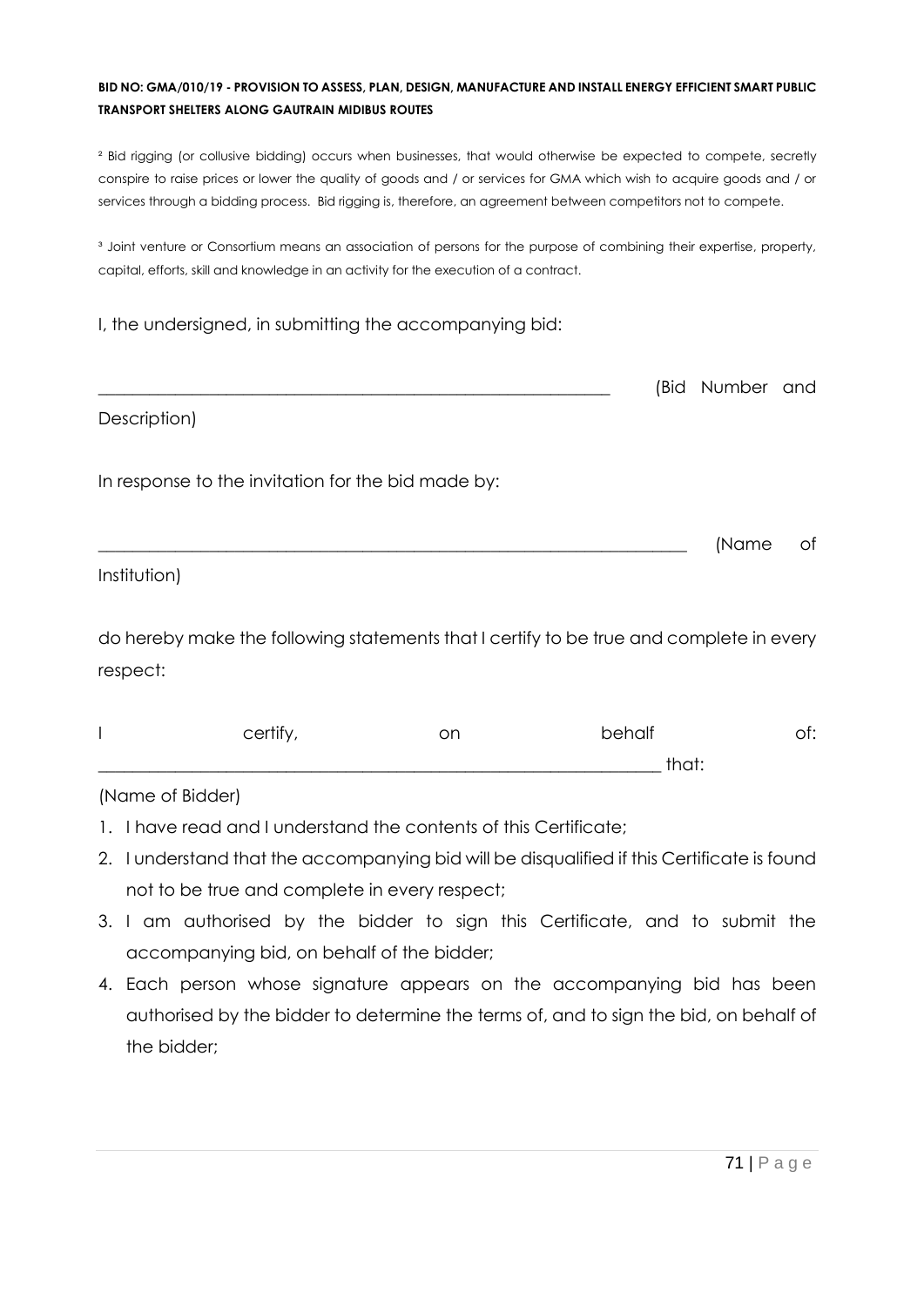- 5. For the purposes of this Certificate and the accompanying bid, I understand that the word "competitor" shall include any individual or organisation, other than the bidder, whether or not affiliated with the bidder, who:
	- (a) has been requested to submit a bid in response to this bid invitation;
	- (b) could potentially submit a bid in response to this bid invitation, based on their qualifications, abilities or experience; and
	- (c) provides the same goods and services as the bidder and/or is in the same line of business as the bidder.
- 6. The bidder has arrived at the accompanying bid independently from, and without consultation, communication, agreement or arrangement with any competitor. However communication between partners in a joint venture or consortium<sup>3</sup> will not be construed as collusive bidding.
- 7. In particular, without limiting the generality of paragraphs 6 above, there has been no consultation, communication, agreement or arrangement with any competitor regarding:
	- (a) prices;
	- (b) geographical area where product or service will be rendered (market allocation);
- (c) methods, factors or formulas used to calculate prices;
- (d) the intention or decision to submit or not to submit, a bid;
- (e) the submission of a bid which does not meet the specifications and conditions of the bid; or
- (f) bidding with the intention not to win the bid.
- 8. In addition, there have been no consultations, communications, agreements or arrangements with any competitor regarding the quality, quantity, specifications and conditions or delivery particulars of the products or services to which this bid invitation relates.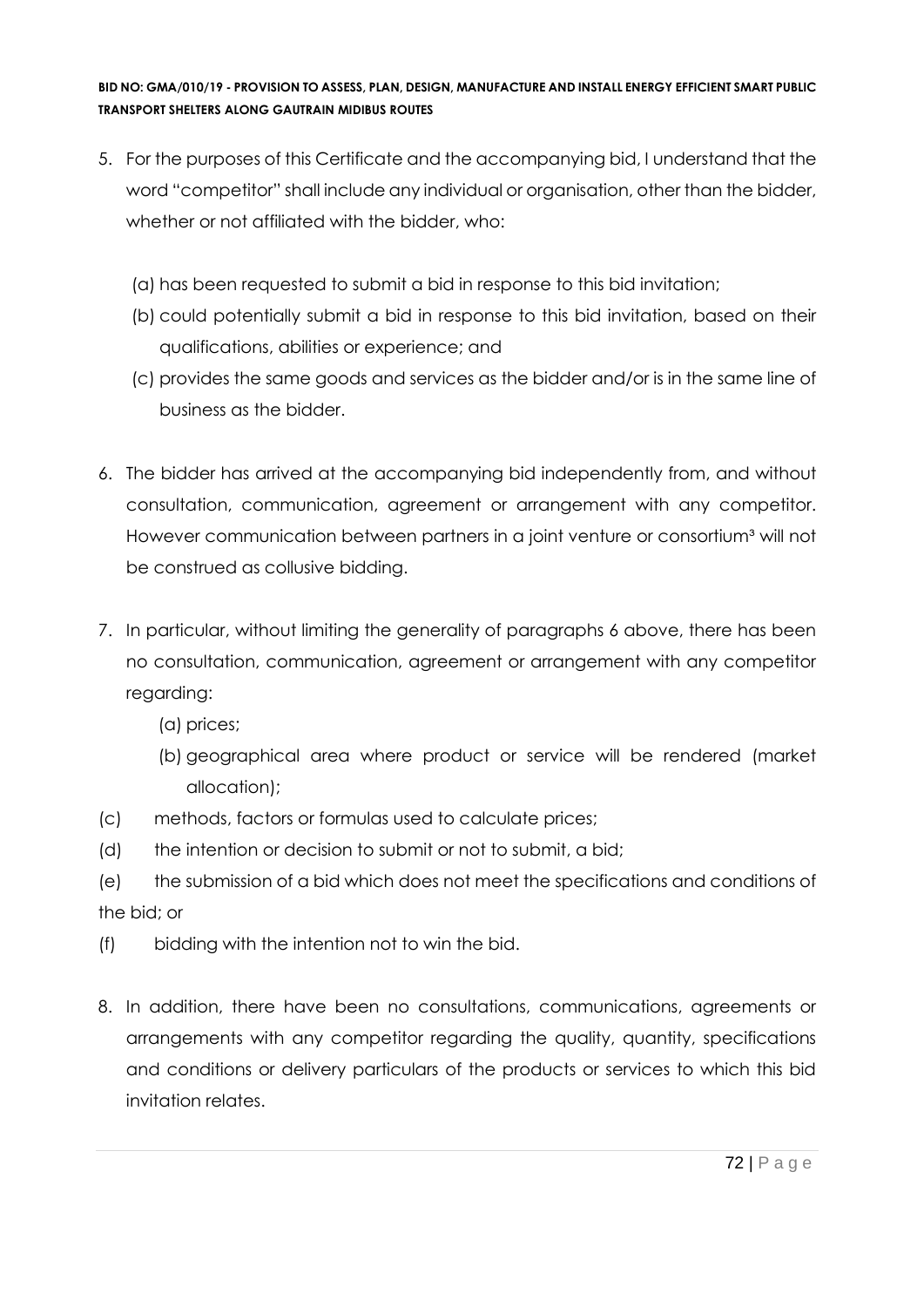- 9. The terms of the accompanying bid have not been, and will not be, disclosed by the bidder, directly or indirectly, to any competitor, prior to the date and time of the official bid opening or of the awarding of the contract.
- 10. I am aware that, in addition and without prejudice to any other remedy provided to combat any restrictive practices related to bids and contracts, bids that are suspicious will be reported to the Competition Commission for investigation and possible imposition of administrative penalties in terms of section 59 of the Competition Act No 89 of 1998 and or may be reported to the National Prosecuting Authority (NPA) for criminal investigation and or may be restricted from conducting business with the public sector for a period not exceeding ten (10) years in terms of the Prevention and Combating of Corrupt Activities Act No 12 of 2005 or any other applicable legislation.

| <b>NAME OF BIDDER</b>       |  |
|-----------------------------|--|
| <b>POSITION</b>             |  |
| <b>AUTHORISED SIGNATORY</b> |  |
| <b>DATE</b>                 |  |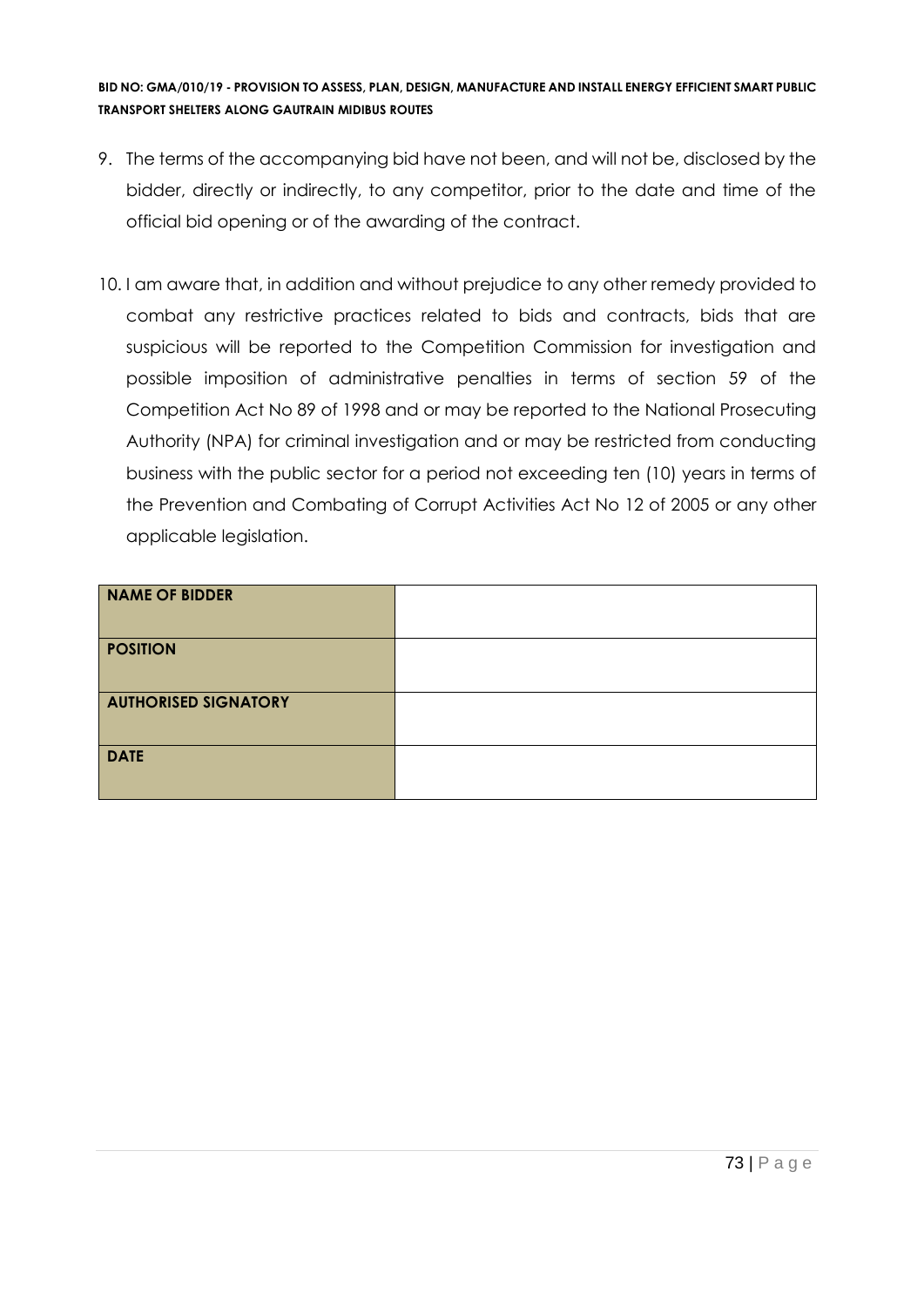# **SAFETY, HEALTH AND ENVIRONMENT**

#### **REQUEST FOR INFORMATION**

#### **1. SAFETY, HEALTH AND ENVIRONMENT**

| 1.1  | Do you have a Safety, Health and Environment<br>(SHE) policy statement?                                                                 | YES/NO<br>Please provide a copy of the policy<br>statement                                        |
|------|-----------------------------------------------------------------------------------------------------------------------------------------|---------------------------------------------------------------------------------------------------|
| 1.2  | Is your SHE programme aligned or certified to<br>comply with the OHSAS 18001 and ISO 14001<br>standards?                                | YES/NO<br>Please provide details                                                                  |
| 1.3  | Would you be prepared to have your SHE<br>standards audited or modified according to<br>requirements?                                   | YES/NO<br>Please give reasons if applicable                                                       |
| 1.5  | How do you record and classify injuries<br>sustained during operations?                                                                 | Please provide details                                                                            |
| 1.6  | How do you record and classify incidents both<br>safety and environmentally related?                                                    | Please provide details                                                                            |
| 1.9  | Does your company have any Health and<br>Safety agreements with any major unions?                                                       | Please provide details                                                                            |
| 1.10 | Is your company in good standing with a<br>Workman's Compensation Authority                                                             | Please provide a copy of the Letter<br>of Good Standing which includes<br>the registration number |
| 1.12 | Does your company employ a SHE/Q Manager<br>and who does he/she report to?                                                              | YES/NO<br>Please provide details of experience<br>and qualifications of this individual           |
| 1.13 | What ongoing training is conducted with regard<br>to SHE?                                                                               | Please provide details                                                                            |
| 1.14 | Does your company have an active Safety<br>Committee?                                                                                   | Please provide details                                                                            |
| 1.15 | How does your company communicate<br>issues/targets to the employees regarding SHE?                                                     | Please provide details                                                                            |
| 1.16 | Does<br>medical<br>your<br>company<br>have<br>a<br>surveillance programme in place?                                                     | YES/NO<br>Please provide details,                                                                 |
| 1.17 | Have the management duties in terms of the<br>OHSA been assigned by written appointment to<br>specific individuals within your company? | YES/NO<br>details<br>Please<br>provide<br>Оf<br>appointments in place.                            |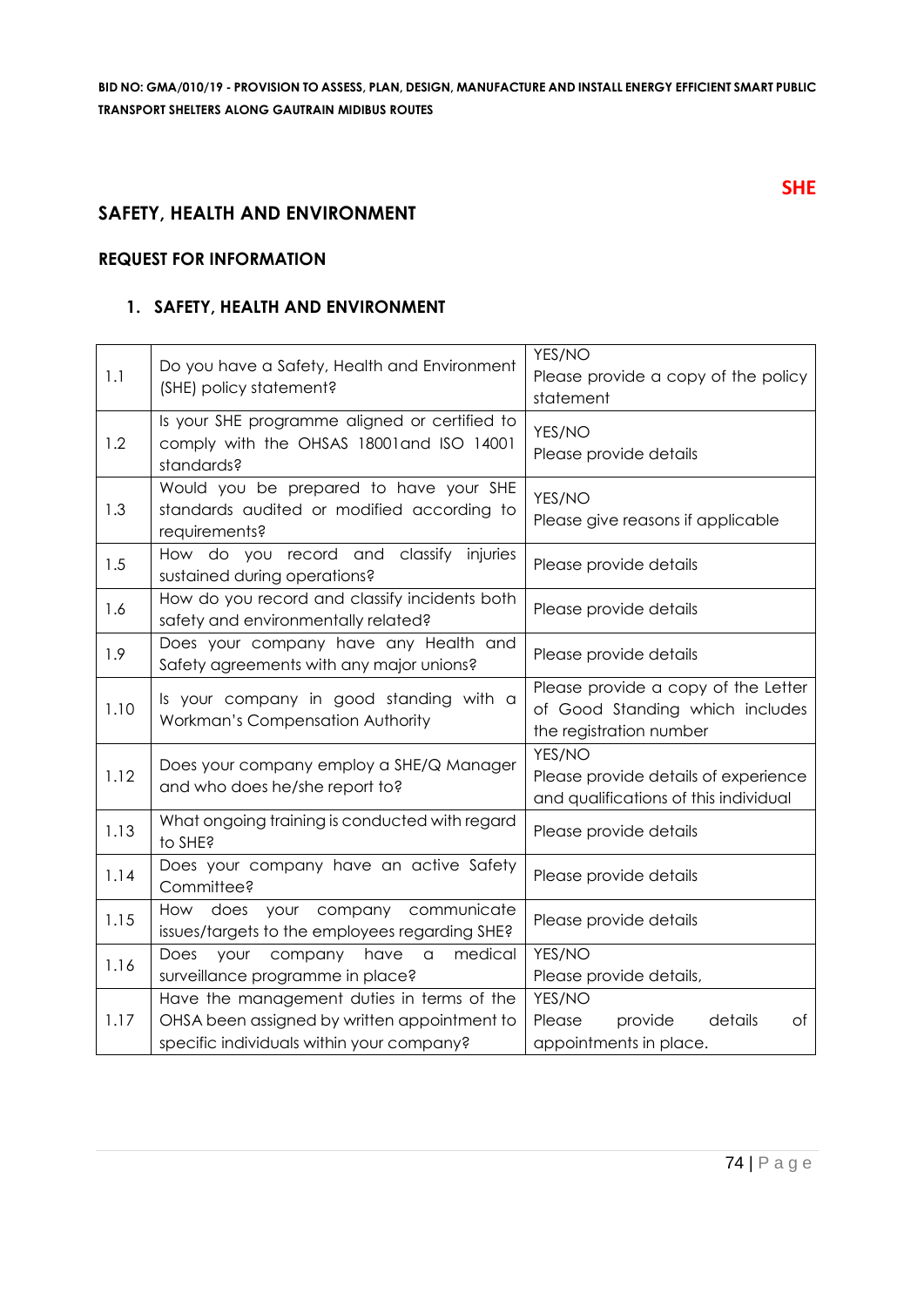# **2. TECHNICAL AND QUALITY ASSURANCE STANDARDS**

| 2.1  | Do you have a quality policy statement and<br>Quality manual?                                                                             | YES/NO<br>Please provide a copy of the policy<br>statement                                                                                                                |
|------|-------------------------------------------------------------------------------------------------------------------------------------------|---------------------------------------------------------------------------------------------------------------------------------------------------------------------------|
| 2.2  | Is your Quality Management aligned or certified<br>to comply with the ISO 9001:2008?                                                      | YES/NO<br>Please provide details                                                                                                                                          |
| 2.3  | Would you be prepared to have your Quality<br>Management system audited or modified<br>according to requirements?                         | YES/NO<br>Please give reasons if applicable                                                                                                                               |
| 2.5  | How do you record and classify incidents and<br>non-conformances related to quality?                                                      | Please provide details                                                                                                                                                    |
| 2.6  | Does your company employ a Quality Manager<br>and who does he/she report to?                                                              | YES/NO<br>Please provide details of experience<br>and qualifications of this individual                                                                                   |
| 2.7  | What ongoing training is conducted with regard<br>to Quality?                                                                             | Please provide details                                                                                                                                                    |
| 2.10 | Are you prepared to allow personnel to access<br>premises to perform a<br>technical<br>your<br>assessment of your capabilities?           | YES/NO                                                                                                                                                                    |
| 2.11 | How many different inspection agencies have<br>visited your premises in the last 12 months                                                | Please provide details                                                                                                                                                    |
| 2.12 | Do you have dedicated quality management<br>resources and transparent processes to ensure<br>quality in procured materials and equipment? | YES/NO<br>Please<br>provide<br>list<br>the<br>Οf<br>$\alpha$<br>dedicated<br>resources<br>and<br>$\alpha$<br>description<br>Оf<br>the<br>quality<br>management processes. |

| <b>NAME OF BIDDER</b>       |  |
|-----------------------------|--|
| <b>POSITION</b>             |  |
| <b>AUTHORISED SIGNATORY</b> |  |
| <b>DATE</b>                 |  |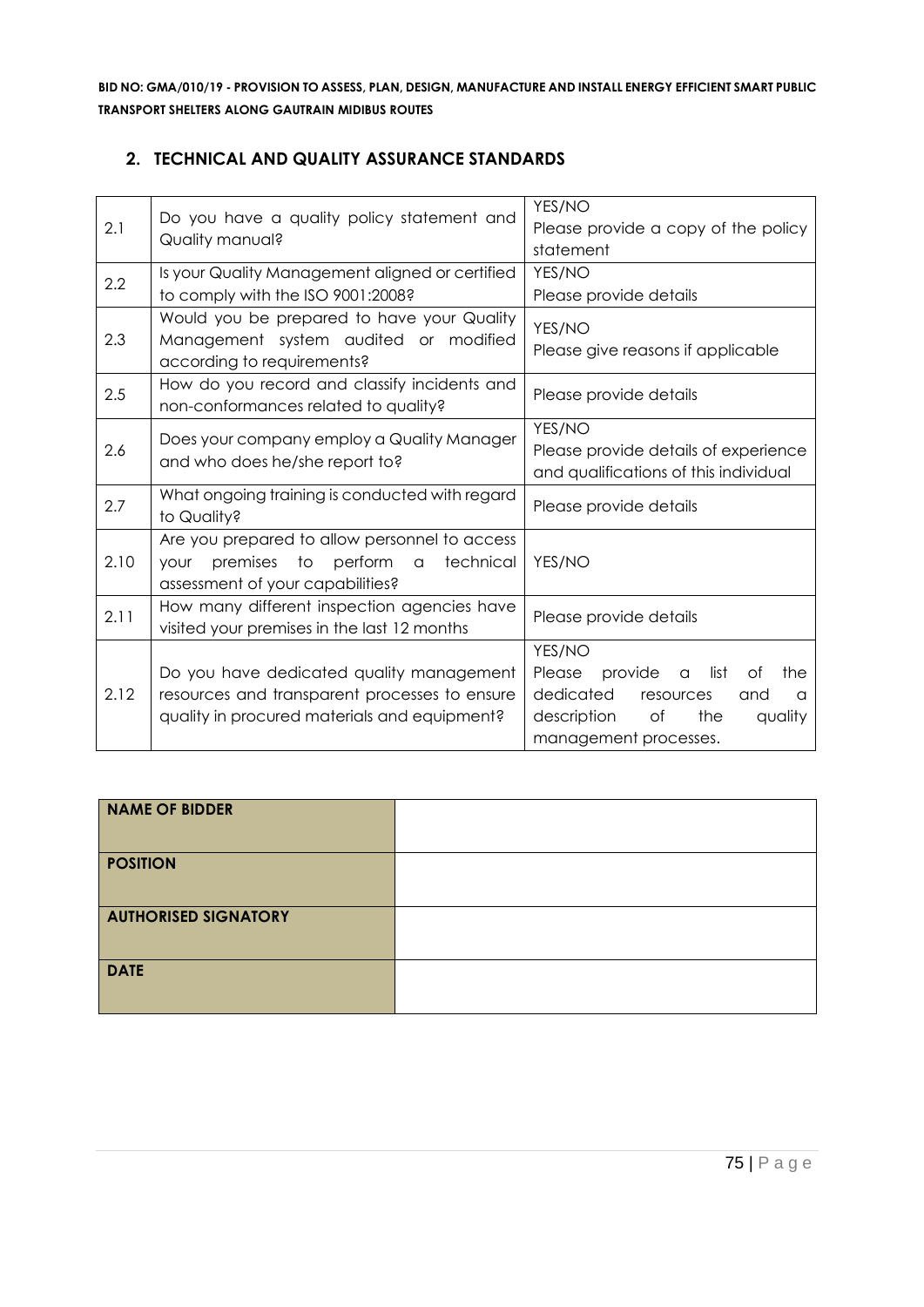# **RFP - PART D**

# **SUPPLIER CODE OF CONDUCT**

# **1. ABBREVIATIONS, TERMINOLOGIES AND DEFINITIONS**

| <b>ABBREVIATIONS</b>        | <b>DEFINITIONS</b>                                               |
|-----------------------------|------------------------------------------------------------------|
| <b>B-BBEE</b>               | Broad-Based Black Economic Empowerment Act No 53 of              |
|                             | 2003 as amended                                                  |
| <b>CEO</b>                  | Chief Executive Officer                                          |
| <b>CFO</b>                  | <b>Chief Financial Officer</b>                                   |
| <b>GMA</b>                  | Gautrain Management Agency                                       |
| <b>MANCO</b>                | <b>GMA Management Committee</b>                                  |
| <b>PFMA</b>                 | Public Finance Management Act No. 1 of 1999 as amended           |
| <b>PPPFA</b>                | Preferential Procurement Policy Framework Act No. 5 of 2000      |
| <b>SCM</b>                  | Supply Chain Management                                          |
| <b>TERMINOLOGIES</b>        | <b>DEFINITIONS</b>                                               |
| <b>Brand Identity</b>       | Means the outward expression of a brand (which is the            |
|                             | Gautrain) which includes its name, trademark,                    |
|                             | communication and visual appearance.                             |
|                             |                                                                  |
| Five Pillars of Procurement | Means the holding foundation of a procurement system             |
|                             | which are - fair, equitable, transparent, competitive and cost   |
|                             | effective as mentioned in the Constitution of the Republic of    |
|                             | South Africa, Act 108 of 1996, Section 217.                      |
| Purchase Order              | Means a legally binding document between a GMA and a             |
|                             | Supplier, detailing the items/services that GMA agrees to        |
|                             | purchase at a certain price point. It also outlines the delivery |
|                             | date and terms of payment.                                       |
|                             |                                                                  |
| Suppliers                   | GMA suppliers and service providers, and their employees,        |
|                             | agents, and subcontractors, including prospective suppliers      |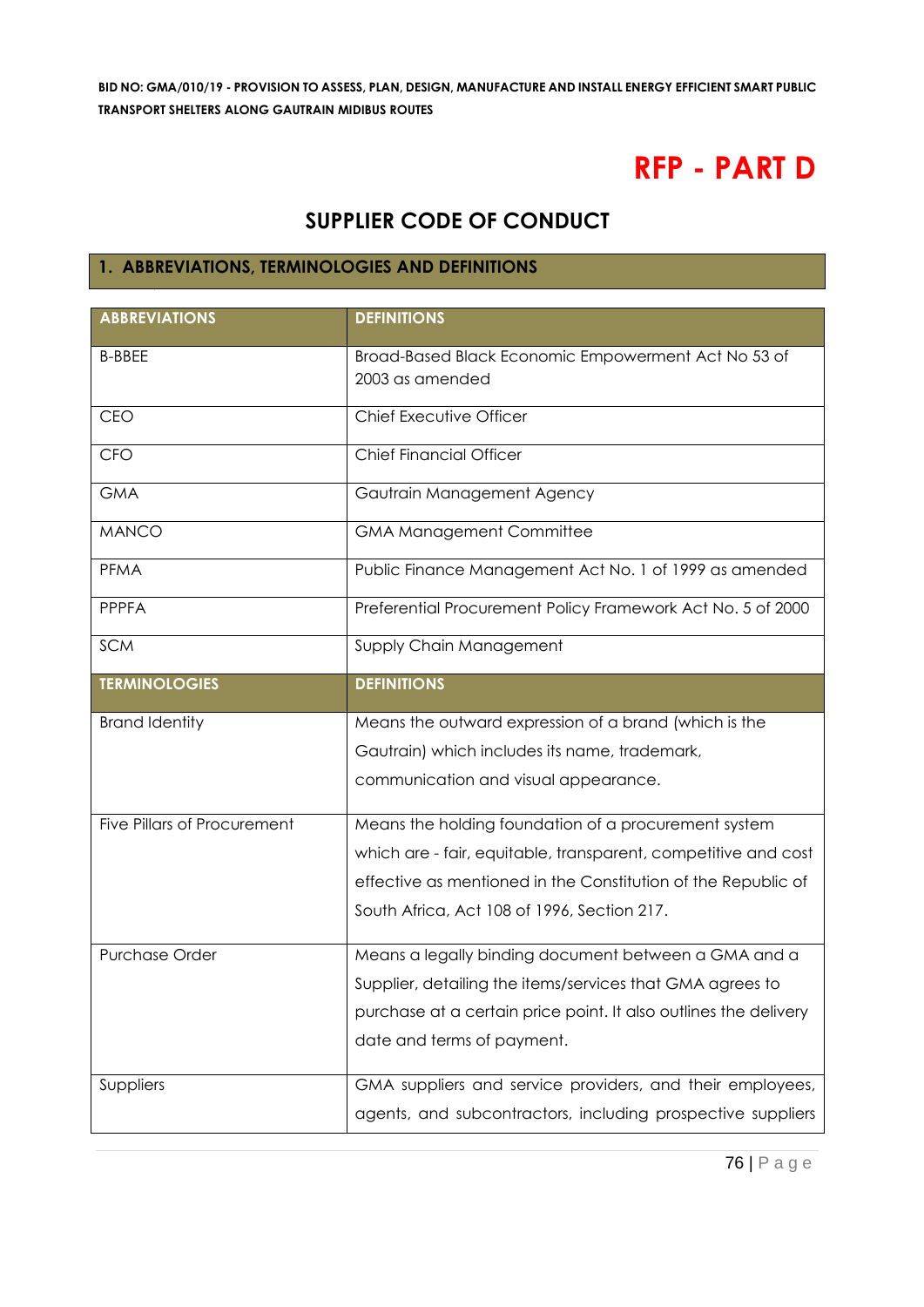|                 | and service providers, as well as their employees, agents, and |  |
|-----------------|----------------------------------------------------------------|--|
|                 | subcontractors. (Collectively referred to as "Suppliers").     |  |
| Visual Elements | Means the logo and framework or architecture which             |  |
|                 | specifies how it is used.                                      |  |

# **2. PURPOSE OF SUPPLIER CODE OF CONDUCT**

The purpose of this code of conduct is to define behaviors and actions which GMA suppliers must commit to abide by during SCM processes, and, where applicable, the discharge of their contractual obligations towards the GMA.

# **3. APPLICABILITY/SCOPE**

This code of conduct is applicable to all GMA Suppliers.

# **4. PREAMBLE**

Whereas the GMA is committed to SCM processes that are fair, equitable, transparent, competitive, and cost effective, and to receiving value for money from all its Suppliers; the GMA desires to outline standards to which its Suppliers are required to adhere to. The GMA further expects its Suppliers to replicate these standards further down their supply chains.

# **5. INTRODUCTION**

The GMA aims to conducts its business in a manner that is fair, equitable, transparent, competitive and cost effective (five pillars) as underpinned by Section 217 of Constitution of the Republic of South Africa, and it core values. The five pillars are not only a prescription of standards of behavior, ethics and accountability but are a statement of GMA's commitment to a procurement system which would enable the emergence of sustainable small, medium and micro business and sustainable environment, consequently adding to the common wealth of GMA and its stakeholders.

This Code of Conduct captures the principles that the GMA expects its Suppliers to uphold. It contains globally aligned standards and guidance in each of the following areas: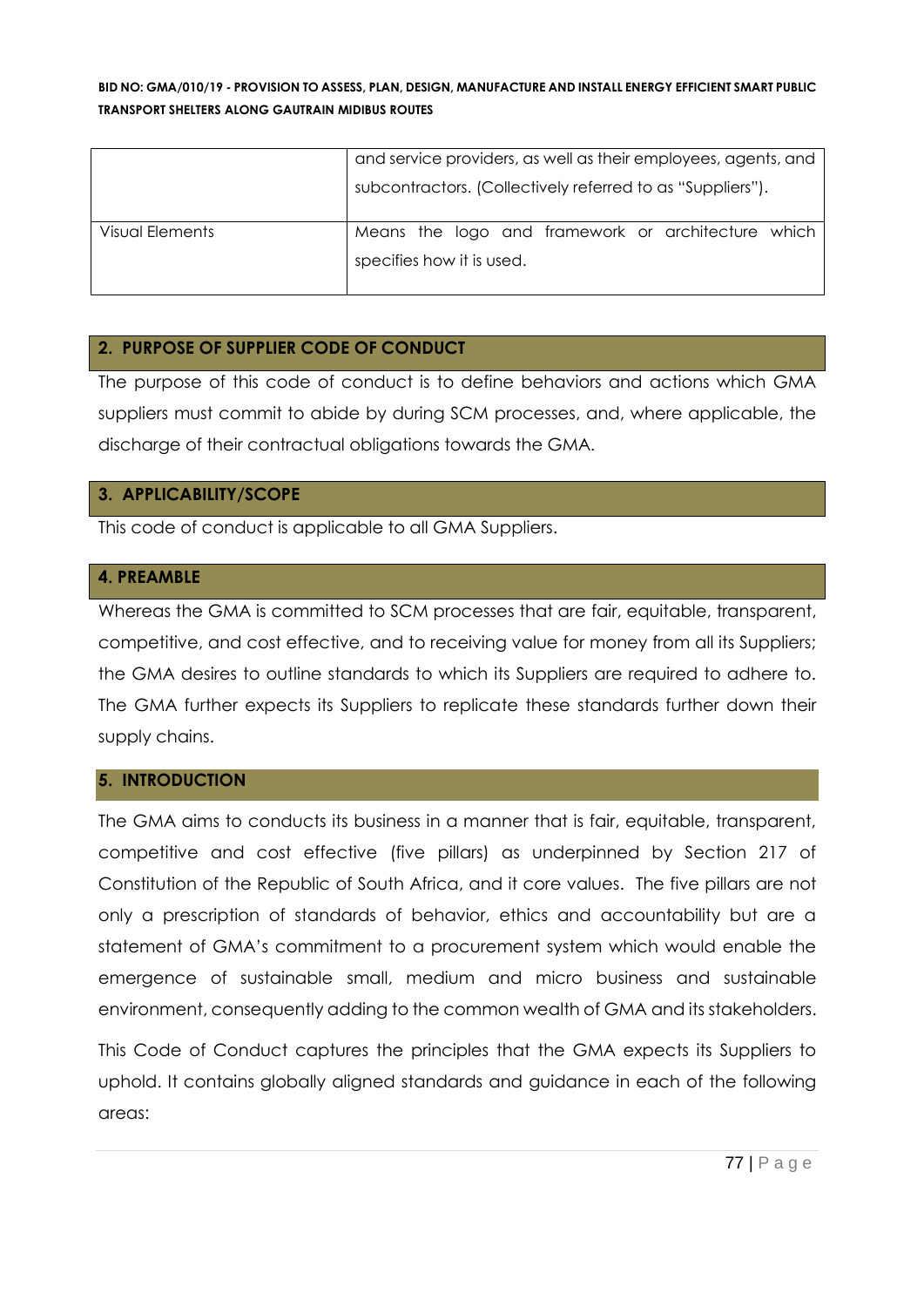- Ethics
- Labour
- Safety, Health, Environment and Quality; and
- Management Systems

# **6. ETHICS**

Suppliers are expected to conduct their business in an ethical manner and act with integrity. Where unethical practice comes to light, a Supplier commits to taking appropriate action to report and remedy it. Ethical requirements include the following aspects without limitation:

# **6.1. Business Integrity**

Suppliers are expected not to practice or tolerate any form of corruption, extortion, embezzlement, dishonesty, or unethical conduct of any kind. Consequently, Suppliers commit not offer or accept bribes or any other incentives that may nullify the Five Pillars of Procurement. A Supplier is expected not to donate, on behalf of the GMA, the GMA's employees/ agents/ board members, or offer or accept any gratification that may appear to be aimed at influencing a decision of the GMA or the GMA's current and potential business partners in the Supplier's favour. Suppliers are, furthermore, required to comply with all legal requirements applicable to them.

# **6.2. Conflict of Interest**

Suppliers must avoid potential or actual conflict of interest. Suppliers must not deal directly with any GMA employee whose spouse, domestic partner, or other family member or relative holds a significant financial interest in the Supplier. In the event of a Supplier becoming aware of the potential breach of the foregoing principle, during the course of negotiating the Supplier agreement or performing the Supplier's contractual obligations, the Supplier shall declare the conflict of interest to the GMA's management.,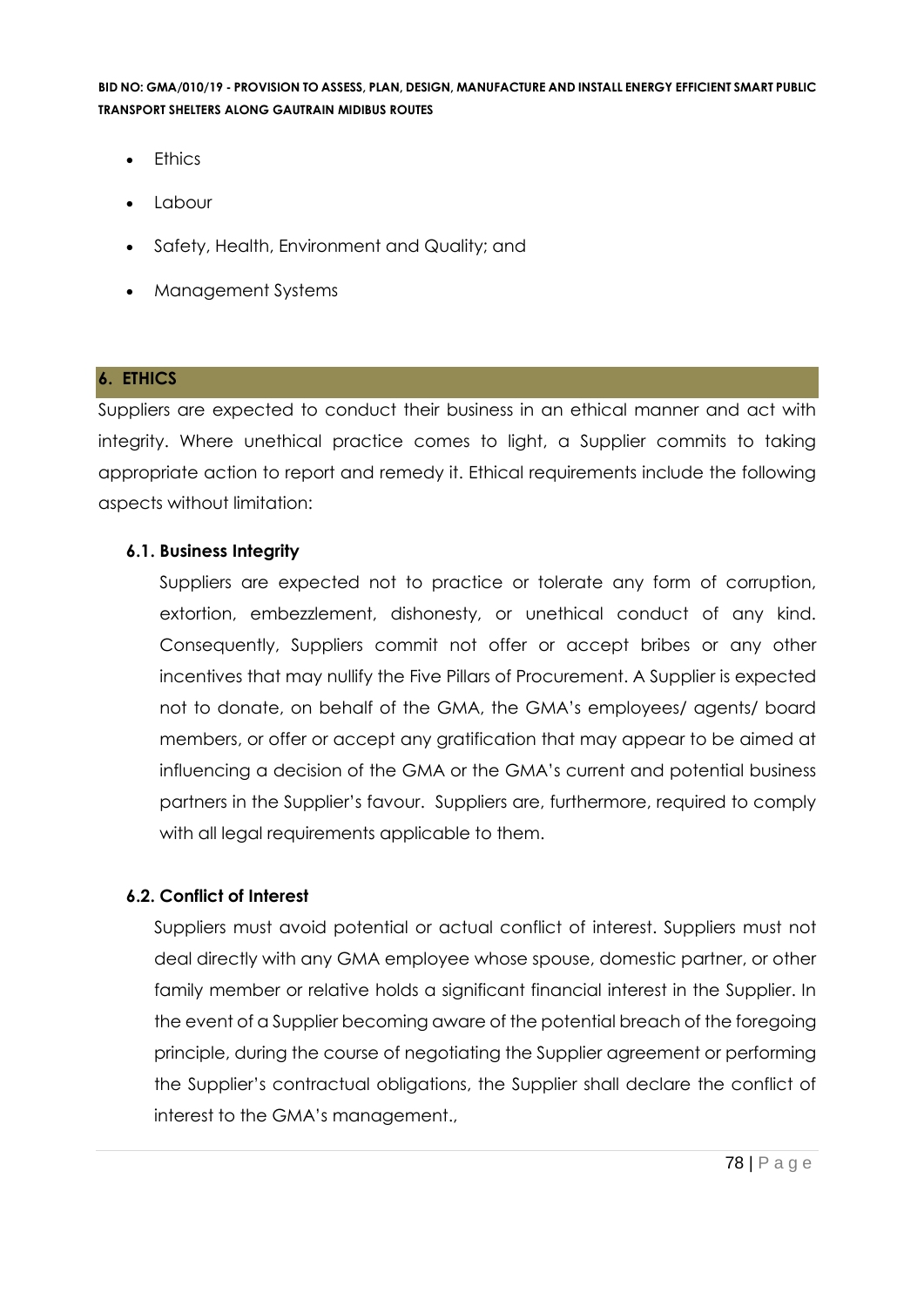# **6.3. Fair Competition**

Suppliers shall not engage in collusive bidding, price fixing, price discrimination, or other unfair trade practices not in line with fair competition and in accordance with all applicable anti-competition laws that govern the jurisdiction in which it conducts business.

# **6.4. Privacy and Intellectual Property**

Suppliers must safeguard and maintain confidential and proprietary information or trade secrets of the GMA, and use such information only for the authorised purpose. Suppliers shall, to the foregoing end, implement measures aimed at restricting access to the GMA's confidential and proprietary information to persons requiring such access for the purpose of discharging the Supplier's obligations towards the GMA.

# **6.5. Reputation Management**

Suppliers must acknowledge the importance and relevance of the Gautrain Brand Identity (the Brand) and visual identity. Suppliers shall, to the foregoing end, follow relevant GMA policies, procedures, directions and guidelines to ensure that the Brand and corporate visual elements is reflected positively and appropriately in order to maintain a good reputation of the GMA.

# **7. LABOUR AND HUMAN RIGHTS**

Suppliers are expected to give effect to the human rights of their employees and treat them with dignity and respect. This includes the following aspects without limitation:

# **7.1. Diversity and Inclusion**

The GMA encourages Suppliers to provide an inclusive and supportive working environment and to exercise diversity when it comes to their employees as well as their decisions to select subcontractors. Suppliers are expected to act lawfully in this regard.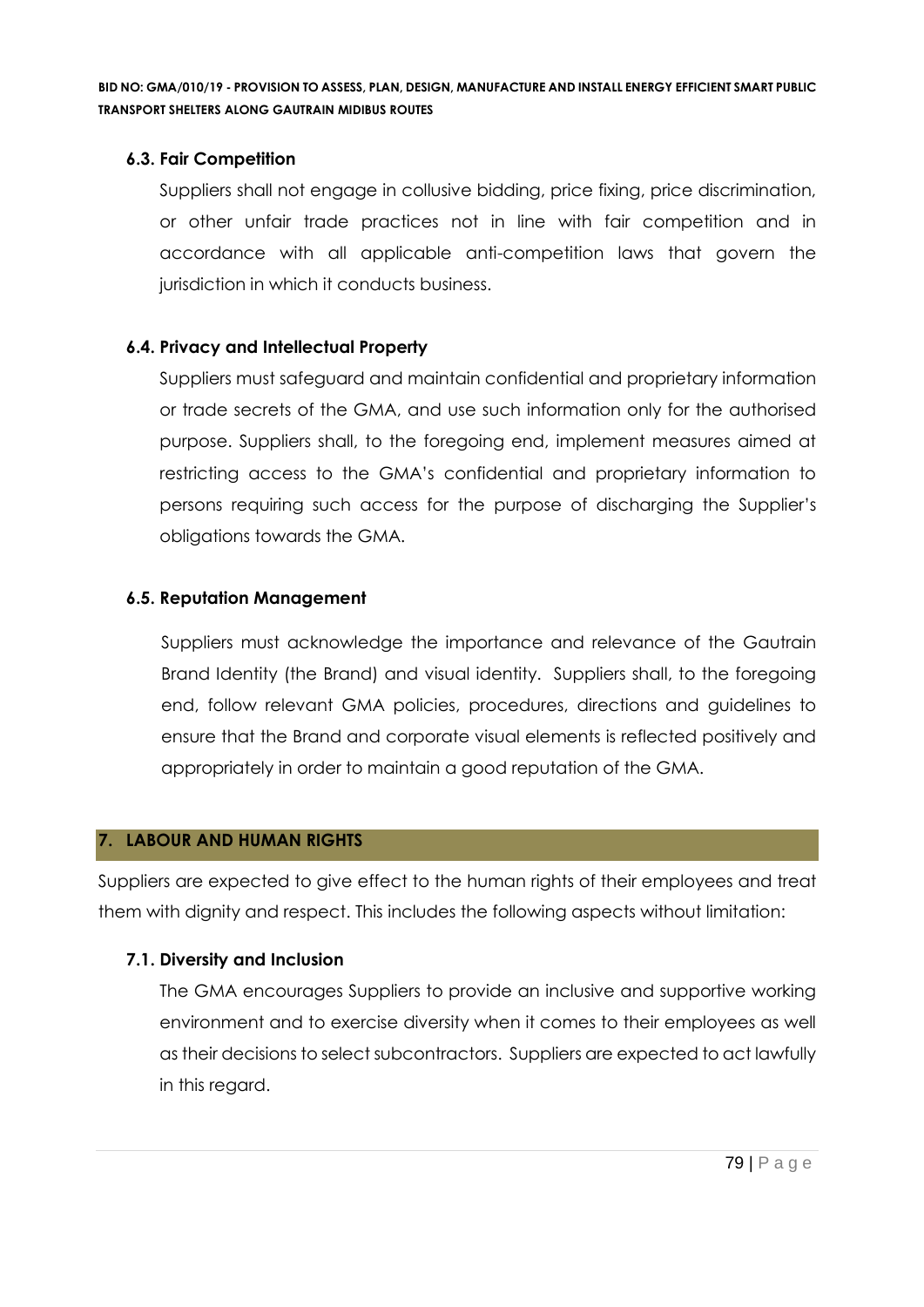#### **7.2. Child Labour Avoidance**

The GMA does not subscribe to child labour. Suppliers must, therefore, comply with all minimum working age laws or regulations and not use child labour. Suppliers cannot employ anyone under the legal minimum working age for employment. The GMA only supports the development of legitimate workplace apprenticeship programs, for the educational benefit of young people, and will not do business with those who abuse such systems. Workers under the legal working age cannot perform hazardous work and may be restricted from night work, with consideration given to educational needs.

# **7.3. Freedom of Association**

Suppliers must comply with all applicable laws that pertain to freedom of association and collective bargaining and will not discriminate on the basis of affiliation or non-affiliation. Suppliers will respect employees' rights to seek representation and will not disadvantage employees who act as workers' representatives.

#### **7.4. Abuse/Harassment/Disciplinary Action**

While the GMA recognizes and respects cultural differences, Suppliers are required to provide their employees a workplace free of harsh and inhumane treatment, without any sexual harassment, sexual abuse, corporal punishment or torture, mental or physical coercion or verbal abuse of employees or threat of any such treatment. Suppliers must treat all employees with respect and dignity and comply with applicable legislation on disciplinary practices.

#### **7.5. Fair and Equal Treatment**

Suppliers' terms and conditions of employment, including hiring, training, working conditions, compensation, benefits, promotions, discipline, termination or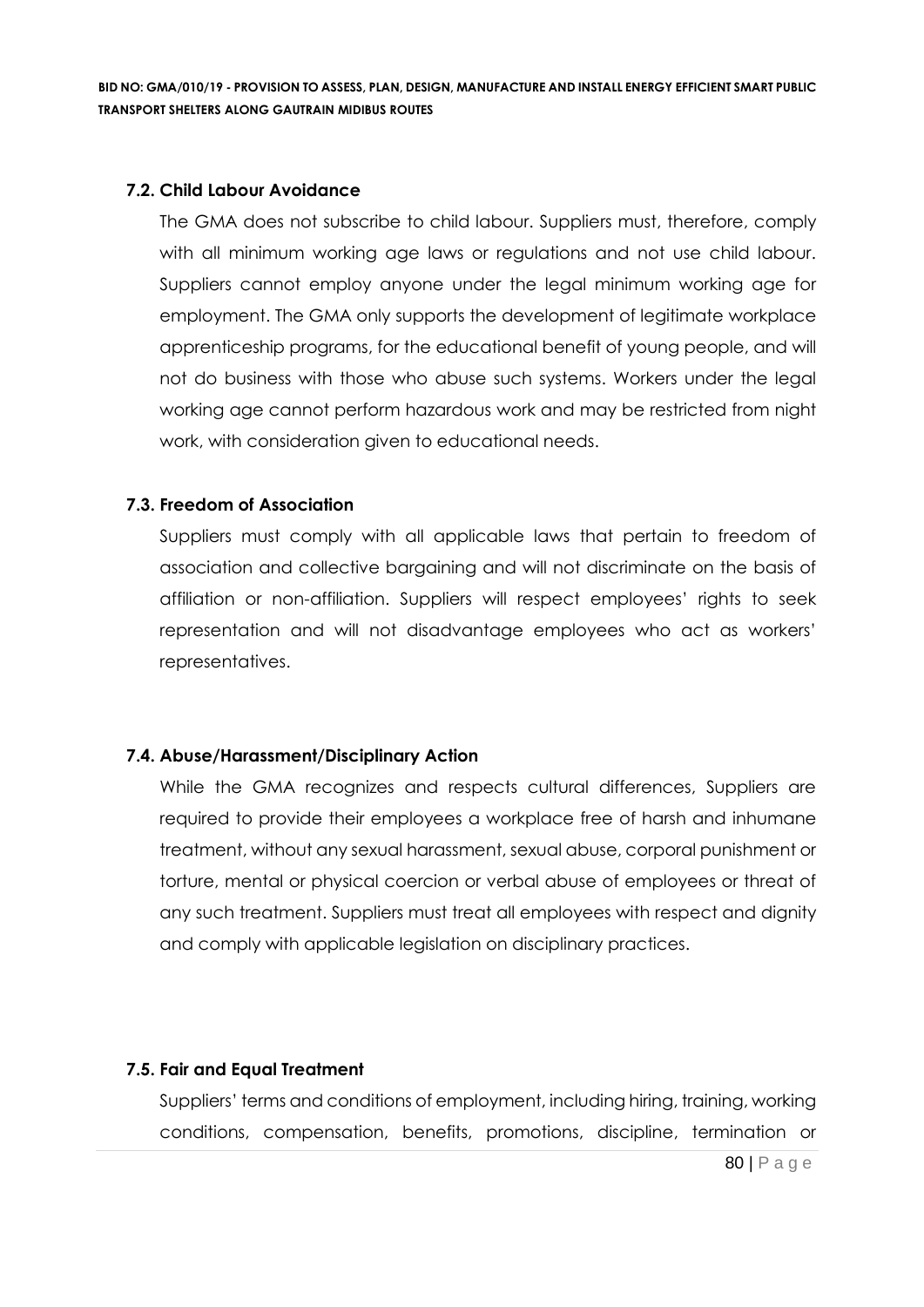retirement are based on the individual's qualifications, performance, skills and experience.

# **7.6. Forced Labour**

Suppliers will employ all employees on a voluntary basis and do not use any prison, slave, bonded, forced labour or engage in any other forms of slavery or human trafficking.

# **7.7. Working Hours**

Suppliers commit to complying with all applicable laws regarding regular working hours, rest periods and overtime hours. Suppliers will not force employees to work overtime and employees will not be punished, penalised or dismissed for refusing to work overtime.

# **7.8. Compensation and Benefits**

Suppliers will fairly compensate all employees by providing wages and benefits in accordance with all applicable laws.

# **8. SAFETY, HEALTH, ENVIRONMENT AND QUALITY**

Suppliers are expected to provide a safe and healthy working environment and, if applicable, safe and healthy company living quarters, and to operate in an environmentally responsible and efficient manner. Suppliers will comply with all applicable laws and regulations pertaining to health, safety, environment and quality in the workplace. GMA recognizes its social responsibility to protect the environment and expects its Suppliers to share its commitment by responding to challenges posed by climate changes and working toward protecting the environment. Suppliers commit to continuously strive to improve performance in all these areas by integrating sound safety, health and quality management practices into all aspects of business without limitation: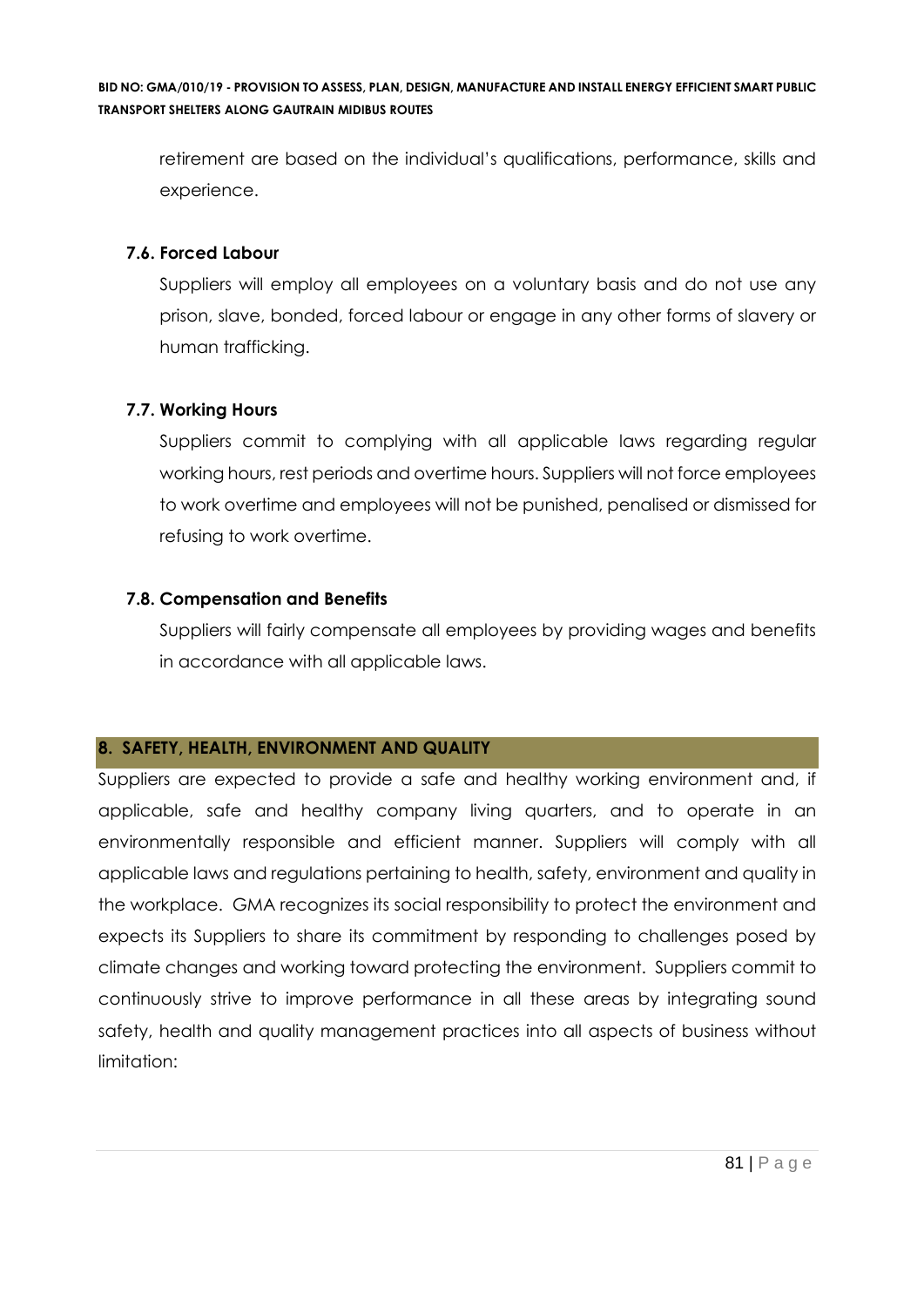# **8.1. Occupational Health and Safety**

Suppliers will protect their employees from any chemical, biological and physical hazards and physically demanding tasks in the workplace as well as from risks associated with any infrastructure used by their employees. Suppliers will provide appropriate controls, safe working procedures and preventative maintenance and necessary technical protective measures to mitigate health and safety risks in the workplace.

# **8.2. Product Safety**

Suppliers will make available material safety data sheets containing all necessary safety-relevant information for all hazardous substances and will be provided to GMA and other parties in case of legitimate need.

# **8.3. Resource Conservation and Climate Protection/Waste and Emissions**

Suppliers will minimise or eliminate negative impact on the environment and climate at their source or by practices such as the modification of production, maintenance and facility processes, material substitution, conservation, recycling, material reutilisation, use of climate-friendly products, processes to reduce power consumption and greenhouse gas emissions. Suppliers will have systems in place to ensure safe handling, movement, storage, recycling, reuse and management of waste, air emissions and wastewater discharges. Suppliers will have systems in place to prevent or mitigate accidental spills and releases into the environment.

#### **8.4. Quality Requirements**

Suppliers will meet generally recognised or contractually agreed quality requirements in order to provide goods and services that consistently meet GMA's needs, perform as warranted and are safe for their intended use.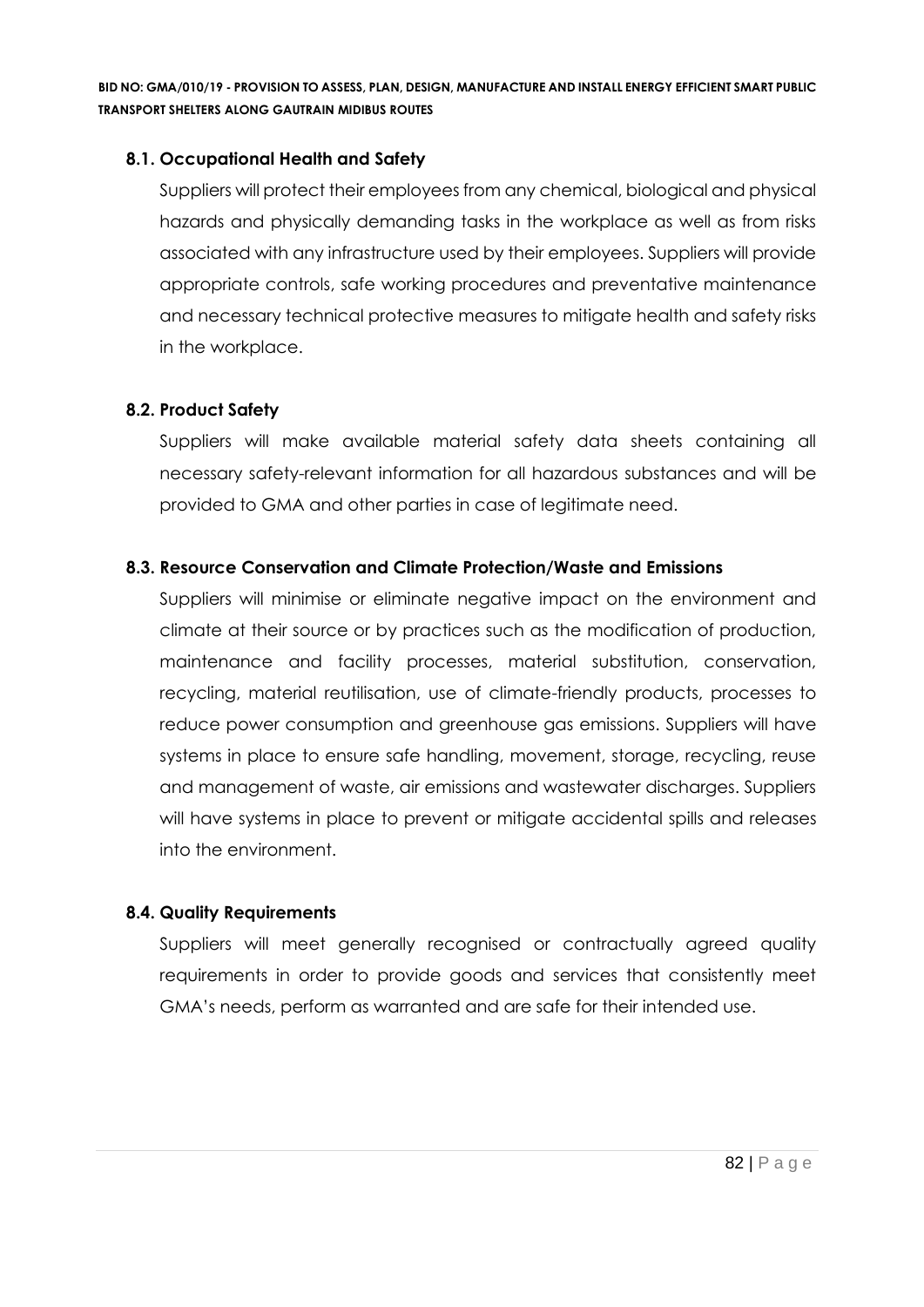#### **9. MANAGEMENT SYSTEMS**

Suppliers are encouraged to fulfil the expectations set forth in this Supplier Code of Conduct by implementing management systems to facilitate compliance with all applicable laws and to promote continuous improvement and sustainability performance. Suppliers must communicate the principles set forth in this Supplier Code of Conduct to their employees and supply chains, and are expected to take disciplinary action against any of its employee or business partner, involved in discharging the Supplier's obligations towards the GMA, who acts contrary to the letter or spirit of this Code of Conduct.

Suppliers are expected to self-monitor and demonstrate their compliance with this Code of Conduct. Where non-compliance is detected, the GMA may, at its sole discretion:

- immediately remove from GMA premises, a Supplier who behaves in a manner that is inconsistent with this Code of Conduct or any GMA policy; or
- suspend any Purchase Order from the Supplier until satisfactory corrective action is implemented;
- terminate its relationship with the Supplier;
- facilitate the listing of the Supplier in the National Treasury Register of Restricted Suppliers or its equivalent; and/or
- report the Supplier to appropriate authorities or associations.

Suppliers are responsible for prompt reporting of actual or suspected fraud, corruption, theft, financial misconduct, dishonesty, or unethical conduct, relating to SCM processes in which they are involved, or the discharge of their contractual obligations towards the GMA, to the GMA's management, or the GMA's Fraud Hotline.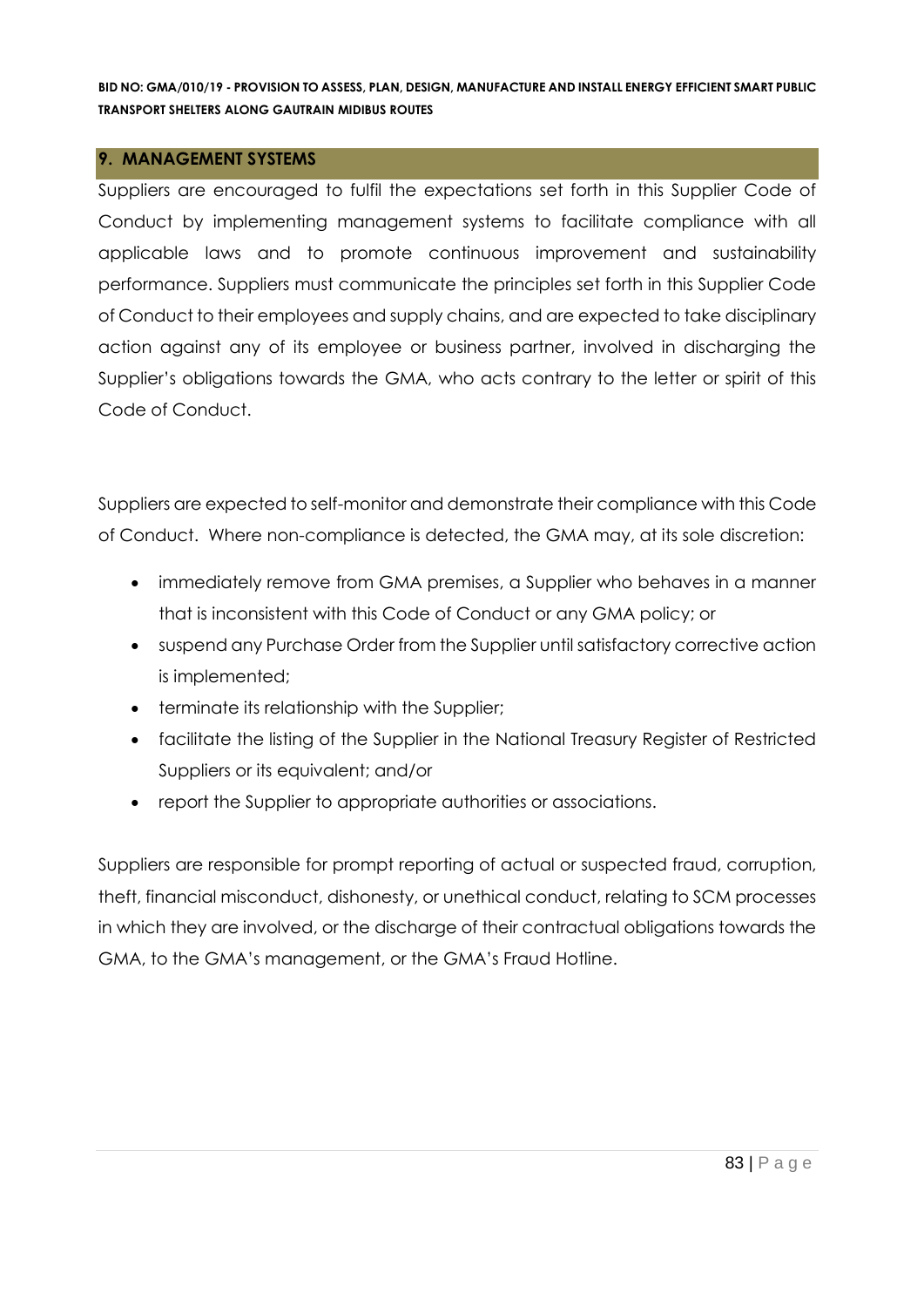## **10. ROLES AND RESPONSIBILITIES**

| <b>Responsibility</b>                                  | <b>Designation</b>                      | Level of Responsibility /<br><b>Accountability</b>                                                                                                                                                                                                                                       |
|--------------------------------------------------------|-----------------------------------------|------------------------------------------------------------------------------------------------------------------------------------------------------------------------------------------------------------------------------------------------------------------------------------------|
| <b>Accounting Officer</b>                              | Chief Executive Officer<br>(CEO)        | The Chief Executive Officer is<br>$\bullet$<br>responsible for articulating the<br>core values for the GMA.                                                                                                                                                                              |
| <b>Responsible Authority</b>                           | <b>Chief Financial Officer</b><br>(CFO) | Responsible for communicating<br>$\bullet$<br>this code to the Suppliers and<br>providing<br>guidance<br>the<br>on<br>management of exceptions to<br>this code.<br>Responsible<br>for implementing<br>٠<br>suitable systems to support the<br>implementation of this code of<br>conduct. |
| <b>Executing Authorities</b>                           | All GMA employees<br>and Suppliers      | Responsible for upholding and<br>$\bullet$<br>putting into action this code of<br>conduct.<br>Responsible for ensuring<br>compliance and reporting non-<br>compliance to this code of<br>conduct.                                                                                        |
| Administrative/Revisions/A<br>mendments Responsibility | Executive Manager:<br><b>SCM</b>        | Responsible for the annual review<br>$\bullet$<br>of the code and/or amending of<br>the code as necessary.                                                                                                                                                                               |
| <b>Enquiries</b>                                       | <b>Chief Financial Officer</b><br>(CFO) | Responsible<br>for<br>the<br>overall<br>$\bullet$<br>management<br>and<br>implementation of GMA SCM<br>policies.<br>Proposed Corrections<br>amendments<br>and/or<br>to<br>this<br>document must be forwarded to<br>the Executive Manager: SCM in<br>the Finance Department.              |